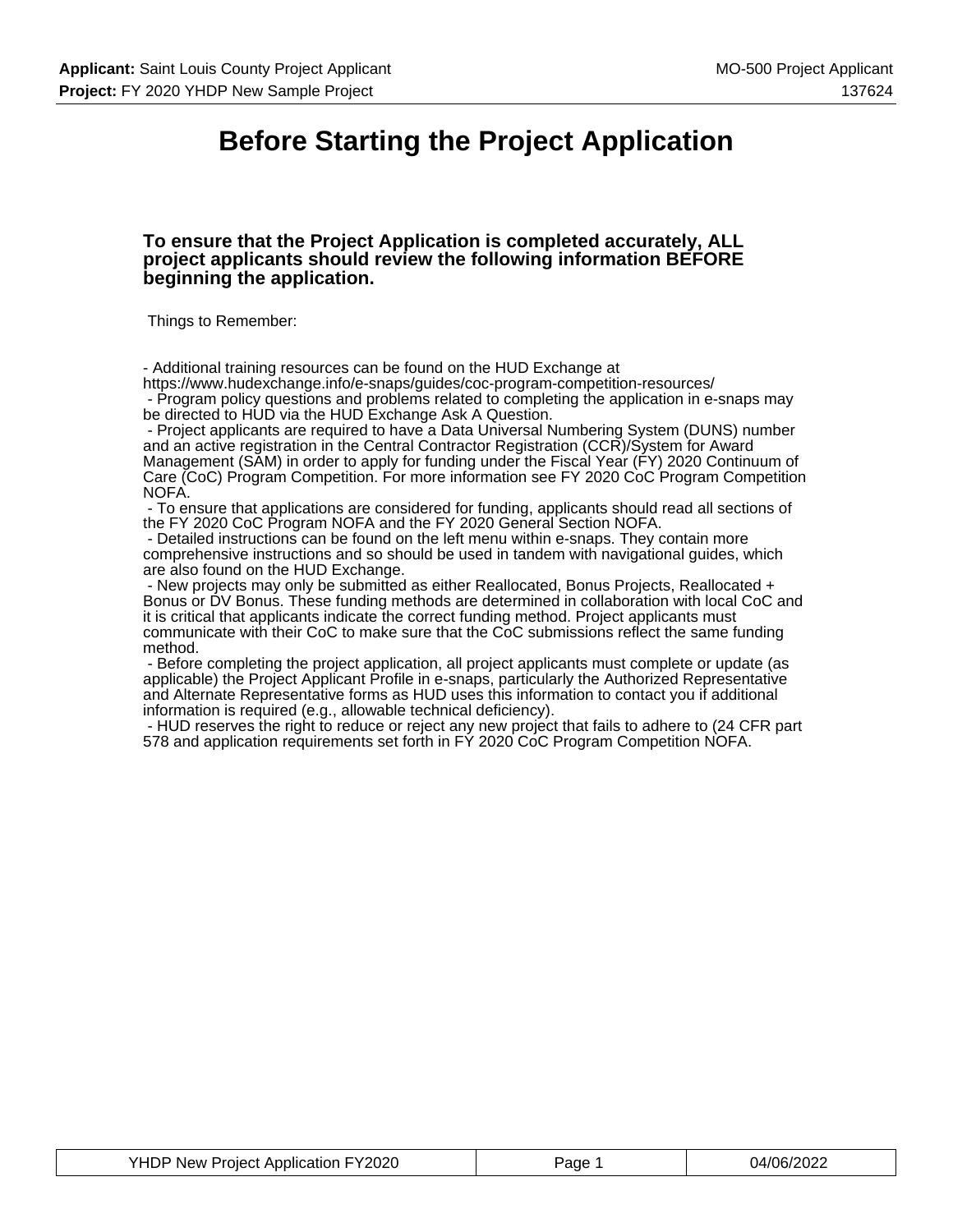# **1A. SF-424 Application Type**

| 1. Type of Submission: Application         |                                                      |
|--------------------------------------------|------------------------------------------------------|
|                                            | 2. Type of Application: YHDP New Project Application |
| If Revision, select appropriate letter(s): |                                                      |
| If "Other", specify:                       |                                                      |
| <b>3. Date Received: 04/06/2022</b>        |                                                      |
| 4. Applicant Identifier:                   |                                                      |
| 4a. Federal Entity Identifier:             |                                                      |
| 5. Federal Award Identifier:               |                                                      |
| 6. Date Received by State:                 |                                                      |
| 7. State Application Identifier:           |                                                      |

| YHDP New Project Application FY2020 | Page | 04/06/2022 |
|-------------------------------------|------|------------|
|-------------------------------------|------|------------|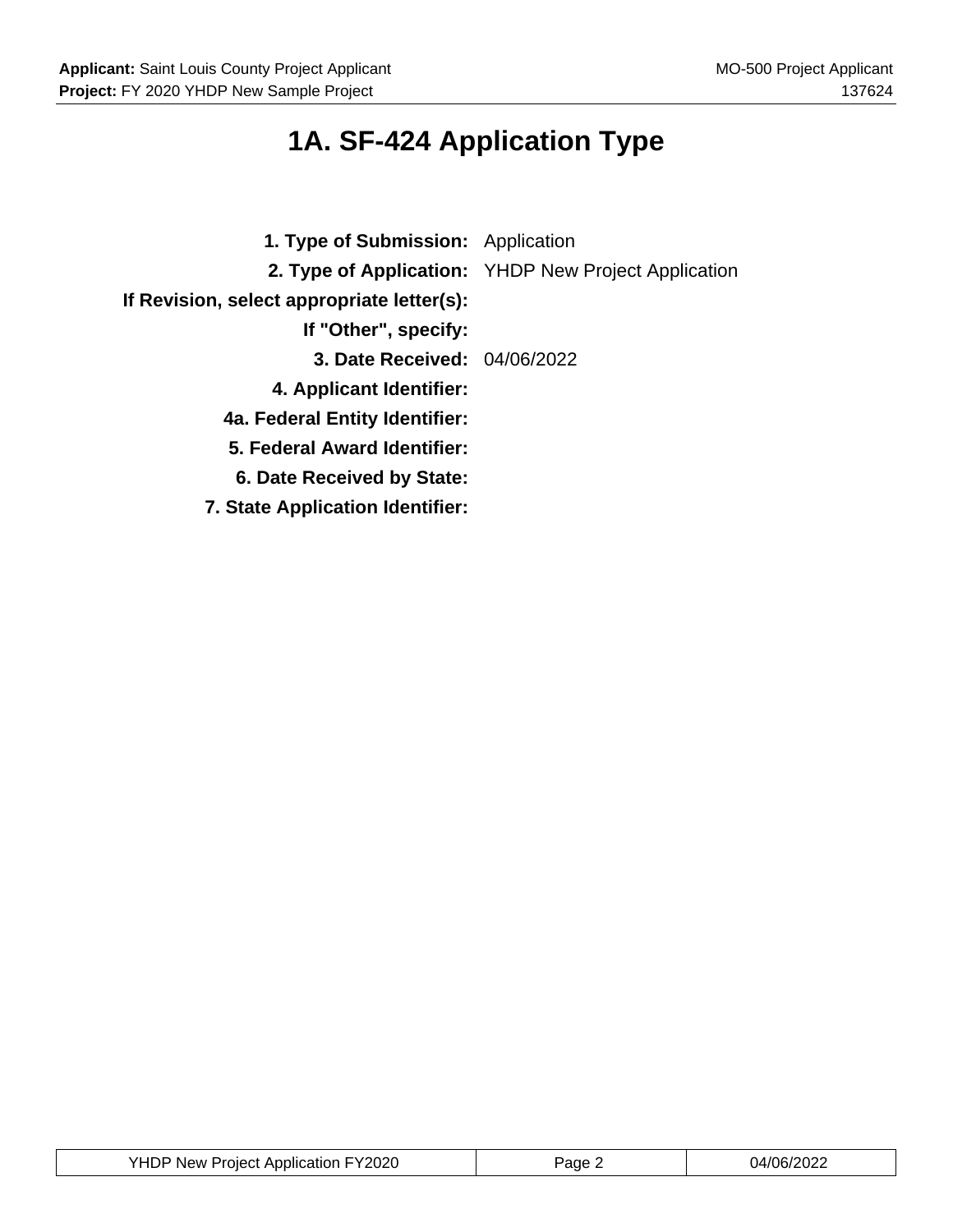# **1B. SF-424 Legal Applicant**

| 8. Applicant                                                        |                                         |
|---------------------------------------------------------------------|-----------------------------------------|
|                                                                     | <b>a. Legal Name:</b> Saint Louis yahoo |
| b. Employer/Taxpayer Identification Number 43-6003242<br>(EIN/TIN): |                                         |
|                                                                     | c. UEI: 123456789acc                    |
| d. Address                                                          |                                         |
|                                                                     | Street 1: 9666 Olive Blvd.              |
|                                                                     | <b>Street 2: Suite 510</b>              |
|                                                                     | City: St. Louis                         |
|                                                                     | <b>County: St. Louis</b>                |
|                                                                     | State: Missouri                         |
|                                                                     | <b>Country: United States</b>           |
| Zip / Postal Code: 63132                                            |                                         |
| e. Organizational Unit (optional)                                   |                                         |
| <b>Department Name: Human Services</b>                              |                                         |
|                                                                     | <b>Division Name: Homeless Services</b> |
|                                                                     |                                         |
| f. Name and contact information of person to<br>be                  |                                         |
| contacted on matters involving this<br>application                  |                                         |
| Prefix: Ms.                                                         |                                         |
| First Name: Andrea                                                  |                                         |
| <b>Middle Name:</b>                                                 |                                         |
| <b>Last Name:</b>                                                   | Holak                                   |
| Suffix:                                                             |                                         |
| Title:                                                              | Program Manager, Homeless Services      |
| <b>Organizational Affiliation:</b>                                  | Saint Louis yahoo                       |
| Telephone Number: (314) 615-4413                                    |                                         |

| YHDP New Project Application FY2020 | ెage : | 04/06/2022 |
|-------------------------------------|--------|------------|
|-------------------------------------|--------|------------|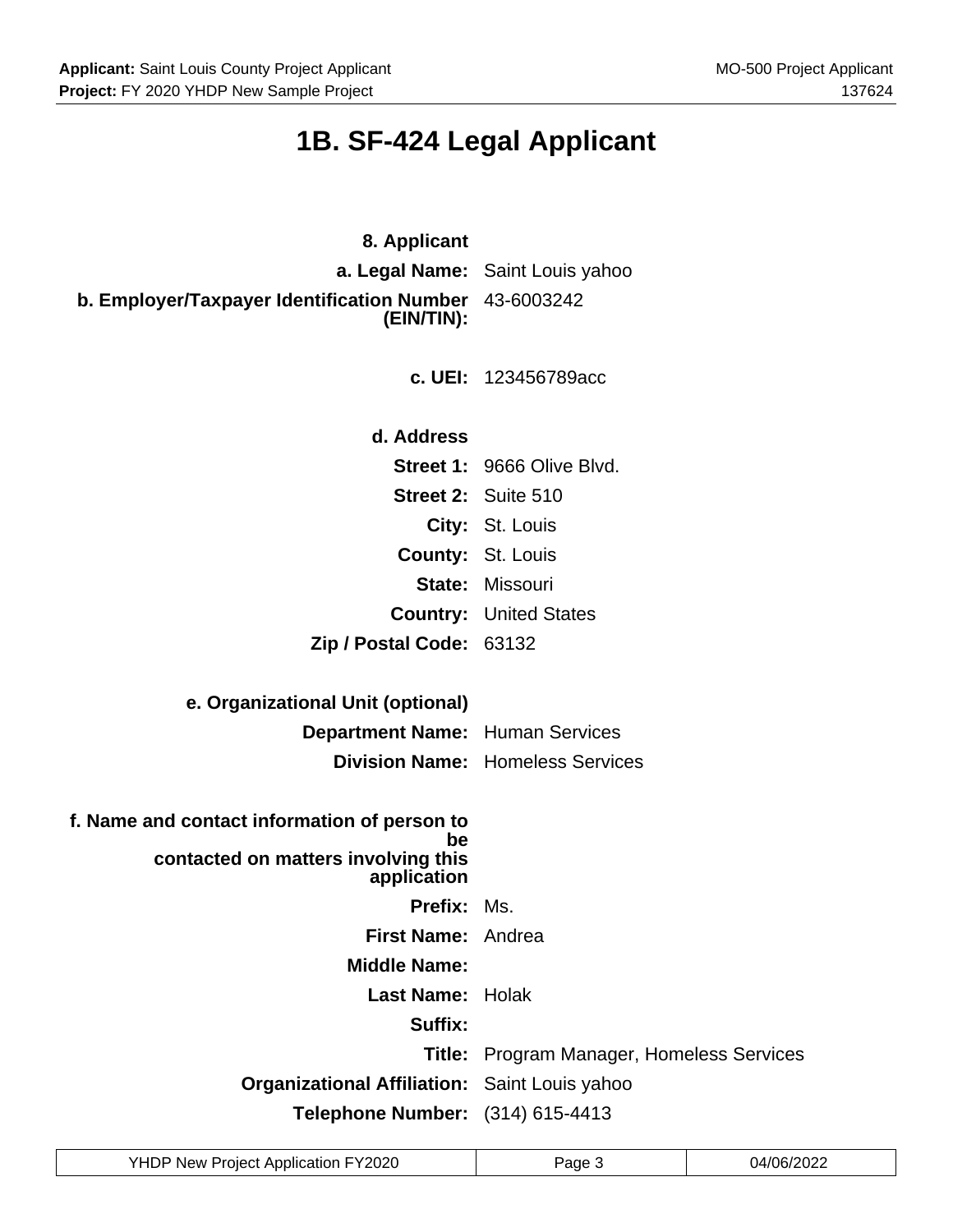### **Extension:**

**Fax Number:** (314) 615-7619 **Email:** aholak@stlouisco.com

| YHDP New Project Application FY2020 | Page 4 | 04/06/2022 |
|-------------------------------------|--------|------------|
|-------------------------------------|--------|------------|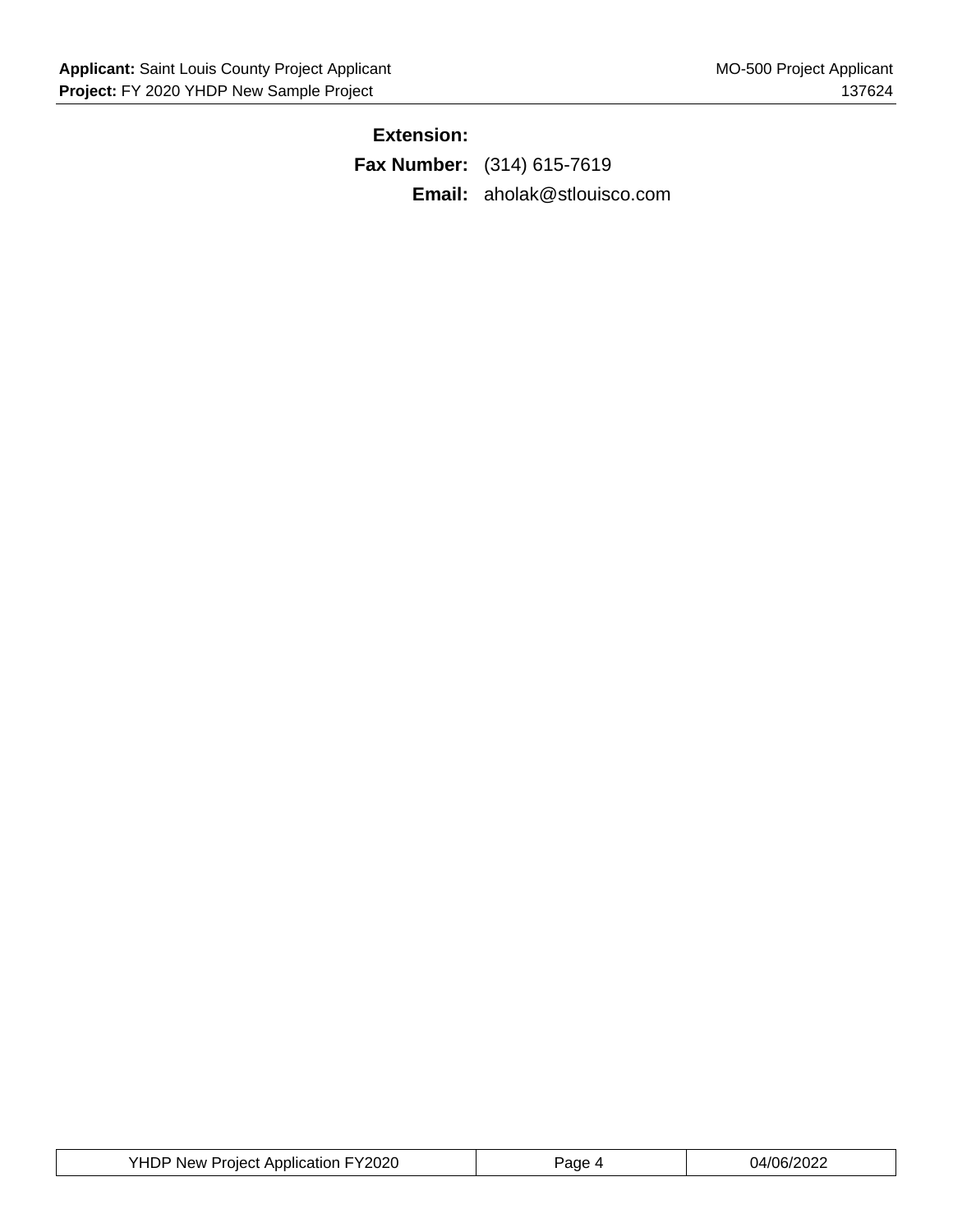# **1C. SF-424 Application Details**

| 9. Type of Applicant: B. County Government                              |
|-------------------------------------------------------------------------|
| 10. Name of Federal Agency: Department of Housing and Urban Development |
| 11. Catalog of Federal Domestic Assistance CoC Program                  |
| CFDA Number: 14.267                                                     |
| <b>12. Funding Opportunity Number: FR-6400-N-35</b>                     |
| <b>Title: Continuum of Care Homeless Assistance</b><br>Competition      |
|                                                                         |
|                                                                         |

**Title:**

| YHDP New Project Application FY2020 | Page 5 | 04/06/2022 |
|-------------------------------------|--------|------------|
|-------------------------------------|--------|------------|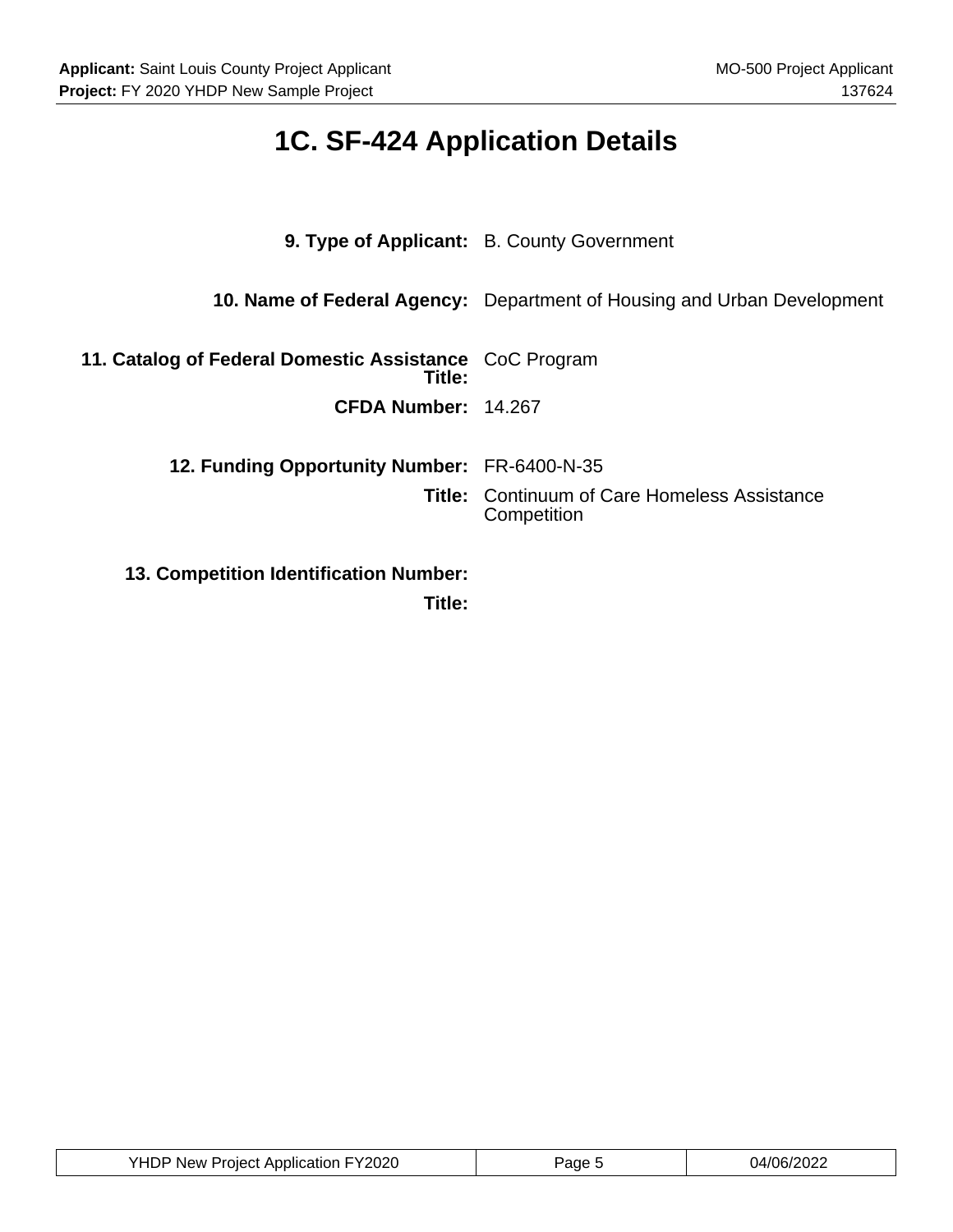# **1D. SF-424 Congressional District(s)**

- **14. Area(s) affected by the project (state(s)** Arizona **only): (for multiple selections hold CTRL key)**
- **15. Descriptive Title of Applicant's Project:** FY 2020 YHDP New Sample Project

| 16. Congressional District(s): |
|--------------------------------|
|--------------------------------|

|                                                                        | 16a. Applicant: MO-001, MO-002 |
|------------------------------------------------------------------------|--------------------------------|
| <b>16b. Project: AL-003</b><br>(for multiple selections hold CTRL key) |                                |

| <b>17. Proposed Project</b>      |  |
|----------------------------------|--|
| <b>a. Start Date: 04/06/2022</b> |  |
| <b>b. End Date:</b> $04/17/2024$ |  |

**18. Estimated Funding (\$) a. Federal: b. Applicant: c. State: d. Local: e. Other: f. Program Income: g. Total:**

| YHDP New Project Application FY2020 | Page 6 | 04/06/2022 |
|-------------------------------------|--------|------------|
|-------------------------------------|--------|------------|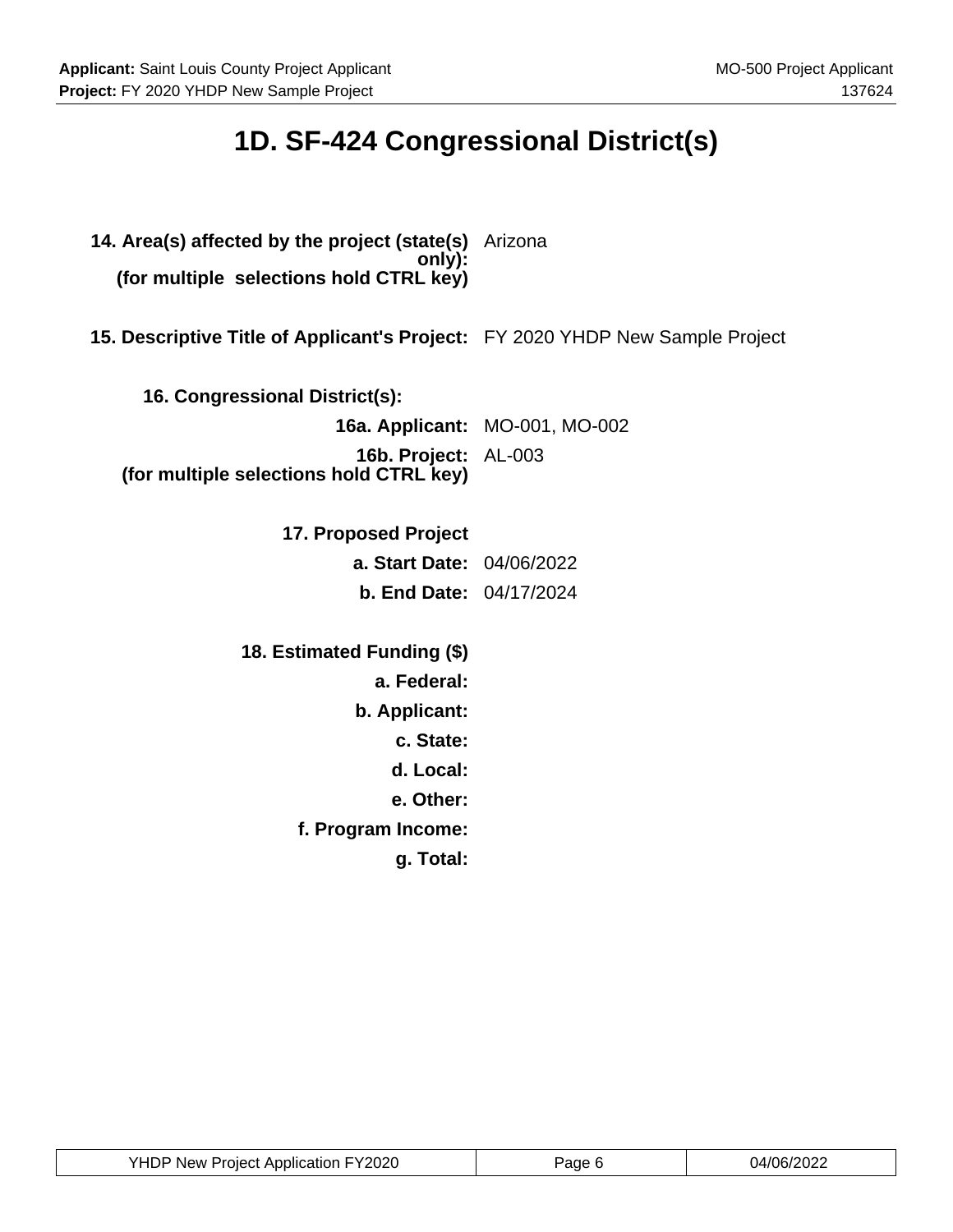### **1E. SF-424 Compliance**

**State Executive Order 12372 Process?** been selected by the State for review.

**19. Is the Application Subject to Review By** b. Program is subject to E.O. 12372 but has not

**If "YES", enter the date this application was made available to the State for review:**

**20. Is the Applicant delinquent on any Federal** No **debt?**

**If "YES," provide an explanation:**

| YHDP New Project Application FY2020 | Page | 04/06/2022 |
|-------------------------------------|------|------------|
|-------------------------------------|------|------------|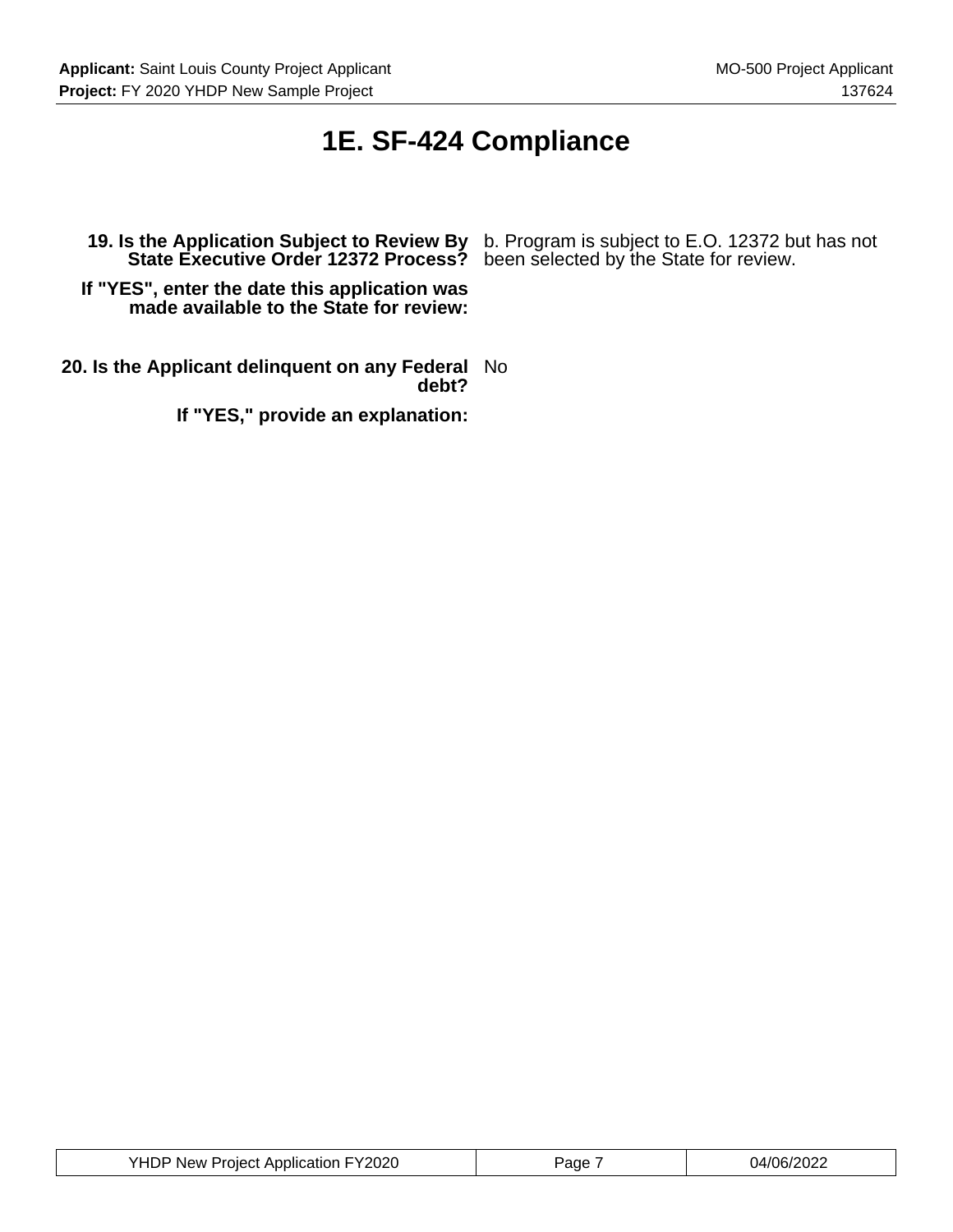## **1F. SF-424 Declaration**

**By signing and submitting this application, I certify (1) to the statements contained in the list of certifications\*\* and (2) that the statements herein are true, complete, and accurate to the best of my knowledge. I also provide the required assurances\*\* and agree to comply with any resulting terms if I accept an award. I am aware that any false, fictitious, or fraudulent statements or claims may subject me to criminal, civil, or administrative penalties. (U.S. Code, Title 218, Section 1001)**

**I AGREE:** X

**21. Authorized Representative Prefix:** Mr. **First Name:** Bill **Middle Name:** John **Last Name:** Smith **Suffix: Title:** County Executive **Telephone Number:** (314) 615-7016 **(Format: 123-456-7890) Fax Number:** (314) 615-3727 **(Format: 123-456-7890) Email:** sstenger@stlouisco.com **Signature of Authorized Representative:** Considered signed upon submission in e-snaps. **Date Signed:** 04/06/2022

| YHDP New Project Application FY2020 | Page 8 | 04/06/2022 |
|-------------------------------------|--------|------------|
|-------------------------------------|--------|------------|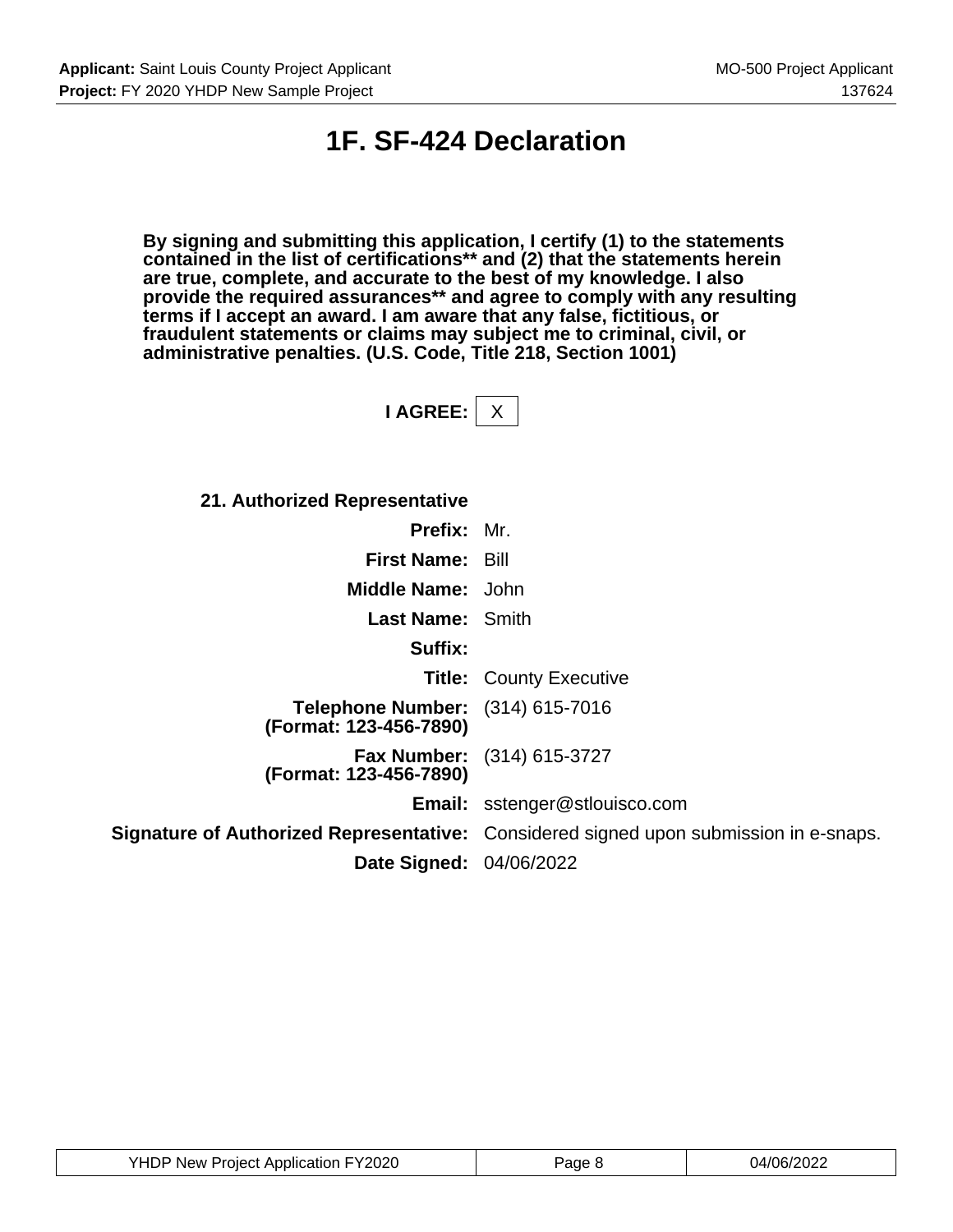# **1G. HUD 2880**

#### **Applicant/Recipient Disclosure/Update Report - form HUD-2880 U.S. Department of Housing and Urban Development OMB Approval No. 2506-0214 (exp.02/28/2022)**

### **Applicant/Recipient Information**

### **1. Applicant/Recipient Name, Address, and Phone**

| <b>Agency Legal Name:</b> Saint Louis yahoo   |                                      |
|-----------------------------------------------|--------------------------------------|
| <b>Prefix: Mr.</b>                            |                                      |
| <b>First Name: Bill</b>                       |                                      |
| Middle Name: John                             |                                      |
| <b>Last Name: Smith</b>                       |                                      |
| Suffix:                                       |                                      |
|                                               | <b>Title: County Executive</b>       |
| Organizational Affiliation: Saint Louis yahoo |                                      |
| <b>Telephone Number:</b> (314) 615-7016       |                                      |
| <b>Extension:</b>                             |                                      |
|                                               | <b>Email:</b> sstenger@stlouisco.com |
|                                               | City: St. Louis                      |
|                                               | <b>County: St. Louis</b>             |
|                                               | <b>State: Missouri</b>               |
|                                               | <b>Country: United States</b>        |
| Zip/Postal Code: 63132                        |                                      |
|                                               |                                      |
| 2. Employer ID Number (EIN): 43-6003242       |                                      |
|                                               |                                      |

**3. HUD Program:** Continuum of Care Program

#### **4. Amount of HUD Assistance** \$0.00 **Requested/Received:**

| YHDP New Project Application FY2020 | Page <sup>r</sup> | 04/06/2022 |
|-------------------------------------|-------------------|------------|
|-------------------------------------|-------------------|------------|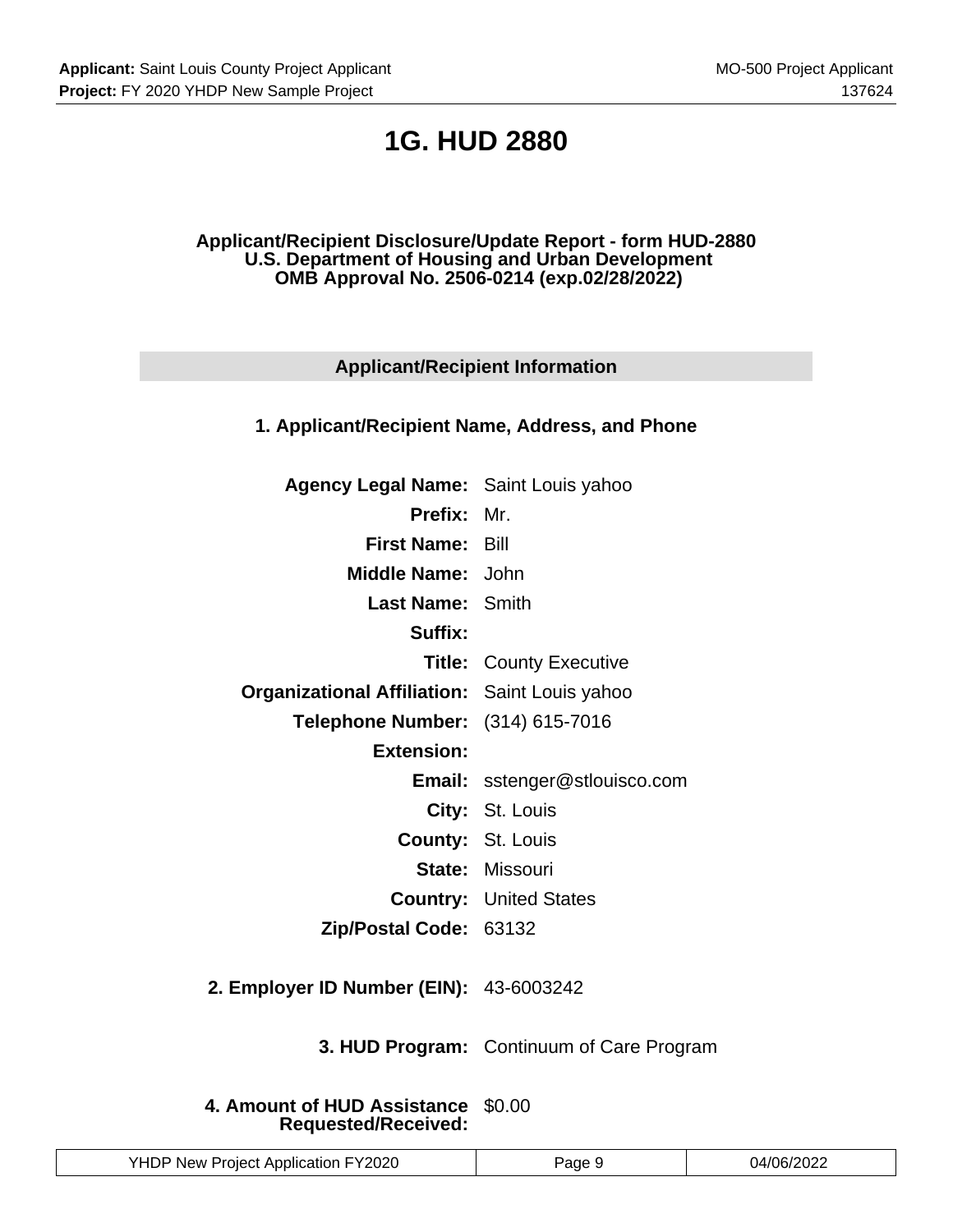(Requested amounts will be automatically entered within applications)

#### **5. State the name and location (street address, City and State) of the project or activity.**

Refer to project name, addresses and CoC Project Identifying Number (PIN) entered into the attached project application.

#### **Part I Threshold Determinations**

**1. Are you applying for assistance for a** Yes **specific project or activity? (For further information, see 24 CFR Sec. 4.3).**

**2. Have you received or do you expect to** Yes **receive assistance within the jurisdiction of the Department (HUD), involving the project or activity in this application, in excess of \$200,000 during this fiscal year (Oct. 1 - Sep. 30)? For further information, see 24 CFR Sec. 4.9.**

#### **Part II Other Government Assistance Provided or Requested/Expected Sources and Use of Funds**

Such assistance includes, but is not limited to, any grant, loan, subsidy, guarantee, insurance, payment, credit, or tax benefit.

| Department/Local Agency Name and Address | <b>Type of Assistance</b> | Amount<br><b>Requested /</b><br><b>Provided</b> | <b>Expected Uses of the Funds</b> |
|------------------------------------------|---------------------------|-------------------------------------------------|-----------------------------------|
| Dept A, 123 Broadview Ave, St. Louis, MO |                           | \$5,000.00 a                                    |                                   |
| Dept B, 345 Broadview Ave, St. Louis, MO |                           | \$10,000.00 b                                   |                                   |
| Dept C, 678 Broadview Ave, St. Louis, MO | C                         | \$12,500.00 c                                   |                                   |
|                                          |                           |                                                 |                                   |
|                                          |                           |                                                 |                                   |

#### **Note: If additional sources of Government Assistance, please use the "Other Attachments" screen of the project applicant profile.**

#### **Part III Interested Parties**

| YHDP New Project Application FY2020 | Page 10 | 04/06/2022 |
|-------------------------------------|---------|------------|
|-------------------------------------|---------|------------|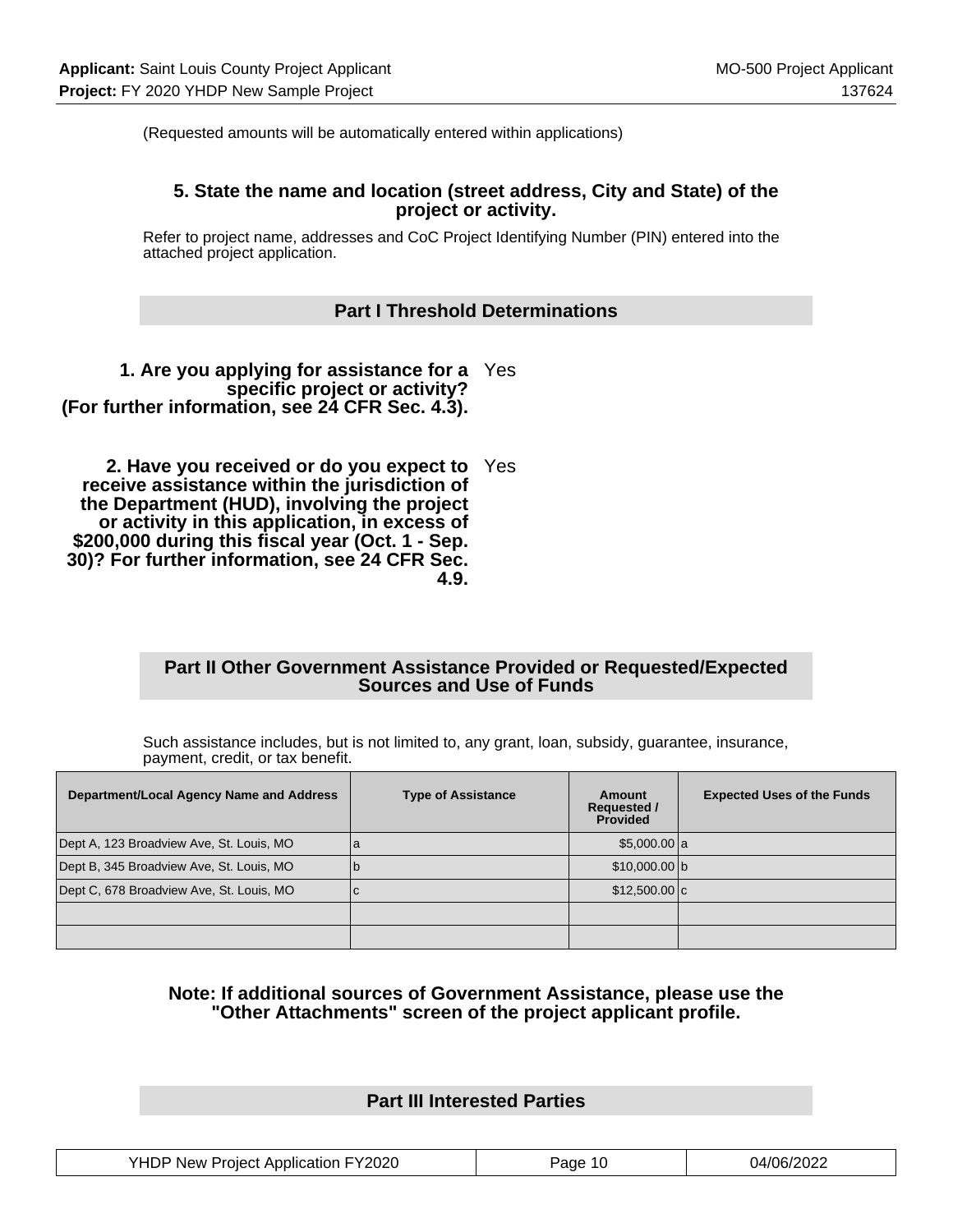You must disclose:

1. All developers, contractors, or consultants involved in the application for the assistance or in the planning, development, or implementation of the project or activity and

2. any other person who has a financial interest in the project or activity for which the

assistance is sought that exceeds \$50,000 or 10 percent of the assistance (whichever is lower).

| Alphabetical list of all persons with a<br>reportable financial interest in the project or  <br>activity<br>(For individuals, give the last name first) | <b>Social Security No.</b><br>or Employee ID No. | Type of<br><b>Participation</b> | <b>Financial Interest</b><br>in Project/Activity<br>$($ \$) | <b>Financial Interest</b><br>in Project/Activity<br>$(\%)$ |
|---------------------------------------------------------------------------------------------------------------------------------------------------------|--------------------------------------------------|---------------------------------|-------------------------------------------------------------|------------------------------------------------------------|
| ۱a                                                                                                                                                      |                                                  | lasdf                           | \$35,000.00                                                 | 2%                                                         |
| b                                                                                                                                                       |                                                  | lasdf                           | \$12,500.00                                                 | 3%                                                         |
| l c                                                                                                                                                     |                                                  | asfd                            | \$6,000.00                                                  | 4%                                                         |
| ۱d                                                                                                                                                      |                                                  | asdf                            | \$750.00                                                    | 5%                                                         |
|                                                                                                                                                         |                                                  |                                 |                                                             |                                                            |

#### **Note: If there are no other people included, write NA in the boxes.**

#### **Certification**

Warning: If you knowingly make a false statement on this form, you may be subject to civil or criminal penalties under Section 1001 of Title 18 of the United States Code. In addition, any person who knowingly and materially violates any required disclosures of information, including intentional nondisclosure, is subject to civil money penalty not to exceed \$10,000 for each violation.

I certify that the information provided on this form and in any accompanying documentation is true and accurate. I acknowledge that making, presenting, submitting, or causing to be submitted a false, fictitious, or fraudulent statement, representation, or certification may result in criminal, civil, and/or administrative sanctions, including fines, penalties, and imprisonment.

| <b>I AGREE:</b> |  |
|-----------------|--|
|                 |  |

**Name / Title of Authorized Official:** Bill Smith, County Executive

**Signature of Authorized Official:** Considered signed upon submission in e-snaps.

**Date Signed:** 04/06/2022

| YHDP New Project Application FY2020 | <sup>2</sup> age 11 | 04/06/2022 |
|-------------------------------------|---------------------|------------|
|-------------------------------------|---------------------|------------|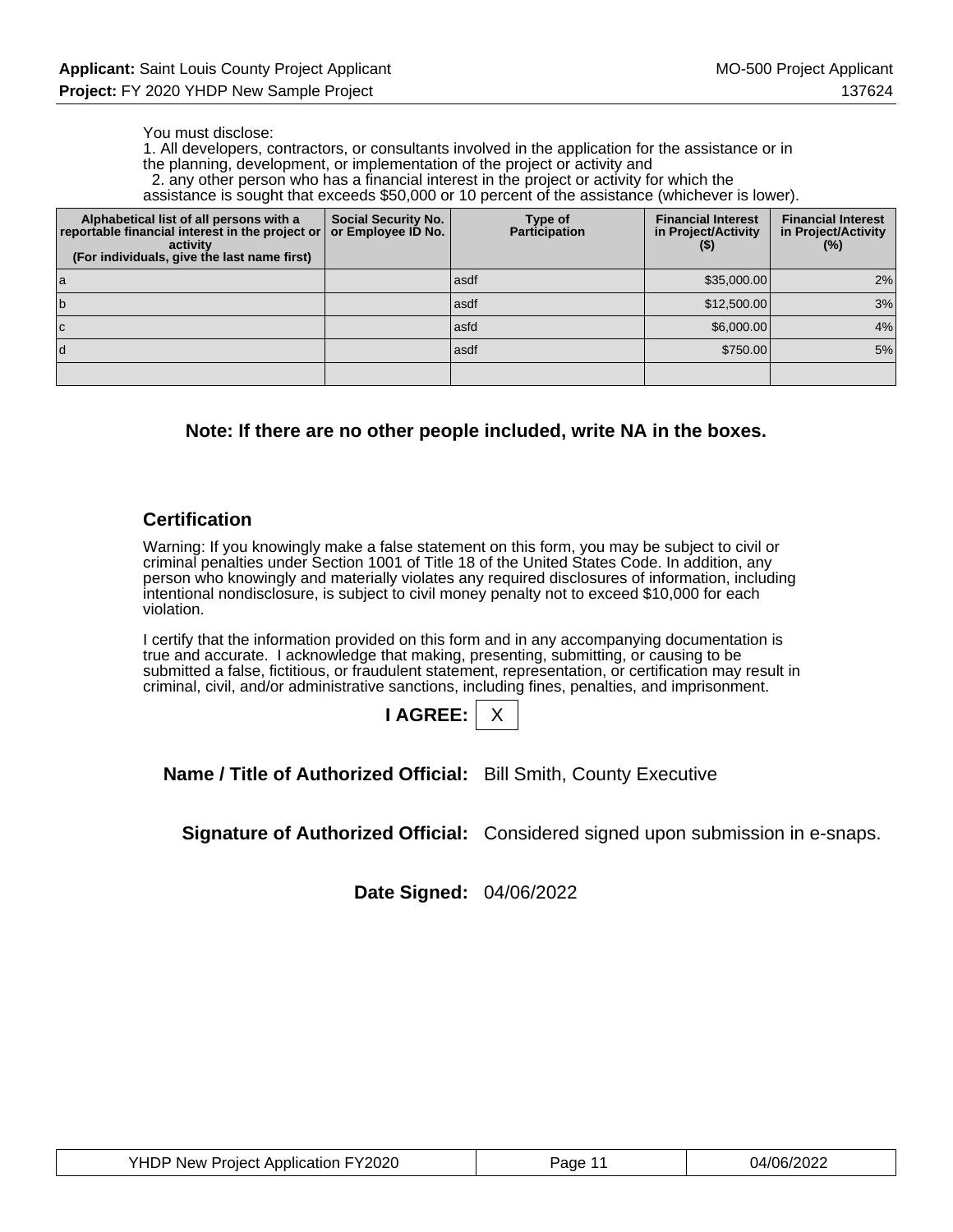## **1H. HUD 50070**

### **HUD 50070 Certification for a Drug Free Workplace**

**Applicant Name:** Saint Louis yahoo

**Program/Activity Receiving Federal Grant** CoC Program **Funding:**

**Acting on behalf of the above named Applicant as its Authorized Official, I make the following certifications and agreements to the Department of Housing and Urban Development (HUD) regarding the sites listed below:**

|     | I certify that the above named Applicant will or will continue to<br>provide a drug-free workplace by:                                                                                                                                                                                                                                                                                                                |    |                                                                                                                                                                                                                                                                                                                                                                                                                                                                                                                                                                                                                |
|-----|-----------------------------------------------------------------------------------------------------------------------------------------------------------------------------------------------------------------------------------------------------------------------------------------------------------------------------------------------------------------------------------------------------------------------|----|----------------------------------------------------------------------------------------------------------------------------------------------------------------------------------------------------------------------------------------------------------------------------------------------------------------------------------------------------------------------------------------------------------------------------------------------------------------------------------------------------------------------------------------------------------------------------------------------------------------|
| ۱a. | Publishing a statement notifying employees that the unlawful<br>manufacture, distribution, dispensing, possession, or use of a<br>controlled substance is prohibited in the Applicant's workplace<br>and specifying the actions that will be taken against employees<br>for violation of such prohibition.                                                                                                            | е. | Notifying the agency in writing, within ten calendar days after<br>receiving notice under subparagraph d.(2) from an employee or<br>otherwise receiving actual notice of such conviction. Employers<br>of convicted employees must provide notice, including position<br>title, to every grant officer or other designee on whose grant<br>activity the convicted employee was working, unless the<br>Federalagency has designated a central point for the receipt of<br>such notices. Notice shall include the identification number(s)<br>of each affected grant;                                            |
| b.  | Establishing an on-going drug-free awareness program to<br>inform employees ---<br>(1) The dangers of drug abuse in the workplace<br>(2) The Applicant's policy of maintaining a drug-free workplace;<br>(3) Any available drug counseling, rehabilitation, and employee<br>assistance programs; and<br>(4) The penalties that may be imposed upon employees for drug<br>abuse violations occurring in the workplace. | f. | Taking one of the following actions, within 30 calendar days of<br>receiving notice under subparagraph d.(2), with respect to any<br>employee who is so convicted ---<br>(1) Taking appropriate personnel action against such an<br>employee, up to and including termination, consistent with the<br>requirements of the Rehabilitation Act of 1973, as amended; or<br>(2) Requiring such employee to participate satisfactorily in a<br>drug abuse assistance or rehabilitation program approved for<br>such purposes by a Federal, State, or local health, law<br>enforcement, or other appropriate agency; |
| c.  | Making it a requirement that each employee to be engaged in<br>the performance of the grant be given a copy of the statement<br>required by paragraph a.;                                                                                                                                                                                                                                                             | q. | Making a good faith effort to continue to maintain a drugfree<br>workplace through implementation of paragraphs a. thru f.                                                                                                                                                                                                                                                                                                                                                                                                                                                                                     |
| ld. | Notifying the employee in the statement required by paragraph<br>a. that, as a condition of employment under the grant, the<br>employee will ---<br>(1) Abide by the terms of the statement; and<br>(2) Notify the employer in writing of his or her conviction for a<br>violation of a criminal drug statute occurring in the workplace<br>no later than five calendar days after such conviction;                   |    |                                                                                                                                                                                                                                                                                                                                                                                                                                                                                                                                                                                                                |

### **2. Sites for Work Performance.**

The Applicant shall list (on separate pages) the site(s) for the performance of work done in connection with the HUD funding of the program/activity shown above: Place of Performance shall include the street address, city, county, State, and zip code. Identify each sheet with the Applicant name and address and the program/activity receiving grant funding.) Workplaces, including addresses, entered in the attached project application. Refer to addresses entered into the attached project application.

| I certify that the information provided on this  <br>form and in any accompanying I |         |            |
|-------------------------------------------------------------------------------------|---------|------------|
| YHDP New Project Application FY2020                                                 | Page 12 | 04/06/2022 |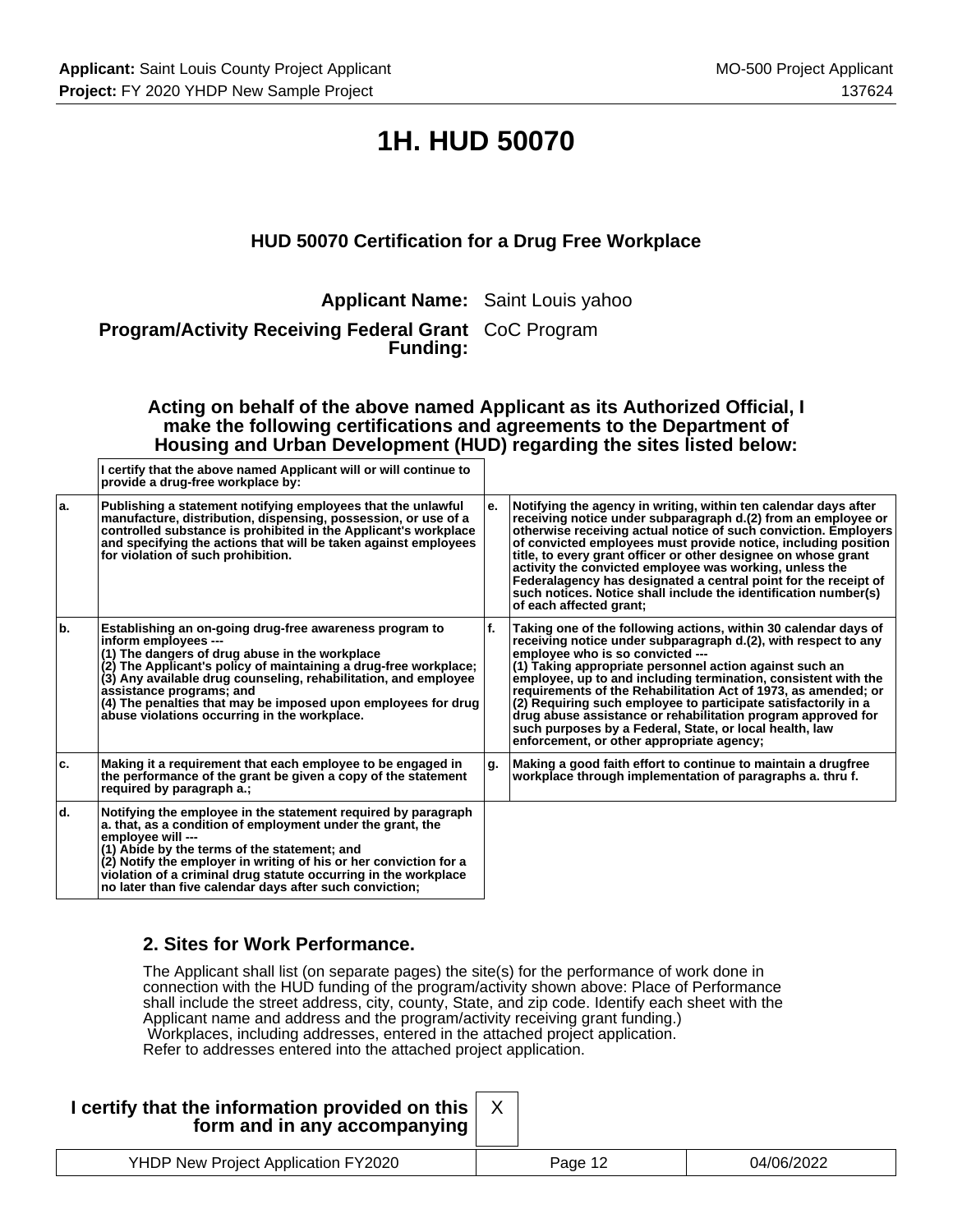**documentation is true and accurate. I acknowledge that making, presenting, submitting, or causing to be submitted a false, fictitious, or fraudulent statement, representation, or certification may result in criminal, civil, and/or administrative sanctions, including fines, penalties, and imprisonment.**

> Warning: HUD will prosecute false claims and statements. Conviction may result in criminal and/or civil penalties. (18 U.S.C. 1001, 1010, 1012; 31 U.S.C. 3729, 3802)

### **Authorized Representative**

| Prefix: Mr.                                                       |                                                                                              |
|-------------------------------------------------------------------|----------------------------------------------------------------------------------------------|
| <b>First Name: Bill</b>                                           |                                                                                              |
| Middle Name John                                                  |                                                                                              |
| <b>Last Name: Smith</b>                                           |                                                                                              |
| Suffix:                                                           |                                                                                              |
|                                                                   | <b>Title: County Executive</b>                                                               |
| <b>Telephone Number:</b> (314) 615-7016<br>(Format: 123-456-7890) |                                                                                              |
| (Format: 123-456-7890)                                            | <b>Fax Number:</b> (314) 615-3727                                                            |
|                                                                   | <b>Email:</b> sstenger@stlouisco.com                                                         |
|                                                                   | <b>Signature of Authorized Representative:</b> Considered signed upon submission in e-snaps. |
| <b>Date Signed: 04/06/2022</b>                                    |                                                                                              |

| YHDP New Project Application FY2020 | Page 13 | 04/06/2022 |
|-------------------------------------|---------|------------|
|-------------------------------------|---------|------------|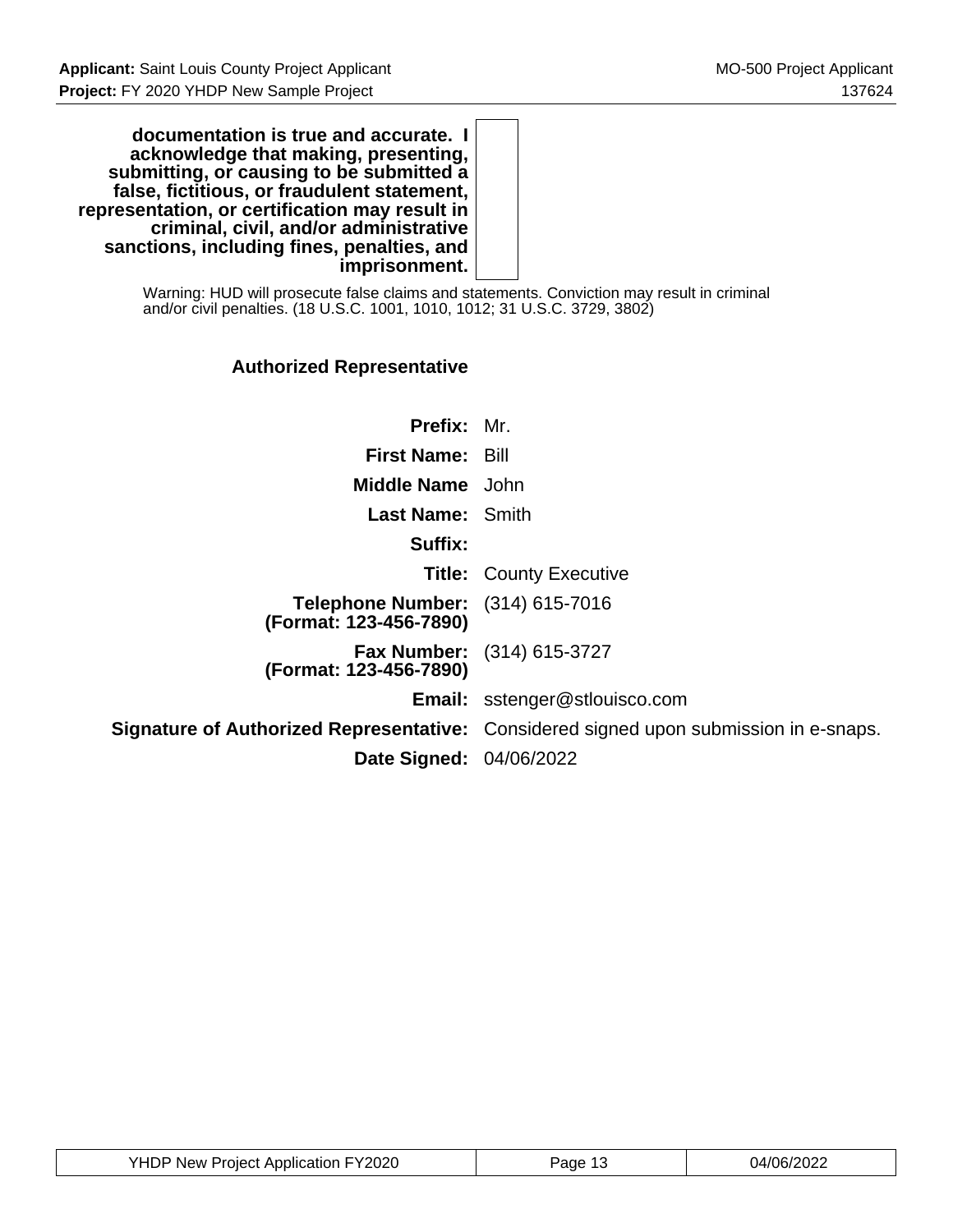### **CERTIFICATION REGARDING LOBBYING**

**Certification for Contracts, Grants, Loans, and Cooperative Agreements**

 **The undersigned certifies, to the best of his or her knowledge and belief, that:**

 **(1) No Federal appropriated funds have been paid or will be paid, by or on behalf of the undersigned, to any person for influencing or attempting to influence an officer or employee of an agency, a Member of Congress, an officer or employee of Congress, or an employee of a Member of Congress in connection with the awarding of any Federal contract, the making of any Federal grant, the making of any Federal loan, the entering into of any cooperative agreement, and the extension, continuation, renewal, amendment, or modification of any Federal contract, grant, loan, or cooperative agreement.**

 **2) If any funds other than Federal appropriated funds have been paid or will be paid to any person for influencing or attempting to influence an officer or employee of any agency, a Member of Congress, an officer or employee of Congress, or an employee of a Member of Congress in connection with this Federal contract, grant, loan, or cooperative agreement, the undersigned shall complete and submit Standard Form-LLL, ''Disclosure of Lobbying Activities,'' in accordance with its instructions.**

 **(3) The undersigned shall require that the language of this certification be included in the award documents for all subawards at all tiers (including subcontracts, subgrants, and contracts under grants, loans, and cooperative agreements) and that all subrecipients shall certify and disclose accordingly. This certification is a material representation of fact upon which reliance was placed when this transaction was made or entered into. Submission of this certification is a prerequisite for making or entering into this transaction imposed by section 1352, title 31, U.S. Code. Any person who fails to file the required certification shall be subject to a civil penalty of not less than \$10,000 and not more than \$100,000 for each such failure.**

 **Statement for Loan Guarantees and Loan Insurance**

 **The undersigned states, to the best of his or her knowledge and belief, that:**

 **If any funds have been paid or will be paid to any person for influencing or attempting to influence an officer or employee of any agency, a Member of Congress, an officer or employee of Congress, or an employee of a Member of Congress in connection with this commitment providing for the United States to insure or guarantee a loan, the undersigned shall complete and submit Standard Form-LLL, ''Disclosure of Lobbying Activities,'' in accordance with its instructions. Submission of this statement is a prerequisite for making or entering into this transaction imposed by section 1352, title 31, U.S. Code. Any person who fails to file**

| YHDP New Project Application FY2020 | Page 14 | 04/06/2022 |
|-------------------------------------|---------|------------|
|-------------------------------------|---------|------------|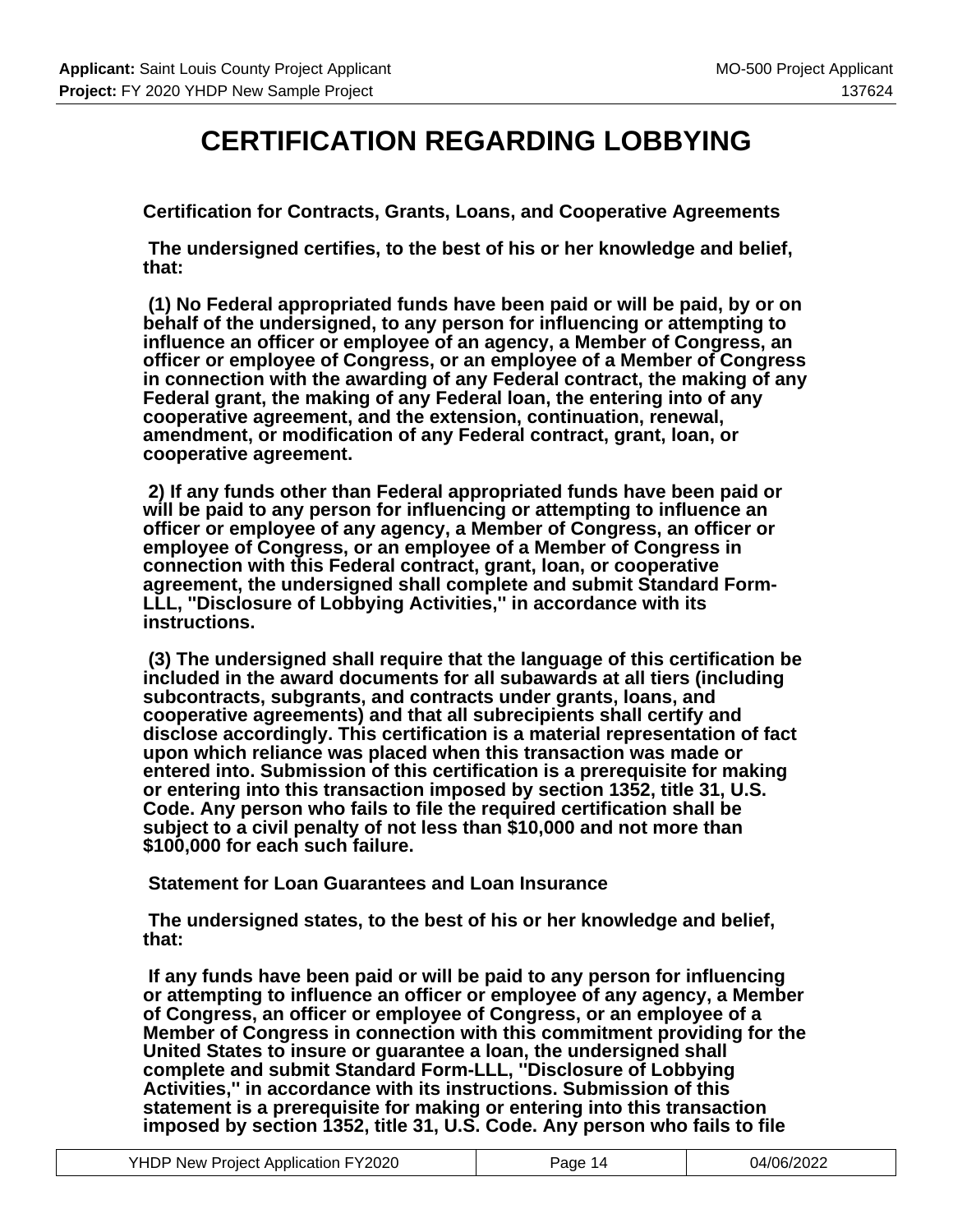### **the required statement shall be subject to a civil penalty of not less than \$10,000 and not more than \$100,000 for each such failure.**

**I hereby certify that all the information stated herein, as well as any information provided in the accompaniment herewith, is true and accurate:** X

> **Warning: HUD will prosecute false claims and statements. Conviction may result in criminal and/or civil penalties. (18 U.S.C. 1001, 1010, 1012; 31 U.S.C. 3729, 3802)**

> > **Applicant's Organization:** Saint Louis yahoo

**Name / Title of Authorized Official:** Bill Smith, County Executive

**Signature of Authorized Official:** Considered signed upon submission in e-snaps.

**Date Signed:** 04/06/2022

| YHDP New Project Application FY2020 | Page 15 | 04/06/2022 |
|-------------------------------------|---------|------------|
|-------------------------------------|---------|------------|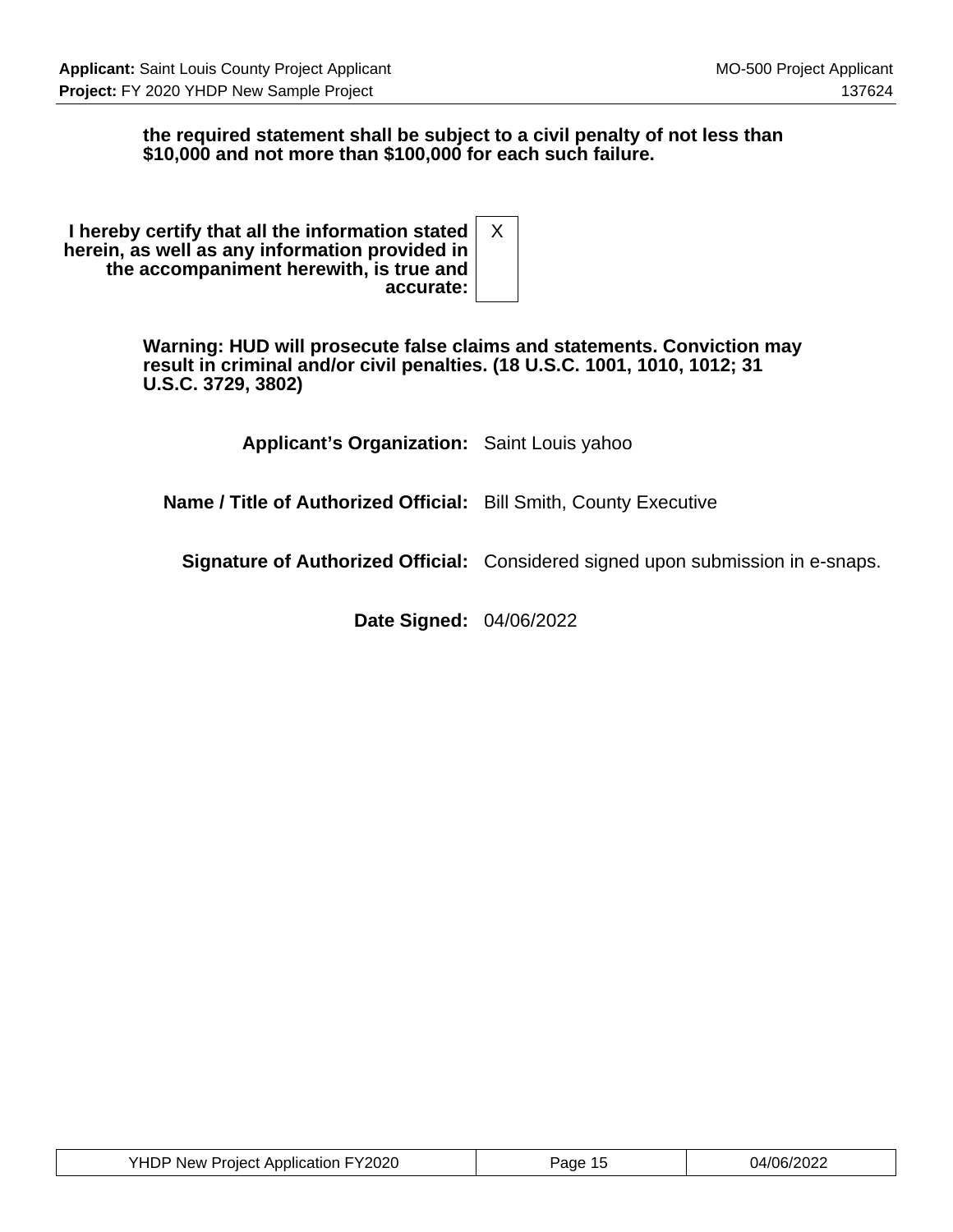# **1J. SF-LLL**

#### **DISCLOSURE OF LOBBYING ACTIVITIES Complete this form to disclose lobbying activities pursuant to 31 U.S.C. 1352. Approved by OMB0348-0046**

HUD requires a new SF-LLL submitted with each annual CoC competition and completing this screen fulfills this requirement.

Answer "Yes" if your organization is engaged in lobbying associated with the CoC Program and answer the questions as they appear next on this screen. The requirement related to lobbying as explained in the SF-LLL instructions states: "The filing of a form is required for each payment or agreement to make payment to any lobbying entity for influencing or attempting to influence an officer or employee of any agency, a Member of Congress, an officer or employee of Congress, or an employee of a Member of Congress in connection with a covered Federal action."

Answer "No" if your organization is NOT engaged in lobbying.

**Does the recipient or subrecipient of this CoC** No **grant participate in federal lobbying activities (lobbying a federal administration or congress) in connection with the CoC Program? Legal Name:** Saint Louis yahoo **Street 1:** 9666 Olive Blvd. **Street 2:** Suite 510 **City:** St. Louis **County:** St. Louis **State:** Missouri **Country:** United States **Zip / Postal Code:** 63132

> **11. Information requested through this form is authorized by title 31 U.S.C. section 1352. This disclosure of lobbying activities is a material representation of fact upon which reliance was placed by the tier above when this transaction was made or entered into. This disclosure is required pursuant to 31 U.S.C. 1352. This information will be available for public inspection. Any person who fails to file the required disclosure shall be subject to a civil penalty of not less than \$10,000 and not more than \$100,000 for each such failure.**

**I certify that this information is true and complete.**

| on FY2020<br>YHDP New .<br>Project<br>Application | zane. | יו זכי<br><u>JZZ</u> |
|---------------------------------------------------|-------|----------------------|
|---------------------------------------------------|-------|----------------------|

X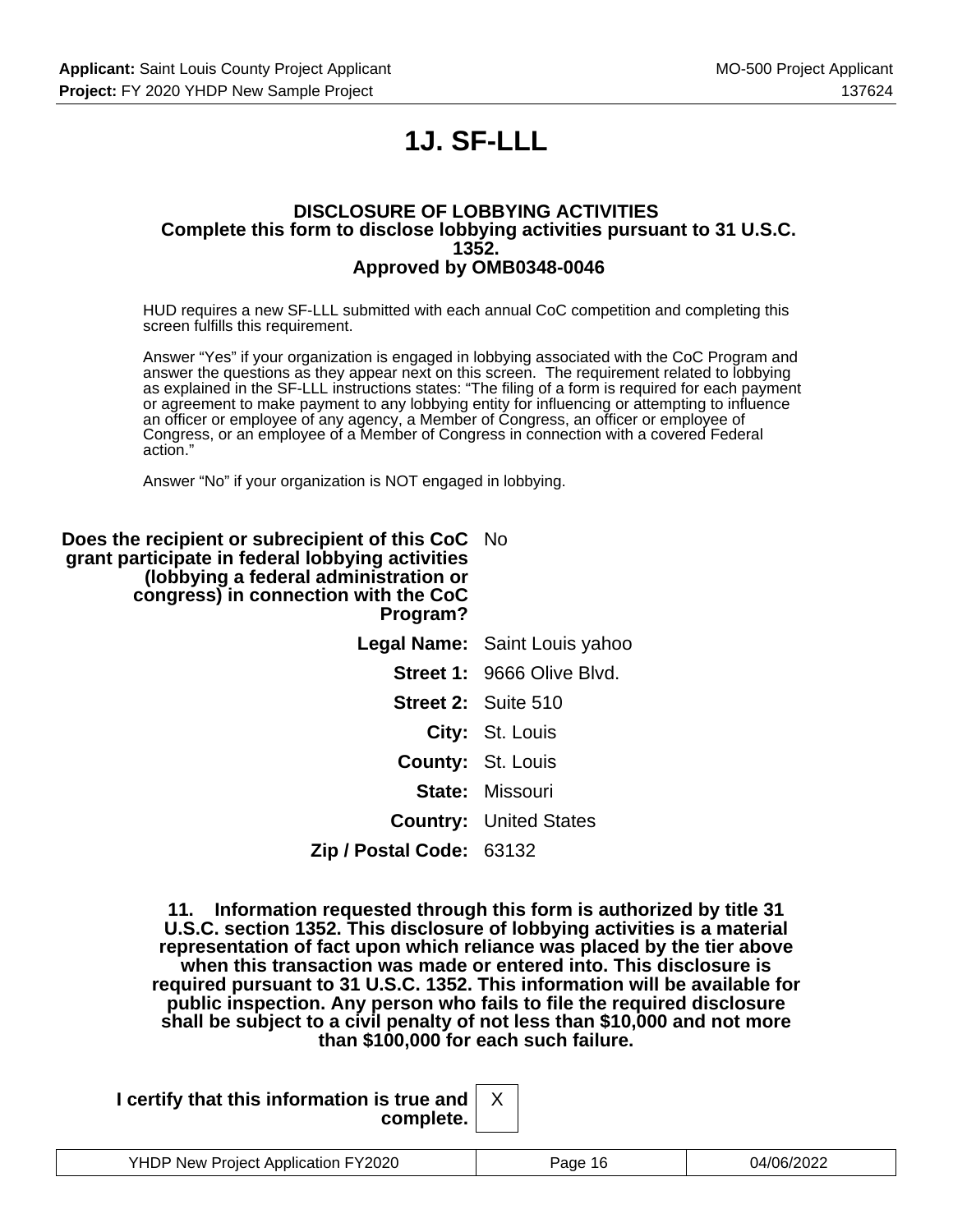### **Authorized Representative**

| <b>Prefix: Mr.</b>                                                |                                                                                              |
|-------------------------------------------------------------------|----------------------------------------------------------------------------------------------|
| <b>First Name: Bill</b>                                           |                                                                                              |
| Middle Name: John                                                 |                                                                                              |
| <b>Last Name: Smith</b>                                           |                                                                                              |
| Suffix:                                                           |                                                                                              |
|                                                                   | <b>Title: County Executive</b>                                                               |
| <b>Telephone Number:</b> (314) 615-7016<br>(Format: 123-456-7890) |                                                                                              |
| (Format: 123-456-7890)                                            | <b>Fax Number:</b> (314) 615-3727                                                            |
|                                                                   | <b>Email:</b> sstenger@stlouisco.com                                                         |
|                                                                   | <b>Signature of Authorized Representative:</b> Considered signed upon submission in e-snaps. |
| <b>Date Signed: 04/06/2022</b>                                    |                                                                                              |
|                                                                   |                                                                                              |

| YHDP New Project Application FY2020 | Page 17 | 04/06/2022 |
|-------------------------------------|---------|------------|
|-------------------------------------|---------|------------|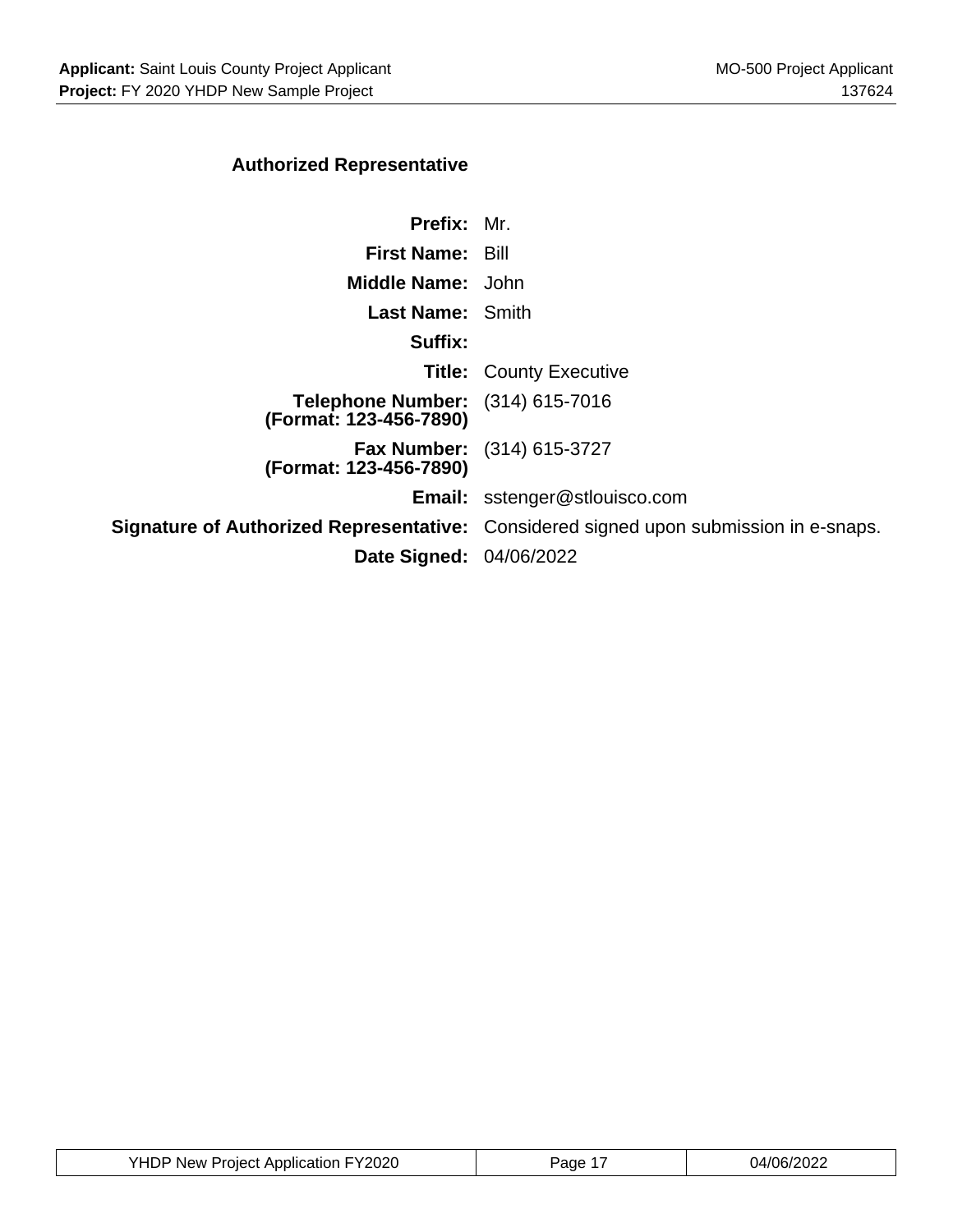### **IK. SF-424B**

### **(SF-424B) ASSURANCES - NON-CONSTRUCTION PROGRAMS**

#### **OMB Number: 4040-0007 Expiration Date: 02/28/2022**

NOTE: Certain of these assurances may not be applicable to your project or program. If you have questions, please contact the awarding agency. Further, certain Federal awarding agencies may require applicants to certify to additional assurances. If such is the case, you will be notified.

As the duly authorized representative of the applicant, I certify that the applicant:

**1. Has the legal authority to apply for Federal assistance and the institutional, managerial and financial capability (including funds sufficient to pay the non-Federal share of project cost) to ensure proper planning, management and completion of the project described in this application.**

**2. Will give the awarding agency, the Comptroller General of the United States and, if appropriate, the State, through any authorized representative, access to and the right to examine all records, books, papers, or documents related to the award; and will establish a proper accounting system in accordance with generally accepted accounting standards or agency directives.**

**3. Will establish safeguards to prohibit employees from using their positions for a purpose that constitutes or presents the appearance of personal or organizational conflict of interest, or personal gain.**

**4. Will initiate and complete the work within the applicable time frame after receipt of approval of the awarding agency.**

**5. Will comply with the Intergovernmental Personnel Act of 1970 (42 U.S.C. §§4728-4763) relating to prescribed standards for merit systems for programs funded under one of the 19 statutes or regulations specified in Appendix A of OPM's Standards for a Merit System of Personnel Administration (5 C.F.R. 900, Subpart F).**

**6. Will comply with all Federal statutes relating to nondiscrimination. These include but are not limited to: (a) Title VI of the Civil Rights Act of 1964 (P.L. 88-352) which prohibits discrimination on the basis of race, color or national origin; (b) Title IX of the Education Amendments of 1972, as amended (20 U.S.C.§§1681-1683, and 1685-1686), which prohibits discrimination on the basis of sex; (c) Section 504 of the Rehabilitation Act of 1973, as amended (29 U.S.C. §794), which prohibits discrimination on the basis of handicaps; (d) the Age Discrimination Act of 1975, as amended (42 U.S.C. §§6101-6107), which prohibits discrimination on the basis of age; (e) the Drug Abuse Office and Treatment Act of 1972 (P.L. 92-255), as amended, relating to nondiscrimination on the basis of drug abuse; (f) the Comprehensive Alcohol Abuse and Alcoholism Prevention, Treatment and Rehabilitation Act of 1970 (P.L. 91-616), as amended, relating to nondiscrimination**

**on the basis of alcohol abuse or alcoholism, (g) §§523 and 527 of the Public Health Service Act of 1912 (42 U.S.C. §§290 dd-3 and 290 ee-3), as amended, relating to confidentiality of alcohol and drug abuse patient records; (h) Title VIII of the Civil Rights Act of 1968 (42 U.S.C. §§3601 et seq.), as amended, relating to nondiscrimination in the sale, rental or financing of housing; (i) any other nondiscrimination provisions in the specific statute(s) under which application for Federal assistance is being made; and, (j) the requirements of any other nondiscrimination statute(s) which may apply to the application.**

**7. Will comply, or has already complied, with the requirements of Titles II and III of the Uniform Relocation Assistance and Real Property Acquisition Policies Act of 1970 (P.L. 91-646) which provide for fair and equitable treatment of persons displaced or whose property is acquired as a result of Federal or federally-assisted programs. These requirements apply to all interests in real property acquired for project purposes regardless of Federal participation in purchases.**

| YHDP New Project Application FY2020 | Page 18 | 04/06/2022 |
|-------------------------------------|---------|------------|
|-------------------------------------|---------|------------|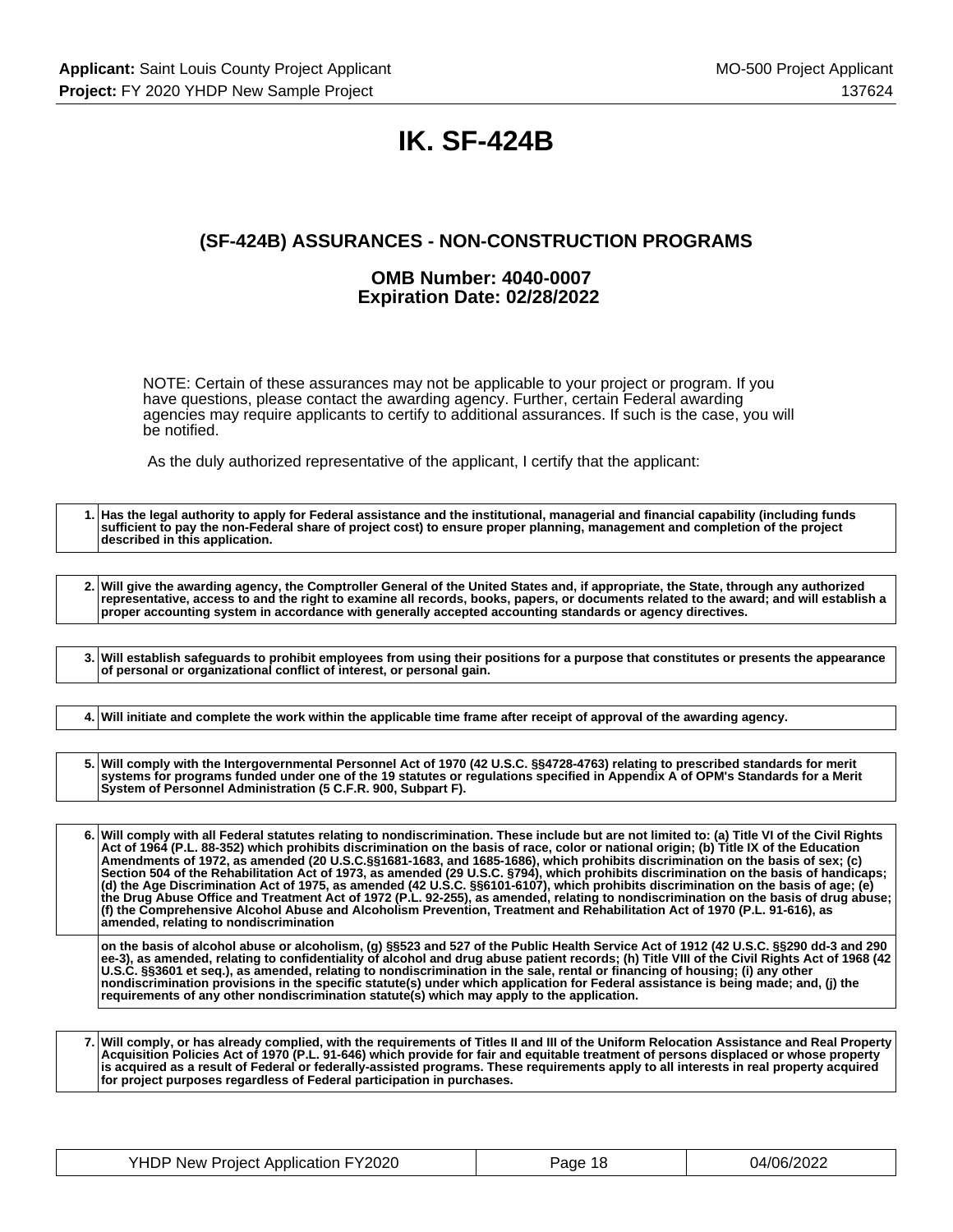**8. Will comply, as applicable, with provisions of the Hatch Act (5 U.S.C. §§1501-1508 and 7324-7328) which limit the political activities of employees whose principal employment activities are funded in whole or in part with Federal funds.**

**9. Will comply, as applicable, with the provisions of the Davis-Bacon Act (40 U.S.C. §§276a to 276a-7), the Copeland Act (40 U.S.C. §276c and 18 U.S.C. §874), and the Contract Work Hours and Safety Standards Act (40 U.S.C. §§327¬333), regarding labor standards for federally-assisted construction subagreements.**

**10. Will comply, if applicable, with flood insurance purchase requirements of Section 102(a) of the Flood Disaster Protection Act of 1973 (P.L. 93-234) which requires recipients in a special flood hazard area to participate in the program and to purchase flood insurance if the total cost of insurable construction and acquisition is \$10,000 or more.**

**11. Will comply with environmental standards which may be prescribed pursuant to the following: (a) institution of environmental quality control measures under the National Environmental Policy Act of 1969 (P.L. 91-190) and Executive Order (EO) 11514; (b) notification of violating facilities pursuant to EO 11738; (c) protection of wetlands pursuant to EO 11990; (d) evaluation of flood hazards in floodplains in accordance with EO 11988; (e) assurance of project consistency with the approved State management program developed under the Coastal Zone Management Act of 1972 (16 U.S.C. §§1451 et seq.); (f) conformity of Federal actions to State (Clean Air) Implementation Plans under Section 176(c) of the Clean Air Act of 1955, as amended (42 U.S.C. §§7401 et seq.); (g) protection of underground sources of drinking water under the Safe Drinking Water Act of 1974, as amended (P.L. 93-523); and, (h) protection of endangered species under the Endangered Species Act of 1973, as amended (P.L. 93¬205).**

**12. Will comply with the Wild and Scenic Rivers Act of 1968 (16 U.S.C. §§1271 et seq.) related to protecting components or potential components of the national wild and scenic rivers system.**

**13. Will assist the awarding agency in assuring compliance with Section 106 of the National Historic Preservation Act of 1966, as amended (16 U.S.C. §470), EO 11593 (identification and protection of historic properties), and the Archaeological and Historic Preservation Act of 1974 (16 U.S.C. §§469a-1 et seq.).**

**14. Will comply with P.L. 93-348 regarding the protection of human subjects involved in research, development, and related activities supported by this award of assistance.**

**15. Will comply with the Laboratory Animal Welfare Act of 1966 (P.L. 89-544, as amended, 7 U.S.C. §§2131 et seq.) pertaining to the care, handling, and treatment of warm blooded animals held for research, teaching, or other activities supported by this award of assistance.**

**16. Will comply with the Lead-Based Paint Poisoning Prevention Act (42 U.S.C. §§4801 et seq.) which prohibits the use of lead-based paint in construction or rehabilitation of residence structures.**

**17. Will cause to be performed the required financial and compliance audits in accordance with the Single Audit Act Amendments of 1996 and OMB Circular No. A-133, "Audits of States, Local Governments, and Non-Profit Organizations."**

**18. Will comply with all applicable requirements of all other Federal laws, executive orders, regulations, and policies governing this program.**

**19. Will comply with the requirements of Section 106(g) of the Trafficking Victims Protection Act (TVPA) of 2000, as amended (22 U.S.C. 7104) which prohibits grant award recipients or a sub-recipient from (1) Engaging in severe forms of trafficking in persons during the period of time that the award is in effect (2) Procuring a commercial sex act during the period of time that the award is in effect or (3) Using forced labor in the performance of the award or subawards under the award.**

| As the duly authorized representative of the $ $ |                       |
|--------------------------------------------------|-----------------------|
|                                                  | applicant, I certify: |



**Authorized Representative for:** Saint Louis yahoo

**Prefix:** Mr.

| YHDP New Project Application FY2020 | Page 19 | 04/06/2022 |
|-------------------------------------|---------|------------|
|-------------------------------------|---------|------------|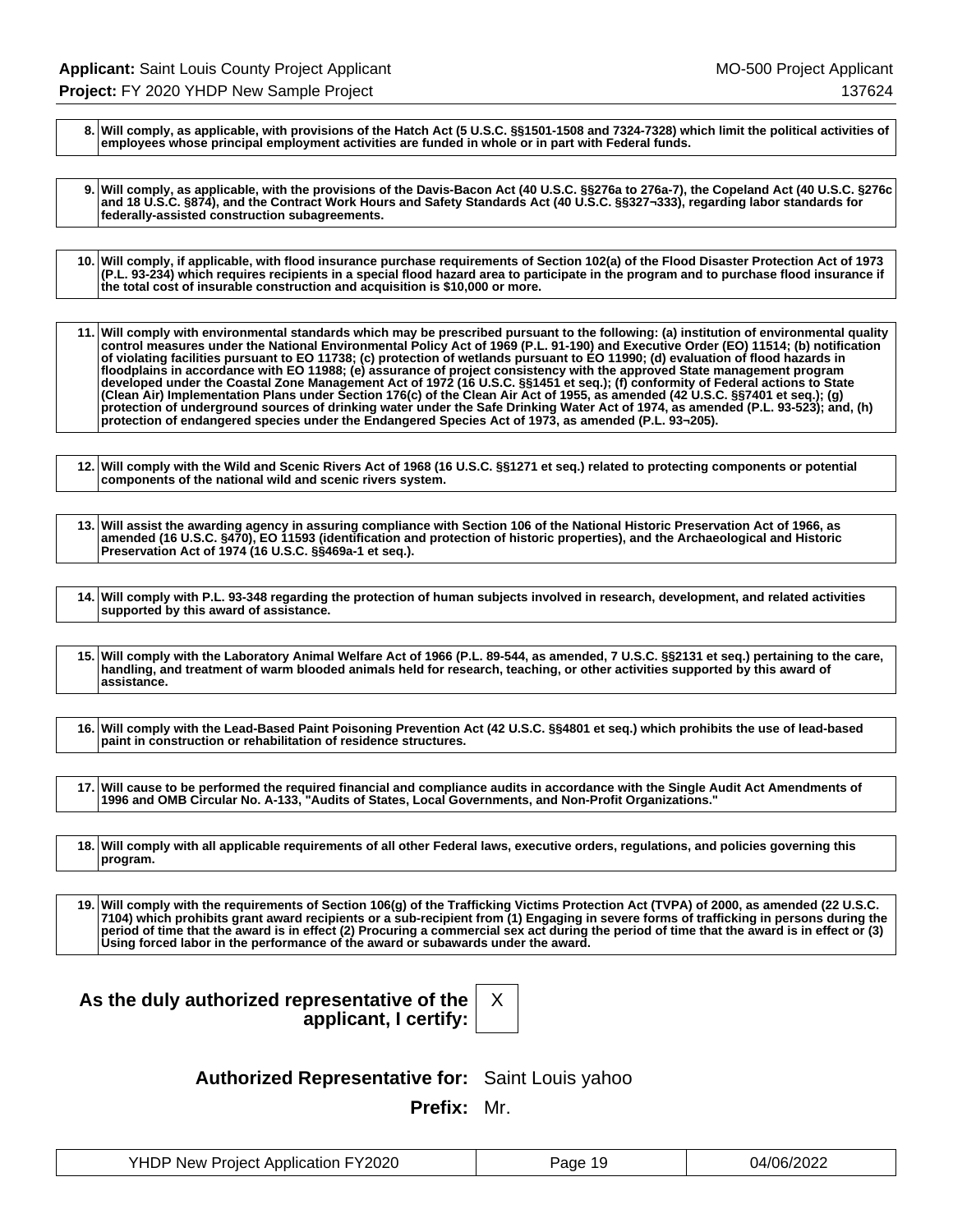| <b>First Name: Bill</b> |                                                                                            |
|-------------------------|--------------------------------------------------------------------------------------------|
| Middle Name: John       |                                                                                            |
| <b>Last Name: Smith</b> |                                                                                            |
| Suffix:                 |                                                                                            |
|                         | <b>Title: County Executive</b>                                                             |
|                         | Signature of Authorized Certifying Official: Considered signed upon submission in e-snaps. |
| Date Signed: 04/06/2022 |                                                                                            |

| YHDP New Project Application FY2020 | Page 20 | 04/06/2022 |
|-------------------------------------|---------|------------|
|-------------------------------------|---------|------------|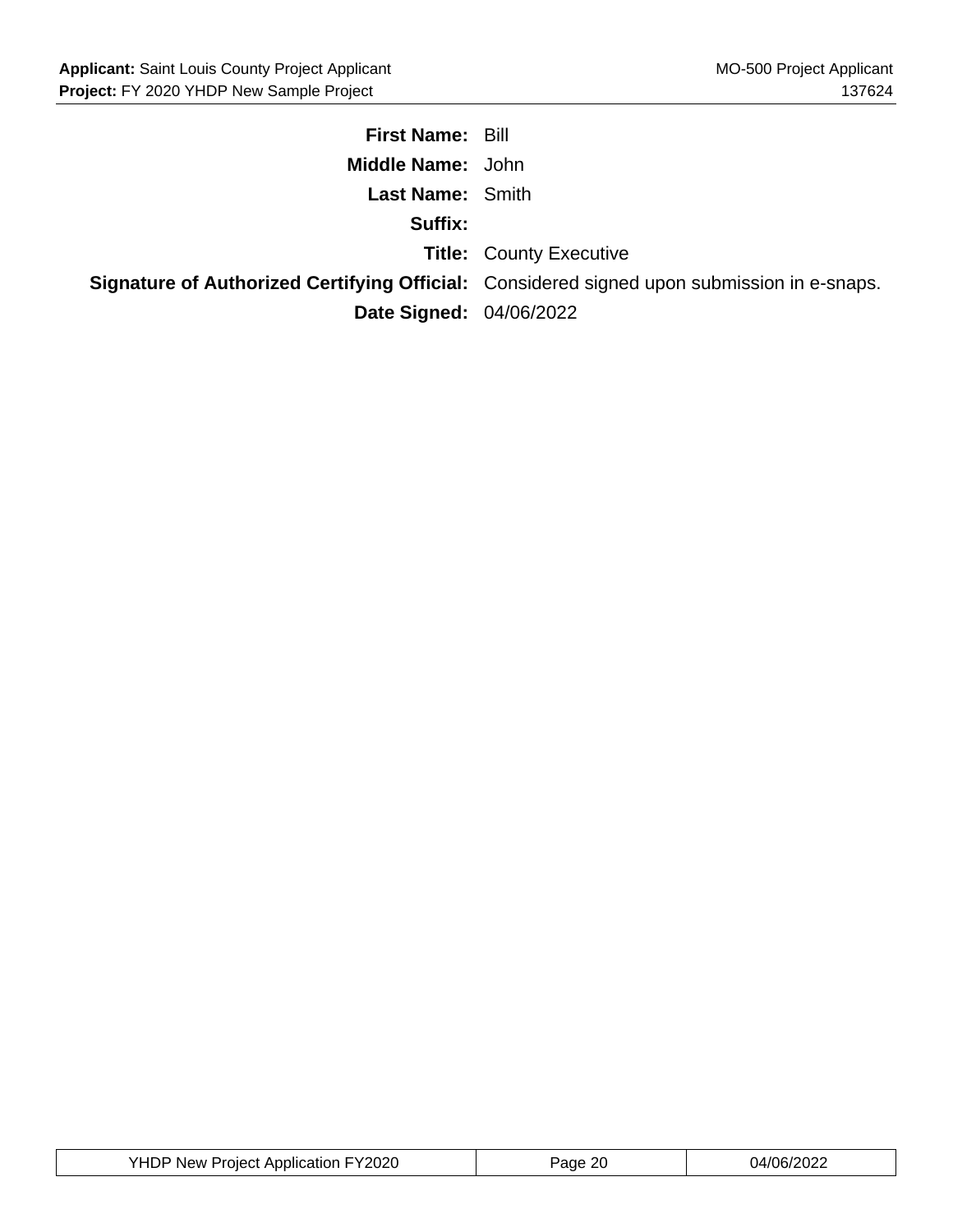# **2A. Project Subrecipients**

#### **This form lists the subrecipient organization(s) for the project. To add a subrecipient, select the icon. To view or update subrecipient information already listed, select the view option.**

### **Total Expected Sub-Awards:**

| <b>Organization</b>         | Type | Sub-<br>Award<br><b>Amount</b> |
|-----------------------------|------|--------------------------------|
| This list contains no items |      |                                |

| YHDP New Project Application FY2020 | Page 21 | 04/06/2022 |
|-------------------------------------|---------|------------|
|-------------------------------------|---------|------------|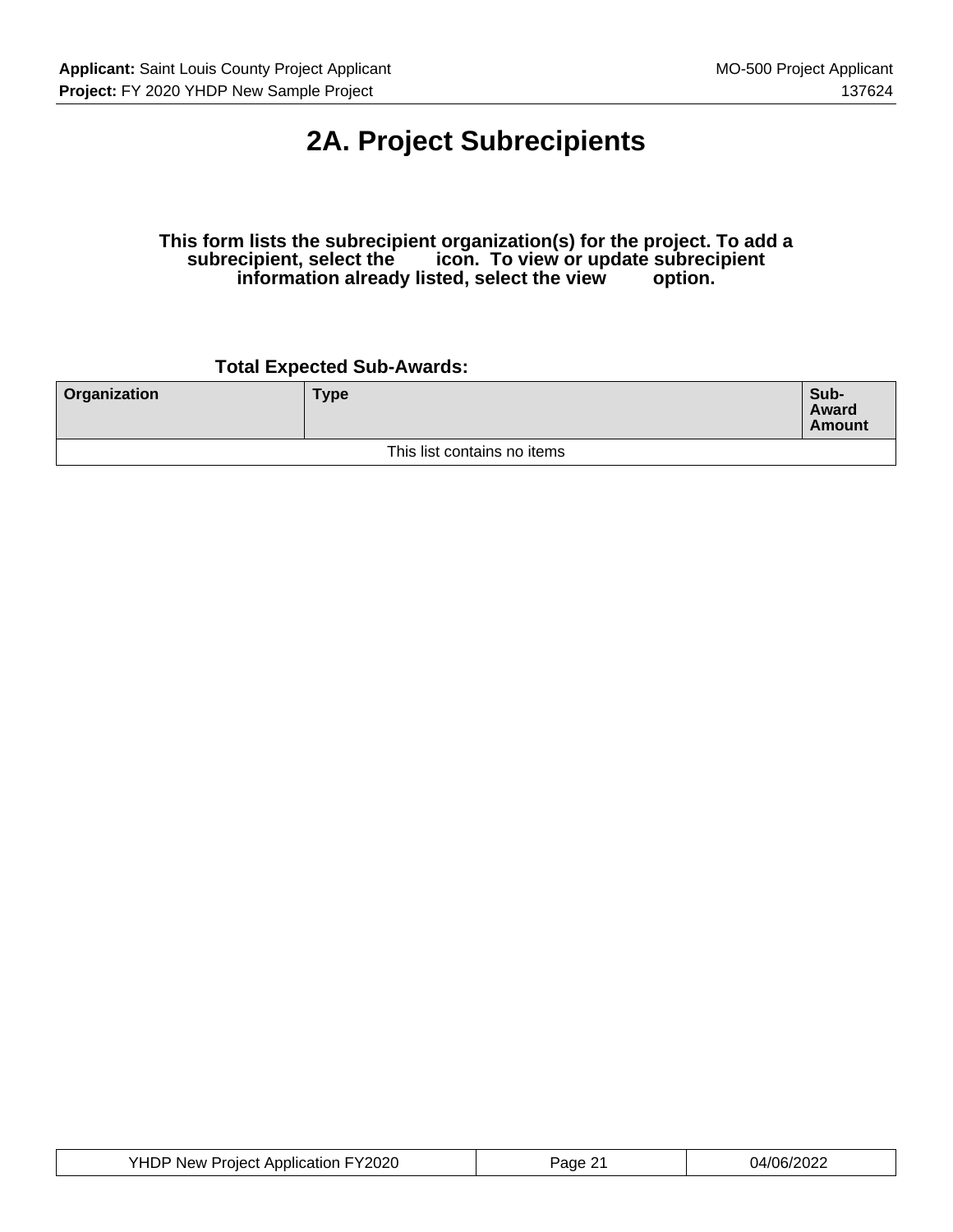### **2B. Experience of Applicant, Subrecipient(s), and Other Partners**

**1. Describe your organization's (and subrecipient(s) if applicable) experience in effectively utilizing federal funds and performing the activities proposed in the application.**

**2. Describe your organization's (and subrecipient(s) if applicable) experience in leveraging Federal, State, local and private sector funds.**

**3. Describe your organization's (and subrecipient(s) if applicable) financial management structure.**

**4. Are there any unresolved HUD monitoring or OIG audit findings for any HUD grants (including ESG) under your organization?**

> **5. Describe the experience of the applicant and potential subrecipients (if any) in providing housing and services to Black, Indiginous, People of Color (BIPOC) experiencing homelessness.**

| YHDP New Project Application FY2020 | Page 22 | 04/06/2022 |
|-------------------------------------|---------|------------|
|-------------------------------------|---------|------------|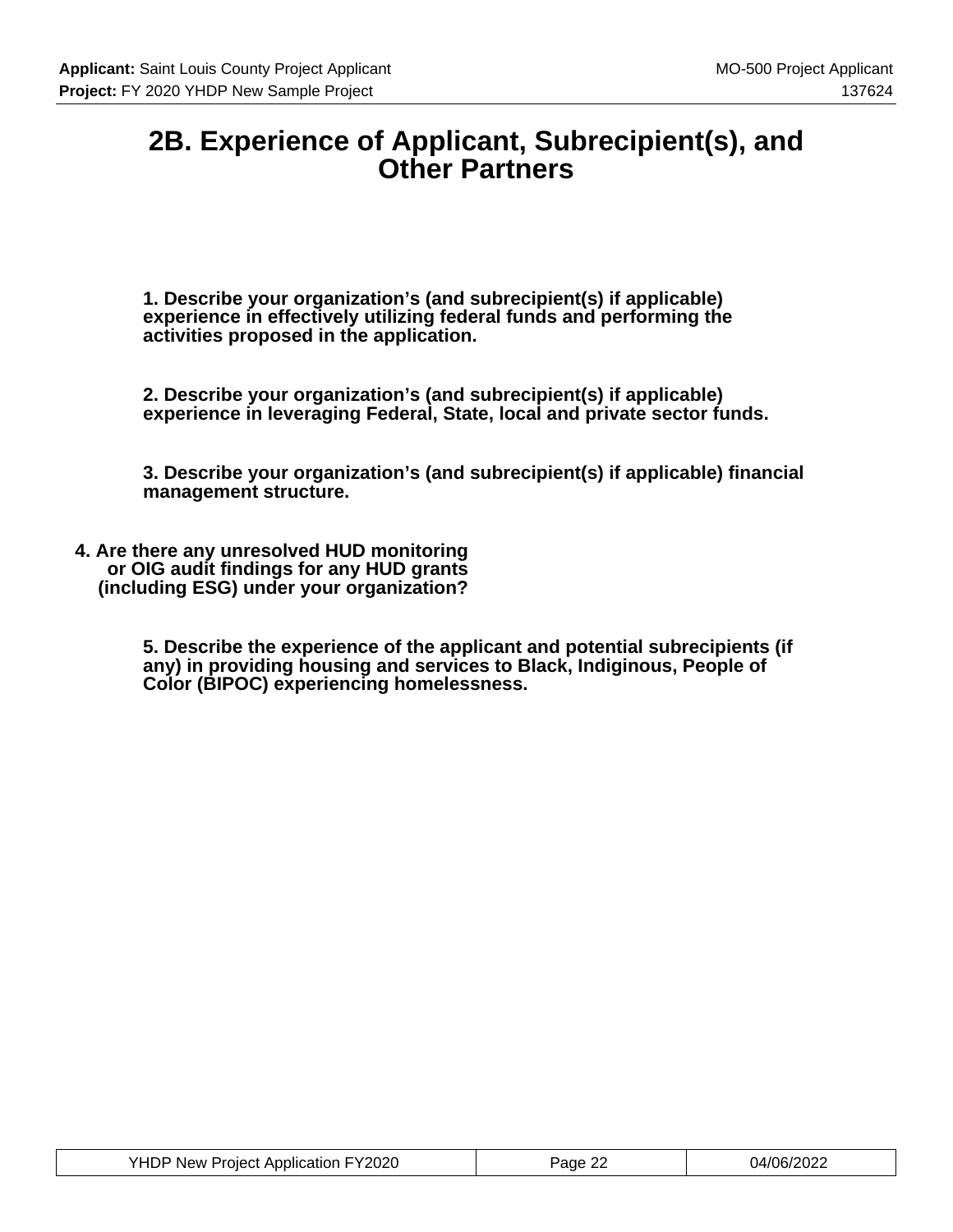# **3A. Project Detail**

**1a. CoC Number and Name:**

**2. CoC Collaborative Applicant Name:**

**3. Project Name:** FY 2020 YHDP New Sample Project

**4. Project Status:** Standard

**5. Component Type:**

| YHDP New Project Application FY2020 | Page 23 | 04/06/2022 |
|-------------------------------------|---------|------------|
|-------------------------------------|---------|------------|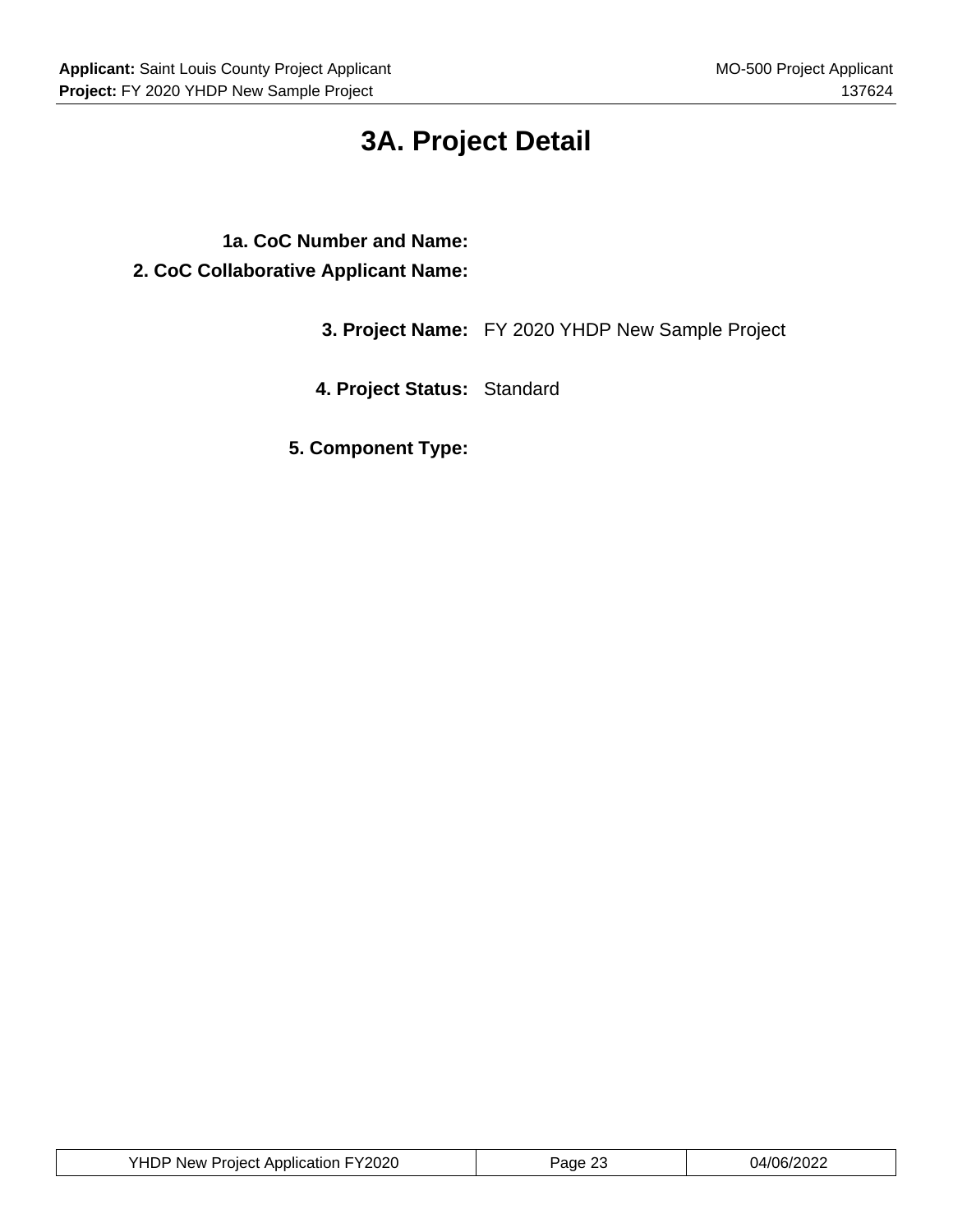# **3B. Project Description**

**1. Provide a description that addresses the entire scope of the proposed project.**

**1a. Provide a description that addresses how this project will follow Positive Youth Development.**

**1b. Provide a description that addresses how this project will follow Trauma Informed Care.**

**1c. How does this project help the community meet the shared vision, goals and objectives of the coordinated community plan?**

**1d. Describe how race will not be a factor in determining outcomes in this project.**

**2. For each primary project location, or structure, enter the number of days from the execution of the grant agreement that each of the following milestones will occur if this project is selected for conditional award.**

| <b>Project Milestones</b>                                                                                         | Days from<br><b>Execution</b> | Days from<br><b>Execution</b><br>of Grant Agreement   of Grant Agreement | Days from<br>Execution<br>of Grant Agreement | Days from<br><b>Execution</b><br>of Grant Agreement |
|-------------------------------------------------------------------------------------------------------------------|-------------------------------|--------------------------------------------------------------------------|----------------------------------------------|-----------------------------------------------------|
|                                                                                                                   | А                             | в                                                                        | C                                            | D                                                   |
| Begin hiring staff or expending funds                                                                             |                               |                                                                          |                                              |                                                     |
| Begin program participant enrollment                                                                              |                               |                                                                          |                                              |                                                     |
| Program participants occupy leased or rental<br>assistance units or structure(s), or supportive services<br>begin |                               |                                                                          |                                              |                                                     |
| Leased or rental assistance units or structure, and<br>supportive services near 100% capacity                     |                               |                                                                          |                                              |                                                     |
| Closing on purchase of land, structure(s), or execution<br>of structure lease                                     |                               |                                                                          |                                              |                                                     |
| <b>Start rehabilitation</b>                                                                                       |                               |                                                                          |                                              |                                                     |
| <b>Complete rehabilitation</b>                                                                                    |                               |                                                                          |                                              |                                                     |
| <b>Start new construction</b>                                                                                     |                               |                                                                          |                                              |                                                     |
| <b>Complete new construction</b>                                                                                  |                               |                                                                          |                                              |                                                     |

#### **You must enter a value greater than zero for at least one project milestone.**

| YHDP New Project Application FY2020 | Page 24 | 04/06/2022 |
|-------------------------------------|---------|------------|
|-------------------------------------|---------|------------|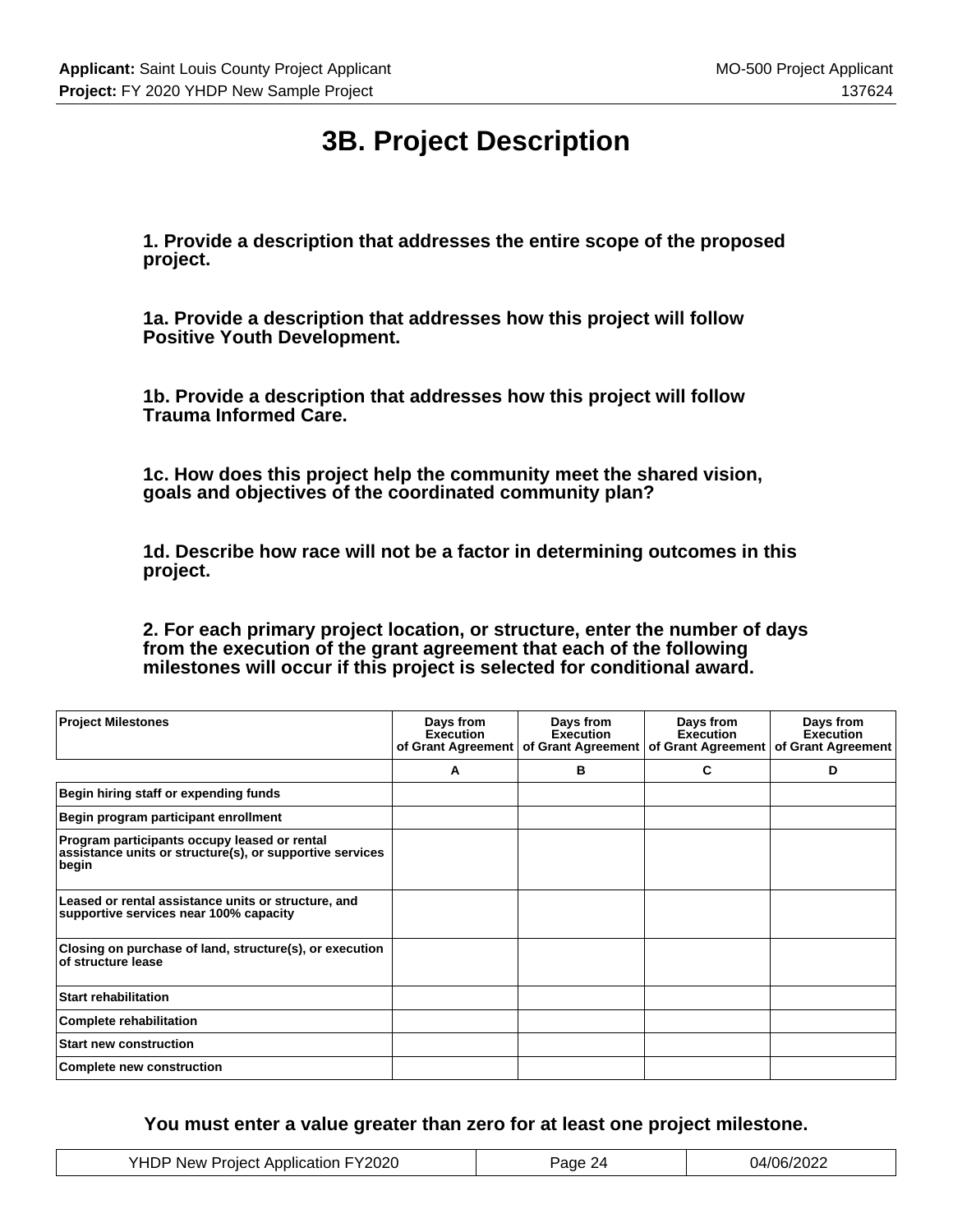#### **3. Will your project participate in the CoC's Coordinated Entry (CE) process or recipient organization is a victim service provider, as defined in 24 CFR 578.3 and uses an alternate CE process that meets HUD's minimum requirements?**

### **\*4. Check the appropriate box(s) if this project will have a specific subpopulation focus.**

### **(Select ALL that apply)**

| <b>Chronic Homeless</b> |                           | Domestic Violence                 |  |
|-------------------------|---------------------------|-----------------------------------|--|
| <b>Veterans</b>         |                           | <b>Substance Abuse</b>            |  |
| Youth (under 25)        | $\checkmark$<br>$\lambda$ | Mental Illness                    |  |
| Families                |                           | <b>HIV/AIDS</b>                   |  |
|                         |                           | Other<br>(Click 'Save' to update) |  |

### **5. Housing First**

### **5a. Will the project quickly move participants into permanent housing**

#### **5b. Will the project enroll program participants who have the following barriers? Select all that apply.**

| Having too little or little income                                                 |  |
|------------------------------------------------------------------------------------|--|
| Active or history of substance use                                                 |  |
| Having a criminal record with exceptions for state-mandated restrictions           |  |
| History of victimization (e.g. domestic violence, sexual assault, childhood abuse) |  |
| None of the above                                                                  |  |

#### **5c. Will the project prevent program participant termination from the project for the following reasons? Select all that apply.**

| Failure to participate in supportive services |  |
|-----------------------------------------------|--|
| Failure to make progress on a service plan    |  |

| YHDP New Project Application FY2020 | Page 25 | 04/06/2022 |
|-------------------------------------|---------|------------|
|-------------------------------------|---------|------------|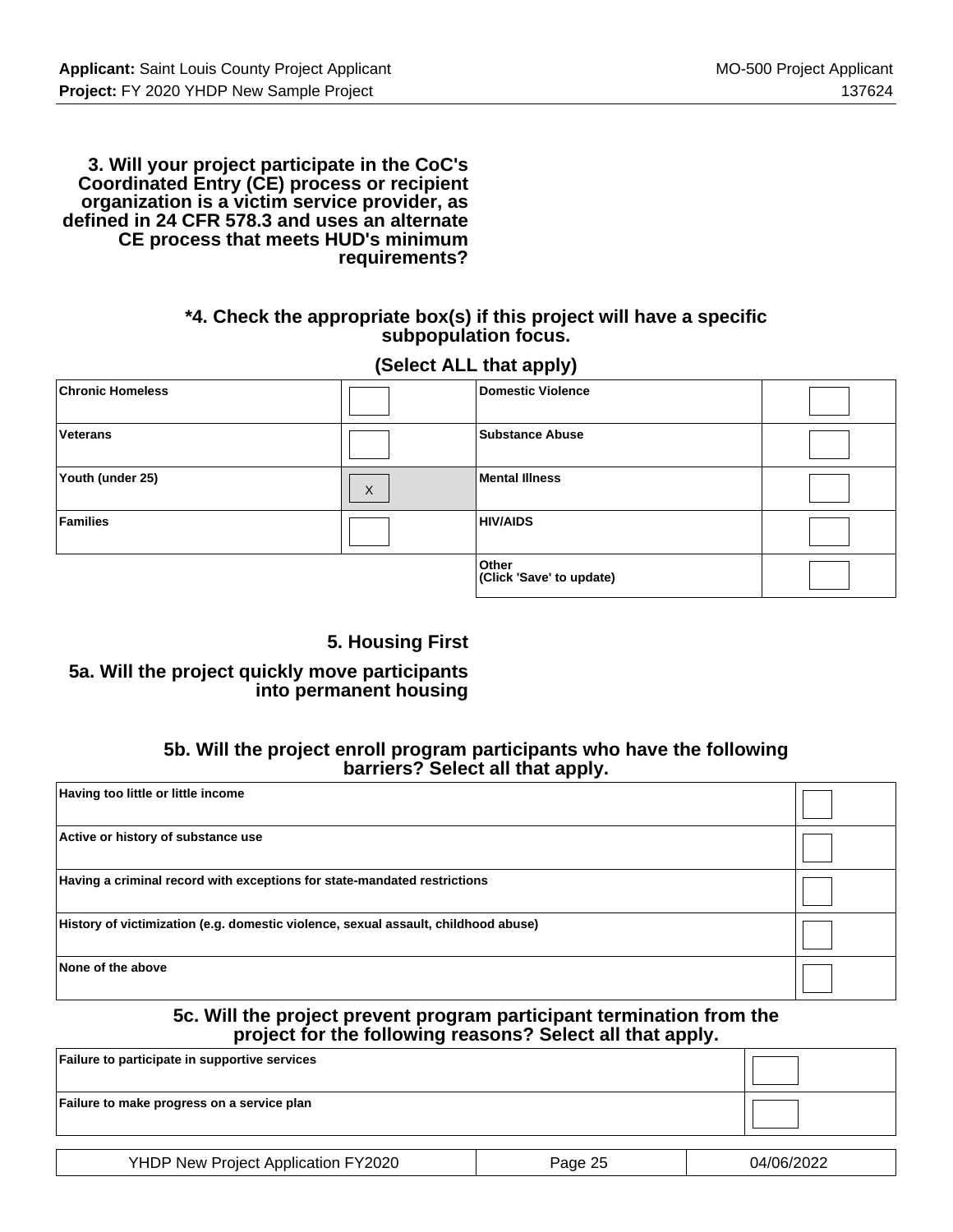| Loss of income or failure to improve income                                                                                 |  |
|-----------------------------------------------------------------------------------------------------------------------------|--|
| Any other activity not covered in a lease agreement typically found for unassisted persons in the project's geographic area |  |
| None of the above                                                                                                           |  |

**5d. Will the project follow a "Housing First" approach? (Click 'Save' to update)**

> **6. How will you work to remove barriers such as landlord's unwillingness to accept CoC assistance or provide housing to people experiencing homelessness. If project uses RRH units, additionally describe your landlord engagement to ensure there are RRH units available for persons enrolled in your project.**

**7. Will program participants be required to** Yes **live in a specific structure, unit, or locality at any time while in the program?**

**7a. Explain how and why the project will implement this requirement.**

**8. Will more than 16 persons live in a single** Yes **structure?**

> **8a. Describe the local market conditions that necessitate a project of this size.**

**8b. Describe how the project will be integrated into the neighborhood.**

| YHDP New Project Application FY2020 | Page 26 | 04/06/2022 |
|-------------------------------------|---------|------------|
|-------------------------------------|---------|------------|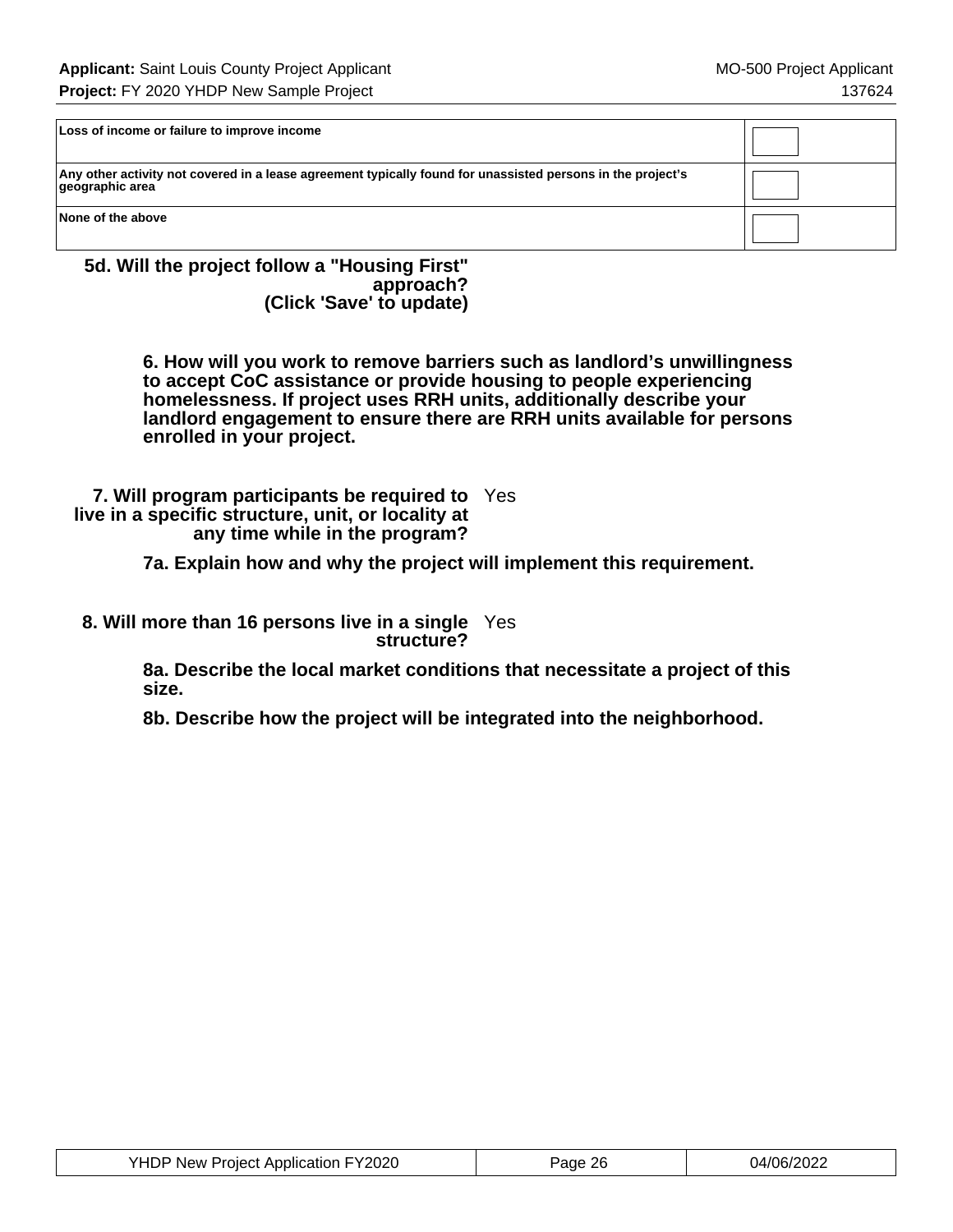### **Youth Homeless Demonstration Projects**

#### **1. Does this project carry out housing problem solving activities to divert or rapidly exit households from homelessness?** Yes

**1a. Describe the intervention strategy to engage families and how community partnerships such as child welfare agencies, schools, youth providers, and other community service and homeless providers are incorporated into the intervention strategy?**

### **1b. What services are provided to engage the family and youth?**

| <b>Family counseling</b>                                                |  |
|-------------------------------------------------------------------------|--|
| <b>Conflict Resolution</b>                                              |  |
| <b>Parenting Supports</b>                                               |  |
| Relative or kinship caregiver resources                                 |  |
| Targeted substance abuse and mental health treatment                    |  |
| <b>Housing Search Assistance</b>                                        |  |
| <b>Landlord-Tenant mediation</b>                                        |  |
| <b>Legal Services</b>                                                   |  |
| <b>Utilty or Security Deposits</b>                                      |  |
| One time moving assistance                                              |  |
| <b>Rental Application fees</b>                                          |  |
| <b>Utility or Rental Arrears</b>                                        |  |
| Other (if other selected, use textbox to explain the potential service) |  |

### **2. Is this a Host Homes Project?**

### **3. Please identify the specific populations addressed in this project**

| <b>Pregnant/Parenting</b>              |                     |            |
|----------------------------------------|---------------------|------------|
| YHDP New Project Application<br>FY2020 | <sup>2</sup> age 27 | 04/06/2022 |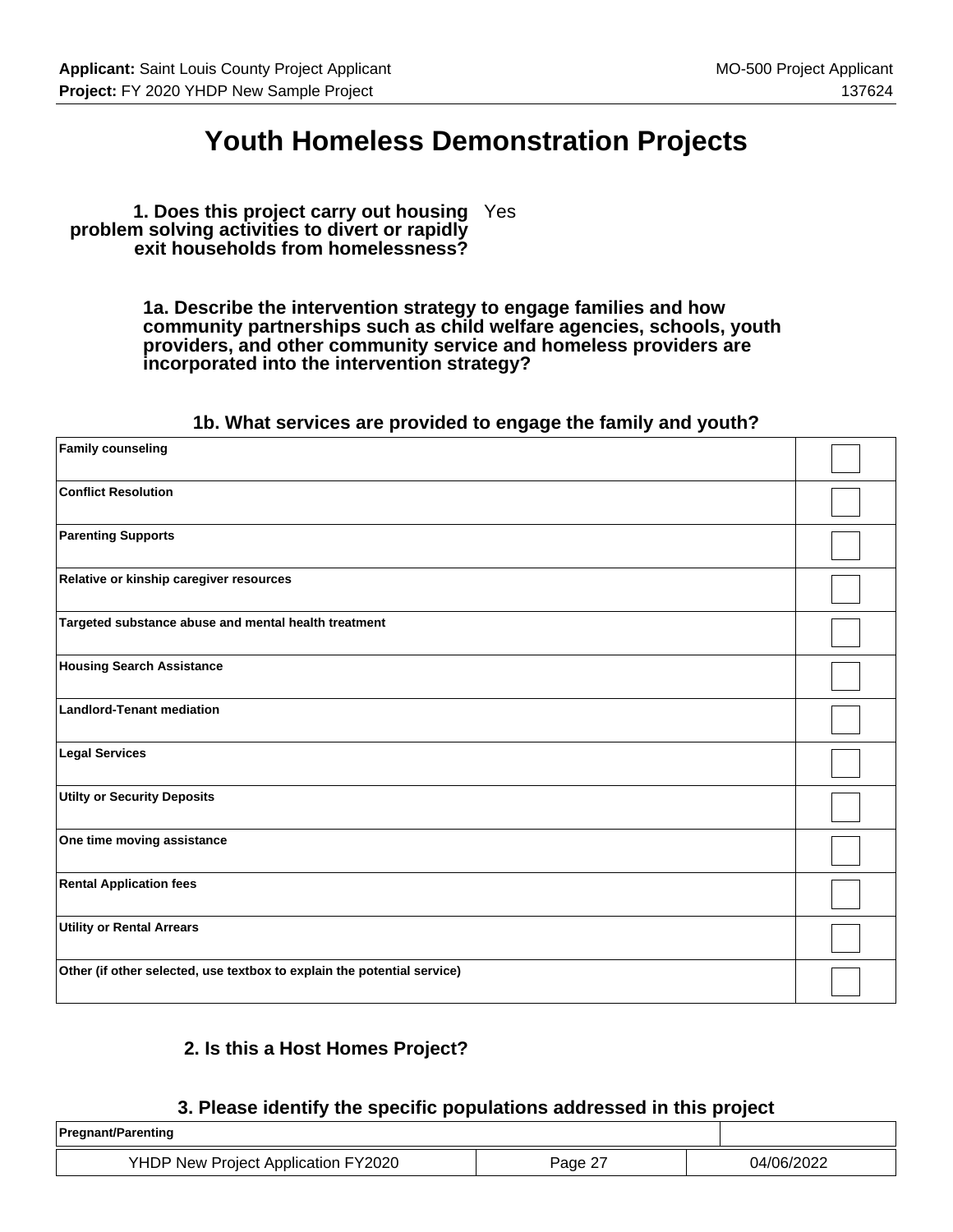| Minors                               |  |
|--------------------------------------|--|
| Foster care/justice involved youth   |  |
| LGBTQ+                               |  |
| <b>Gender Non-Conforming</b>         |  |
| <b>Victims of Sexual Trafficking</b> |  |
| Other                                |  |

- **4. Does this project plan to use Rental** Yes **Assistance?**
- **4a. Will this project use Rental Deposits?**
- **4b. Will this project cover first months rent?**
	- **4c. Short Term Rental Assistance:**
	- **4d. Medium Term Rental Assistance:**

### **5. How will the community continue to involve the Youth Action Board (YAB) in the development and implementation of YHDP projects?**

**6. Will your project offer any specialized** Yes **services for youth living with HIV/AIDS?**

**6a. If Yes, please provide detail of those services.**

| YHDP New Project Application FY2020 | Page 28 | 04/06/2022 |
|-------------------------------------|---------|------------|
|-------------------------------------|---------|------------|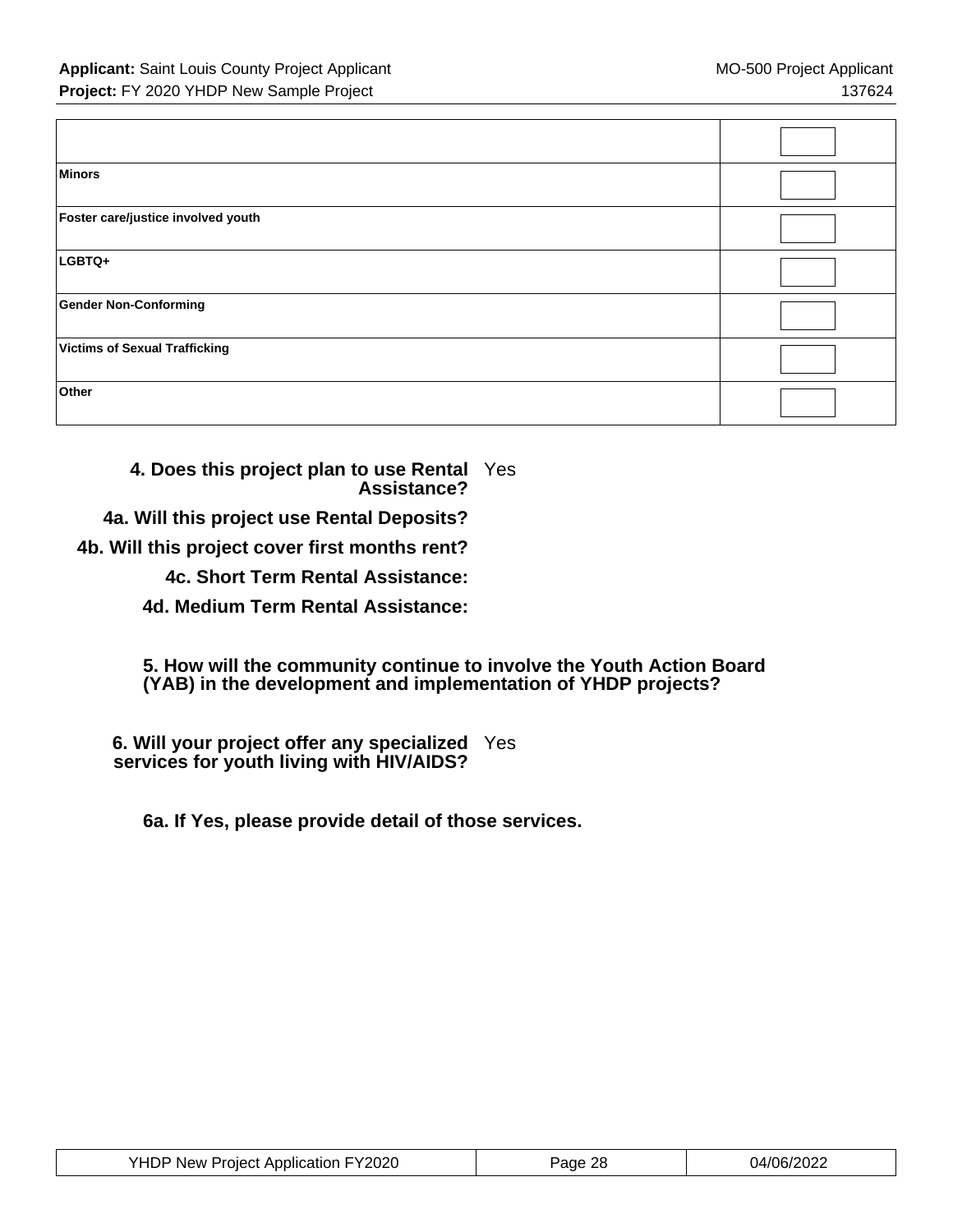# **Special YHDP Activities**

#### **1. Is the YHDP Replacement project applicant** Yes **requesting a Special YHDP Activity, Exemption or Innovative Activity?**

#### **2. Check the appropriate box(s) for the Special YHDP Activity the applicant is requesting. (Select all that apply)**

| 1.C.1.a(1) Leases under 12 months (minimum 1 month)                                                                                                                                               |  |
|---------------------------------------------------------------------------------------------------------------------------------------------------------------------------------------------------|--|
|                                                                                                                                                                                                   |  |
| 1.C.1.a(2) Use of leasing, Sponsored Based Rental Assistance (SRA) and Project Based Rental Assistance (PRA) in Rapid<br><b>Rehousing (RRH)</b>                                                   |  |
| 1.C.1.a(3) Use 10% of total YHDP funding for Planning grants                                                                                                                                      |  |
|                                                                                                                                                                                                   |  |
| 1.C.1.a(4) Project admin funds used to employ youth with lived experience for project implementation, execution, and                                                                              |  |
| <i>improvement</i>                                                                                                                                                                                |  |
| 1.C.1.a(5) Project admin funds used to attend non-HUD sponsored or approved conferences (must be relevant to youth                                                                                |  |
| homelessness)                                                                                                                                                                                     |  |
| 1.C.1.a(6) Employ youth receiving recipient services (document nature of work and no conflicts of interest)                                                                                       |  |
|                                                                                                                                                                                                   |  |
|                                                                                                                                                                                                   |  |
| 1.C.1.a(7) Use habitability standards in 24 CFR 576.403© rather than HQS in 24 CFR 578.75 for up 24 months of housing<br>assistance (document standards applied to units and proof of compliance) |  |
|                                                                                                                                                                                                   |  |
| 1.C.1.a(8) Provide moving expense more than one time to a program participant                                                                                                                     |  |
|                                                                                                                                                                                                   |  |
| 1.C.1.a(9) Provide payments for families that provide housing under host homes and kinship care (up to \$500 per month)                                                                           |  |
|                                                                                                                                                                                                   |  |
| No Special YHDP Activities Requested                                                                                                                                                              |  |
|                                                                                                                                                                                                   |  |

**3. YHDP grant funds may be used for the following if they are necessary to assist program participants to obtain and maintain housing. Recipients and subrecipients must maintain records establishing how it was determined paying the costs was necessary for the program participant to**

| Y2020<br>YHDP.<br>Annlication<br>Project<br>cation<br><b>New</b> | ാവ<br>90 H | . 24/06<br>/2022 |
|------------------------------------------------------------------|------------|------------------|
|------------------------------------------------------------------|------------|------------------|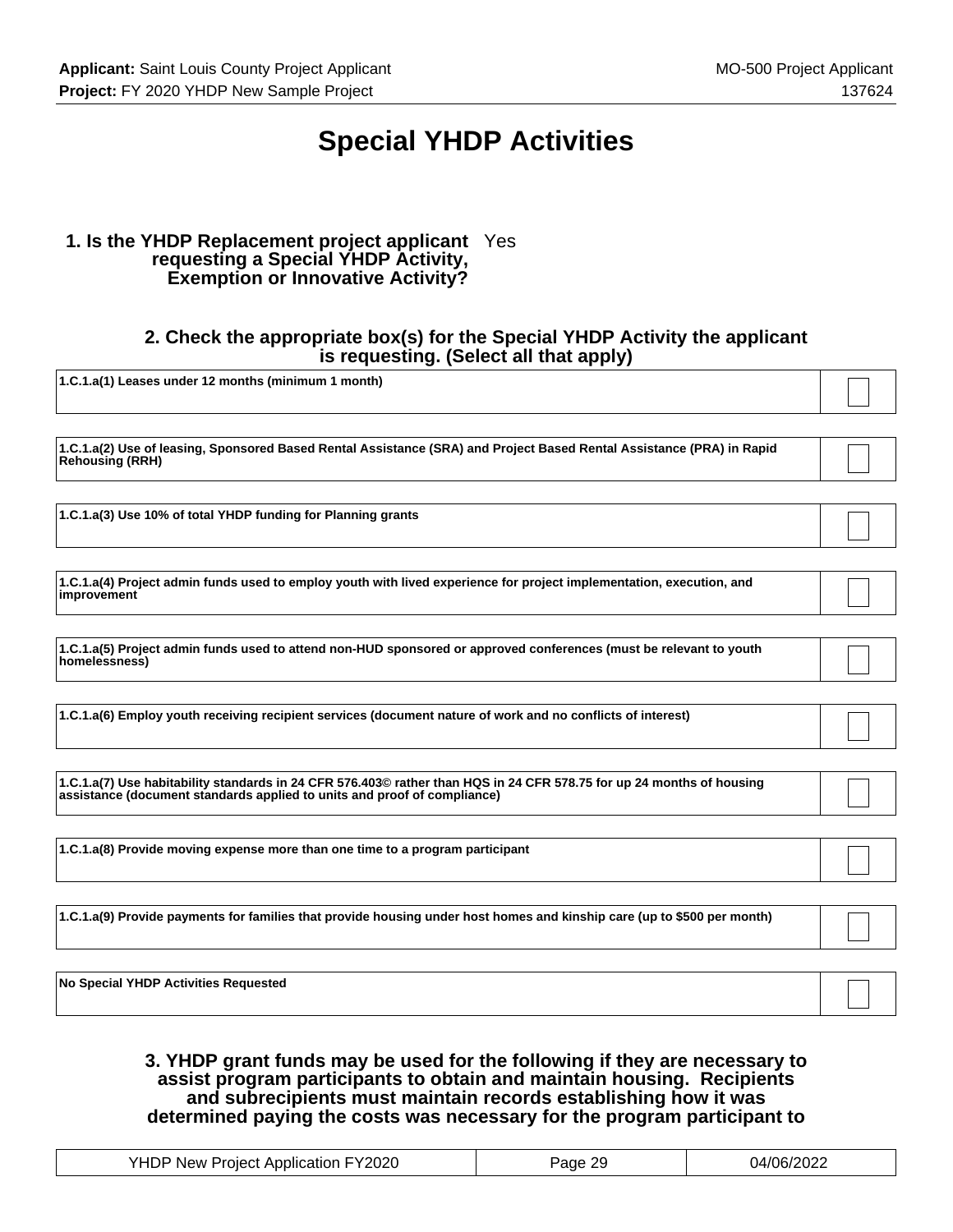#### **obtain and retain housing and must also conduct an annual assessment of the needs of the program participants and adjust costs accordingly. (Select all that apply)**

| (Select all that apply)                                                                                                                                                                                                                                                                                                                                                                                                                                                                                                                        |  |                                                                                                      |            |   |
|------------------------------------------------------------------------------------------------------------------------------------------------------------------------------------------------------------------------------------------------------------------------------------------------------------------------------------------------------------------------------------------------------------------------------------------------------------------------------------------------------------------------------------------------|--|------------------------------------------------------------------------------------------------------|------------|---|
| I.C.1.a(10)(a) Security deposits (not to exceed 2 months of<br>rent)                                                                                                                                                                                                                                                                                                                                                                                                                                                                           |  | I.C.1.a(10)(g) Payment of rental arrears (up to 6 months)                                            |            |   |
| I.C.1.a(10)(b) Pay for damage to units (not to exceed 2<br>months rent)                                                                                                                                                                                                                                                                                                                                                                                                                                                                        |  | I.C.1.a(10)(h) Payment of utility arrears (up to 6 months)                                           |            |   |
| I.C.1.a(10)(c) Costs to provide household cleaning supplies                                                                                                                                                                                                                                                                                                                                                                                                                                                                                    |  | I.C.1.a(10)(i) Payment of utilities (Up to 3 months)                                                 |            |   |
| I.C.1.a(10)(d) Housing start-up expenses (not to exceed<br>\$300 per participant)                                                                                                                                                                                                                                                                                                                                                                                                                                                              |  | I.C.1.a(10)(j) Pay gas a mileage for participant personal<br>vehicle for trips for eligible services |            |   |
| I.C.1.a(10)(e) Purchase cell phone and service (cost must be<br>reasonable and housing related)                                                                                                                                                                                                                                                                                                                                                                                                                                                |  | I.C.1.a(10)(k) Payment of Legal fees                                                                 |            |   |
| I.C.1.a(10)(f) Cost of Internet (costs must be reasonable)                                                                                                                                                                                                                                                                                                                                                                                                                                                                                     |  | I.C.1.a(10)(I) Payment of insurance, registration and past<br>driving fines                          |            |   |
| <b>None</b>                                                                                                                                                                                                                                                                                                                                                                                                                                                                                                                                    |  |                                                                                                      |            |   |
| 4. Check the appropriate box(s) for the Special YHDP Activity - Exemptions<br>the applicant is requesting. (Select all that apply)                                                                                                                                                                                                                                                                                                                                                                                                             |  |                                                                                                      |            |   |
| I.C.1.b(1) A recipient may provide up to 36 months of Rapid Rehousing rental assistance to a program participant if the recipient<br>demonstrates (1) the method it will use to determine which youth need rental assistance beyond 24 months and (2) the services<br>X<br>and resources that will be offered to ensure youth are able to sustain their housing at the end of the 36 months of assistance.                                                                                                                                     |  |                                                                                                      |            |   |
| I.C.1.b(2) YHDP recipients may continue providing supportive services to program participants for up to 24 months after the<br>program participant exits homelessness, transitional housing or after the end of housing assistance if the recipient<br>X<br>demonstrates: 1) the proposed length of extended services to be provided; 2) the method it will use to determine whether<br>services are still necessary; and 3) how those services will result in self-sufficiency and ensure stable housing for the YHDP<br>program participant. |  |                                                                                                      |            |   |
| YHDP recipients may continue providing supportive services to program participants for up to 36 months after the program<br>participant exits homelessness, if the services are in connection with housing assistance, such as the Foster Youth to<br>Independence initiative, or if the recipient can demonstrate that extended supportive services ensures continuity of case<br>workers for program participants.                                                                                                                           |  |                                                                                                      |            |   |
| I.C.1.b(3) Recipients will not be required to meet the 25% match requirement if the applicant is able to show it has taken<br>reasonable steps to maximize resources available for youth experiencing homelessness in the community                                                                                                                                                                                                                                                                                                            |  |                                                                                                      |            | х |
| I.C.1.b(4) Rental assistance may be combined with leasing or operating funds in the same building, provided that the recipient<br>submits a project plan that includes safequards to ensure that no part of the project would receive a double subsidy.                                                                                                                                                                                                                                                                                        |  |                                                                                                      |            | Х |
| I.C.1.b(5) YHDP recipients may provide payments of up to \$1000 per month for families that provide housing under a host home<br>and kinship care model, provided that the recipient can show that the additional cost is necessary to recruit hosts to the<br>Х<br>program.                                                                                                                                                                                                                                                                   |  |                                                                                                      |            |   |
| YHDP New Project Application FY2020                                                                                                                                                                                                                                                                                                                                                                                                                                                                                                            |  | Page 30                                                                                              | 04/06/2022 |   |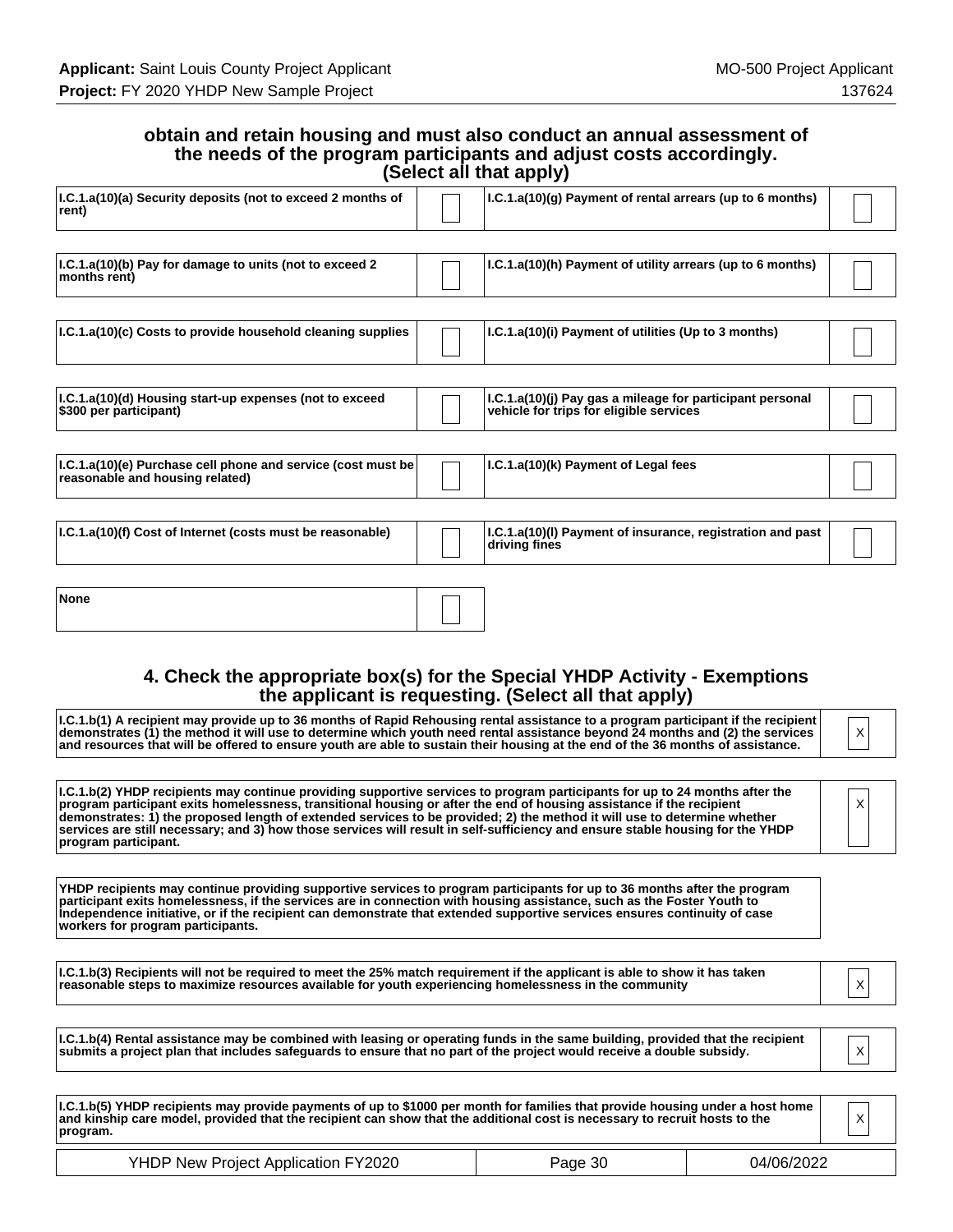**No Exemptions Requested.**

### **Enter required additional information about your YHDP Special Activity Request**

**I.C.1.b(1):**

**I.C.1.b(2):**

**I.C.1.b(3):**

**I.C.1.b(4):**

**I.C.1.b(5):**

#### **5. Innovative Activities I.C.1.b(6)**

**a. Is the applicant requesting an innovative** Yes **activity?**

**Please give a detailed description of your innovative activity.**

**b. Will this activity be testing or likely to** No **achieve a positive outcome in at least one of the four core outcomes for youth experiencing homelessness (stable housing, permanent connections, education/employment, and well-being)?**

**If no, explain why.**

**c. Is the activity cost-effective?** No

**If no, explain why.**

#### **d. Does the activity conflict with fair housing,** Yes

| YHDP New Project Application FY2020 | $P$ age 3 <sup>1</sup> | 04/06/2022 |
|-------------------------------------|------------------------|------------|
|-------------------------------------|------------------------|------------|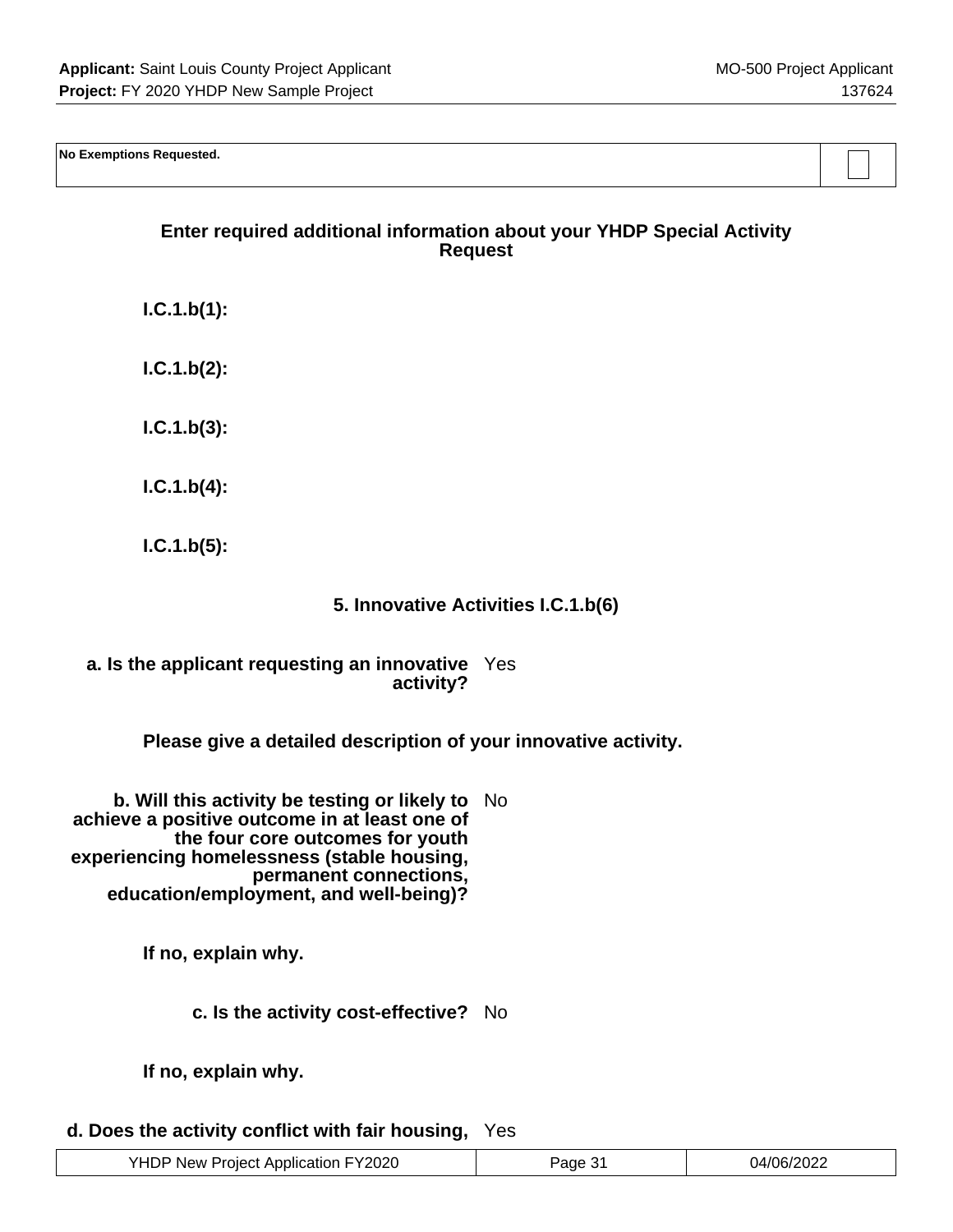### **civil rights or environmental regulations?**

**If yes, explain why.**

**e. Is the activity approved by the YAB?** No

**If no, explain why.**

**f. Is the activity approved by the CoC?** No

**If no, explain why.**

| YHDP New Project Application FY2020 | Page 32 | 04/06/2022 |
|-------------------------------------|---------|------------|
|-------------------------------------|---------|------------|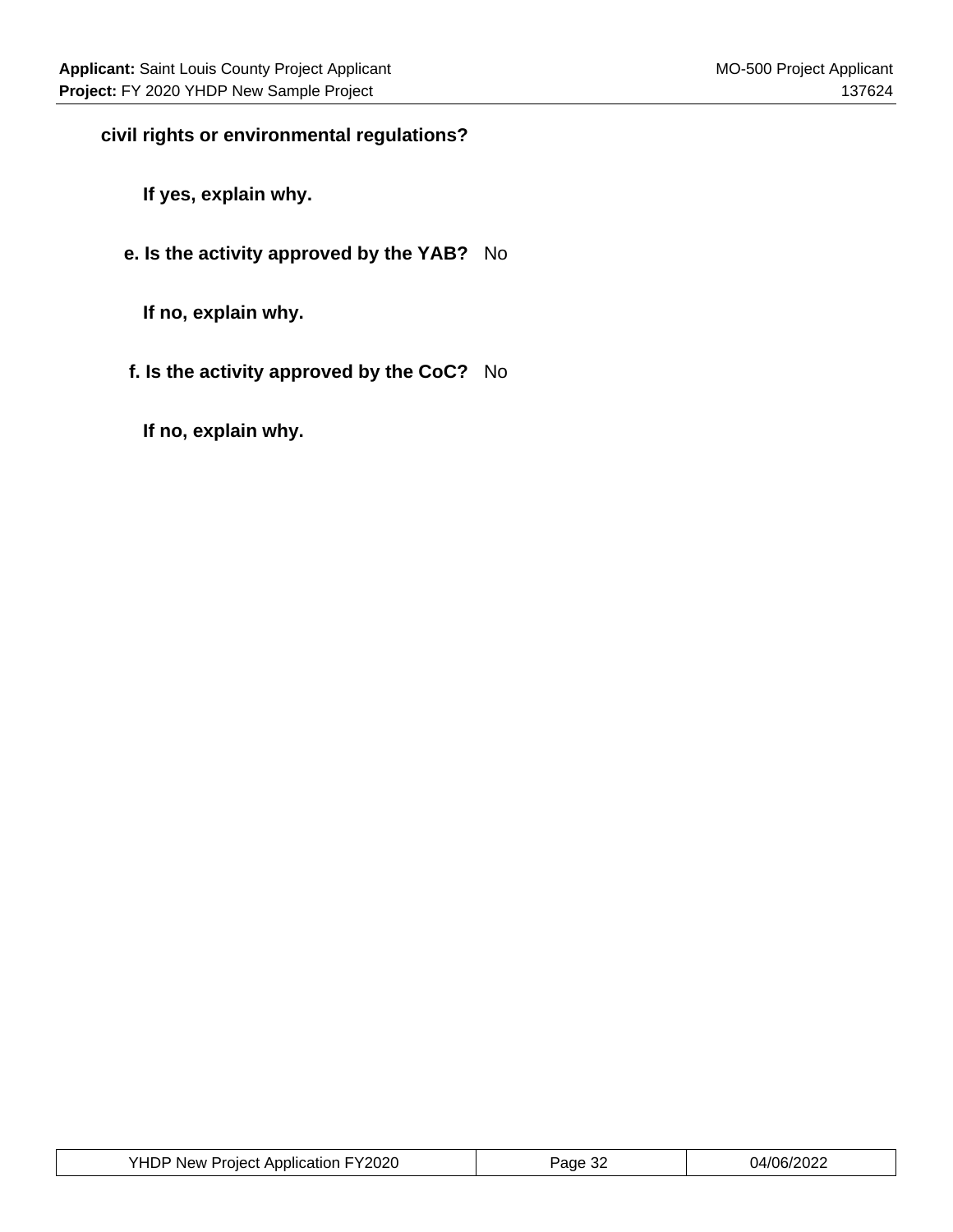### **4A. Supportive Services for Participants**

**1. Describe how program participants will be assisted to obtain and remain in permanent housing.**

**1a. Describe specific efforts to ensure BIPOC, LGBTQ and people with disabilities experiencing homelessness will be connected to housing of their choice and supported in housing after the assistance has expired.**

**2. Describe the specific plan to coordinate and integrate with other mainstream health, social services, and employment programs for which program participants may be eligible.**

#### **3. For all supportive services available to program participants, indicate who will provide them and how often they will be provided. Click 'Save' to update.**

| <b>Supportive Services</b>                    | Provider | Frequency |
|-----------------------------------------------|----------|-----------|
| <b>Assessment of Service Needs</b>            |          |           |
| <b>Assistance with Moving Costs</b>           |          |           |
| <b>Case Management</b>                        |          |           |
| <b>Child Care</b>                             |          |           |
| <b>Education Services</b>                     |          |           |
| <b>Employment Assistance and Job Training</b> |          |           |
| Food                                          |          |           |
| <b>Housing Search and Counseling Services</b> |          |           |
| <b>Legal Services</b>                         |          |           |
| <b>Life Skills Training</b>                   |          |           |
| <b>Mental Health Services</b>                 |          |           |
| <b>Outpatient Health Services</b>             |          |           |
| <b>Outreach Services</b>                      |          |           |
| <b>Substance Abuse Treatment Services</b>     |          |           |
| Transportation                                |          |           |
| <b>Utility Deposits</b>                       |          |           |

### **Please enter all values for at least one line item.**

### **4. How will the project allow youth the ability to choose the providers and interventions that fit their needs?**

| YHDP New Project Application FY2020 | Page 33 | 04/06/2022 |
|-------------------------------------|---------|------------|
|-------------------------------------|---------|------------|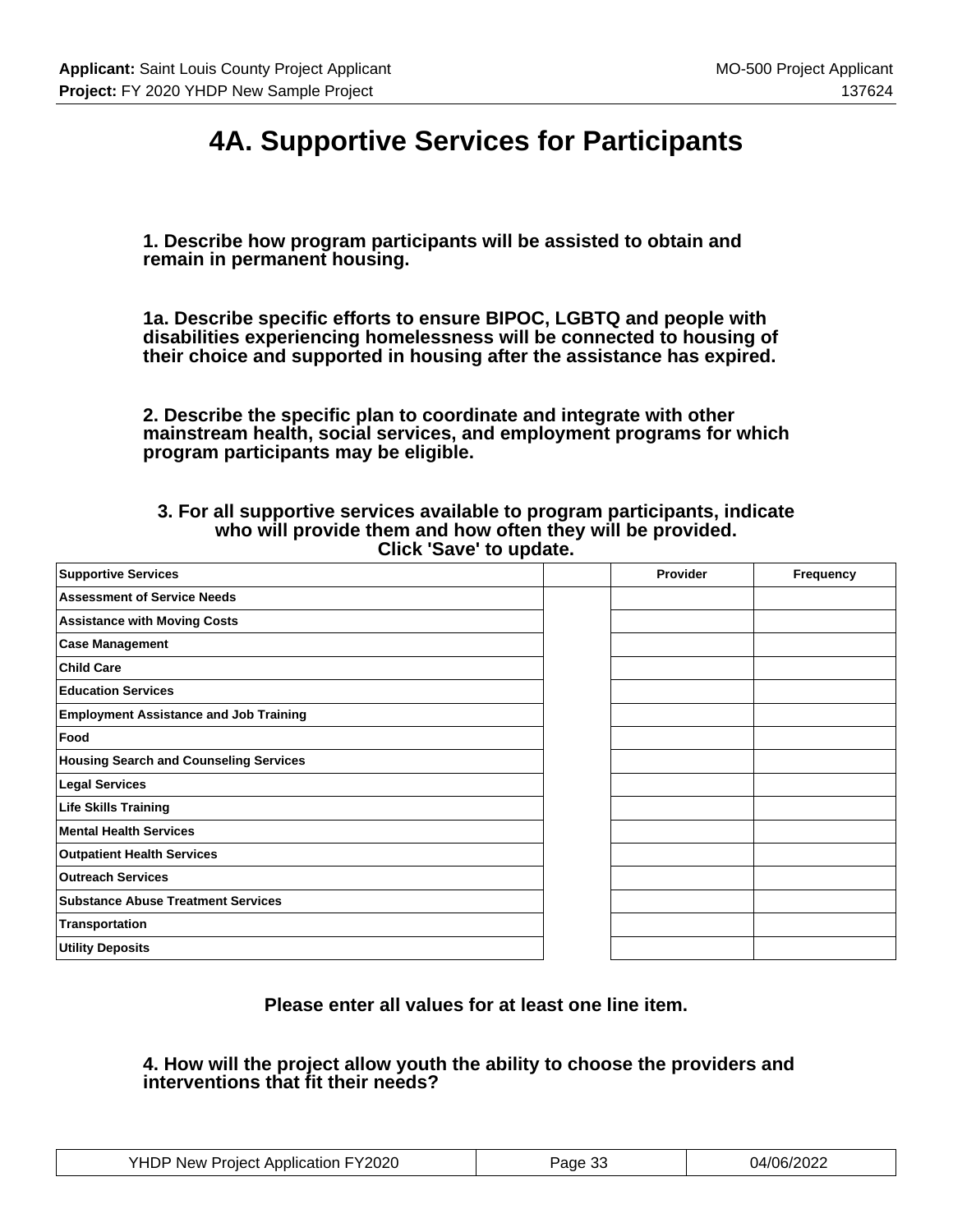### **5. How will the project respond to the different needs for service type, intensity, and length of supports for youth?**

**Identify whether the project will include the following activities:**

**6. Transportation assistance to clients to attend mainstream benefit appointments, employment training, or jobs?**

**6a. Transportation assistance to clients to attend Youth Action Board (YAB) meetings and other community events?**

**7. Annual follow-ups with program participants to ensure mainstream benefits are received and renewed?**

**8. Will program participants have access to** Yes **SSI/SSDI technical assistance provided by this project the applicant, a subrecipient, or partner agency?**

> **8a. Has the staff person providing the technical assistance completed SOAR training in the past 24 months.**

| YHDP New Project Application FY2020 | Page 34 | 04/06/2022 |
|-------------------------------------|---------|------------|
|-------------------------------------|---------|------------|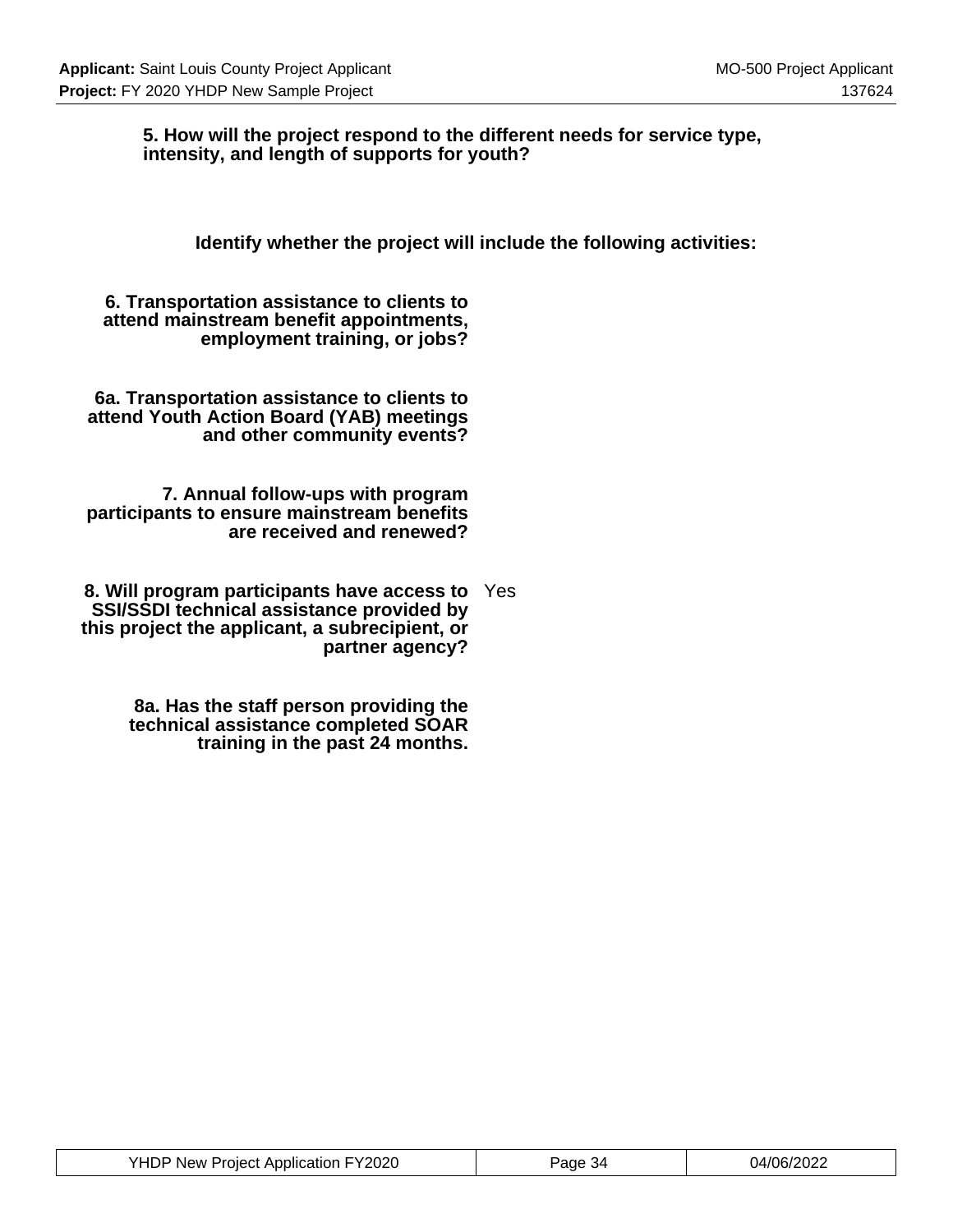## **4A. HMIS Standards**

**1. Is the HMIS currently programmed to collect all Universal Data Elements (UDEs) as set forth in the 2020 HMIS Data Standard Notice?**

**2. Does HMIS produce all HUD-required reports and provide data needed for HUD reporting? (i.e., Annual Performance Reports, Annual Homeless Assessment table shells (Logitudinal System Analysis), data for CAPER/ESG reporting, SPM and Data Quality Table, etc).**

> **3. Is your HMIS capable of generating all reports required by Federal partners including HUD, VA, and HHS?**

**4. Does HMIS provide the CoC with an unduplicated count of program participants receiving services in the CoC?**

**5. Is there a staff person responsible for insuring the HMIS implementation meets all privacy and security standards as required by HUD and other federal partners?**

**6. Does your organization conduct a background check for all employees who access and view HMIS data?**

**7. Does the HMIS Lead conduct Privacy and Security Training and follow up on privacy and security standards?**

**8. Do you have a process in place to remove licenses for former users who no longer need access to HMIS (e.g. leave their job, fired)?**

| YHDP New Project Application FY2020 | Page 35 | 04/06/2022 |
|-------------------------------------|---------|------------|
|-------------------------------------|---------|------------|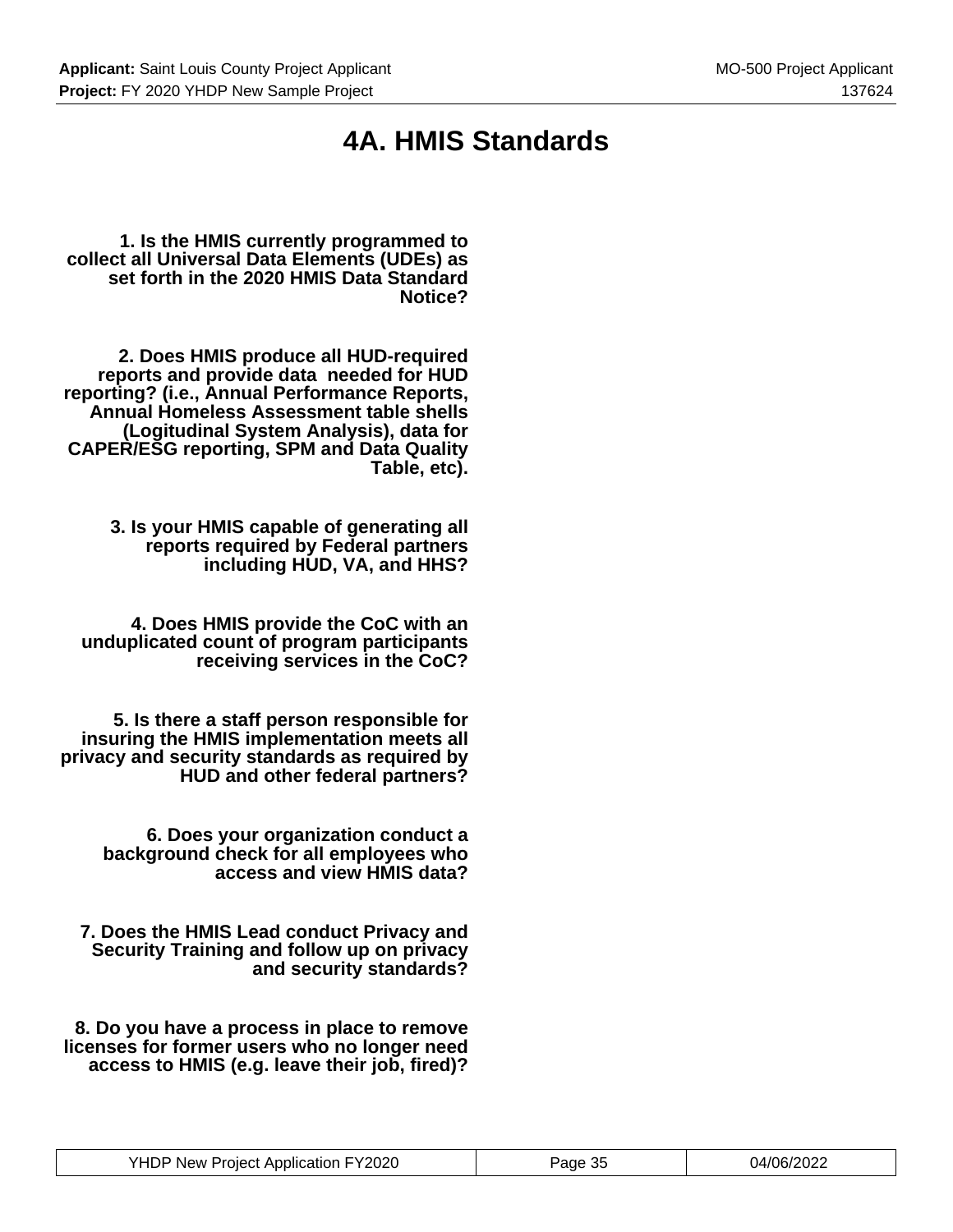# **4B. HMIS Training**

#### **Indicate the last training date or proposed training date for each HMIS training, as applicable.**  $\overline{1}$

| Enter date of last training or<br>proposed next training<br>(mm/yyyy) |
|-----------------------------------------------------------------------|
|                                                                       |
|                                                                       |
|                                                                       |
|                                                                       |
|                                                                       |
|                                                                       |
|                                                                       |
|                                                                       |
|                                                                       |
|                                                                       |
|                                                                       |
|                                                                       |

| YHDP New Project Application FY2020 | Page 36 | 04/06/2022 |
|-------------------------------------|---------|------------|
|-------------------------------------|---------|------------|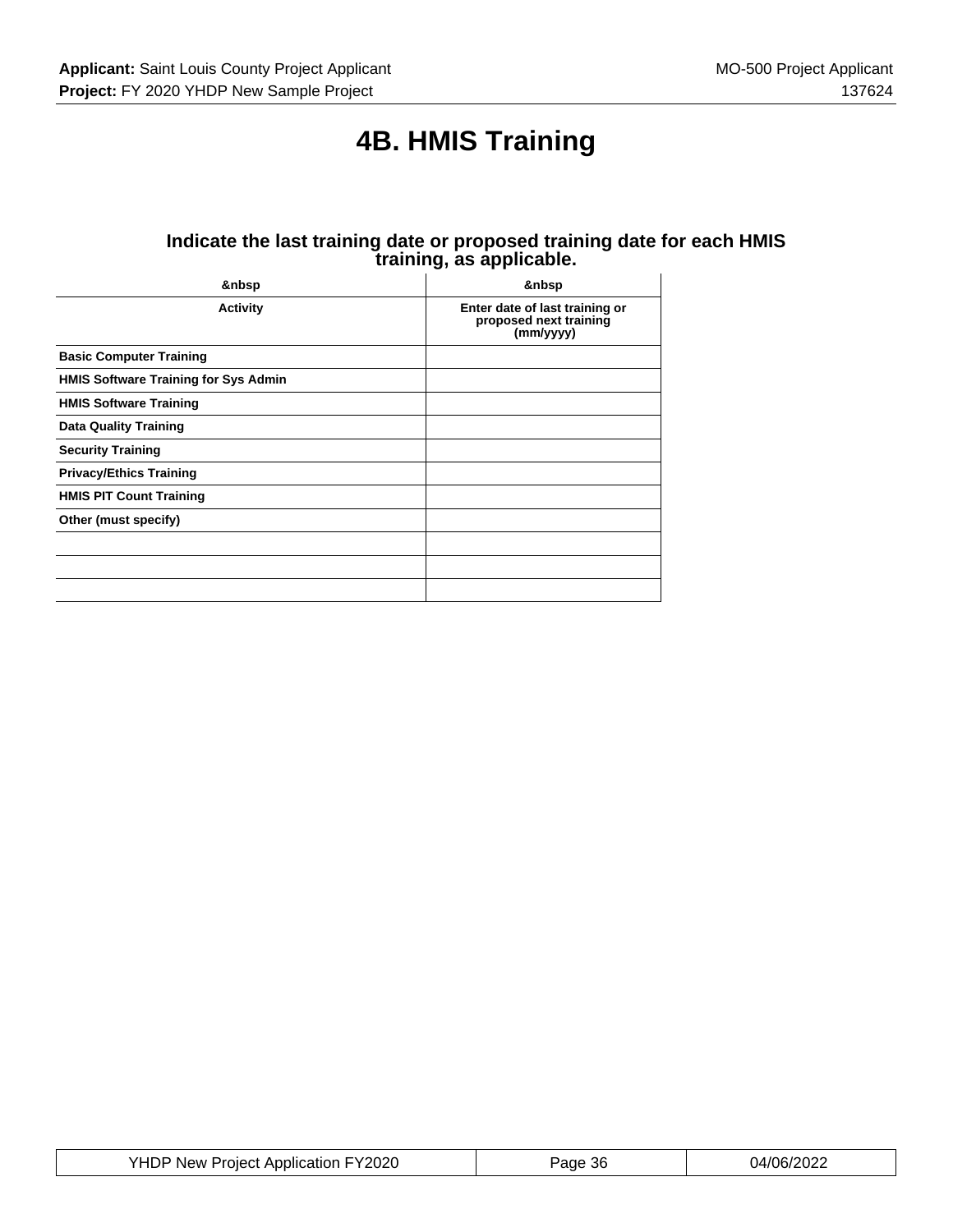# **4B. Housing Type and Location**

#### **The following list summarizes each housing site in the project. To add a housing site to the list, select the icon. To view or update a housing site already listed, select the icon.**

**Total Units:**

**Total Beds:**

| <b>Housing Type</b>         | <b>Housing Type (JOINT)</b> | <b>Units</b> | <b>Beds</b> | <b>Dedicated CH Beds</b> |
|-----------------------------|-----------------------------|--------------|-------------|--------------------------|
| Scattered-site apartments ( | ---                         | $- -$        | --          |                          |

| YHDP New Project Application FY2020 | Page 37 | 04/06/2022 |
|-------------------------------------|---------|------------|
|-------------------------------------|---------|------------|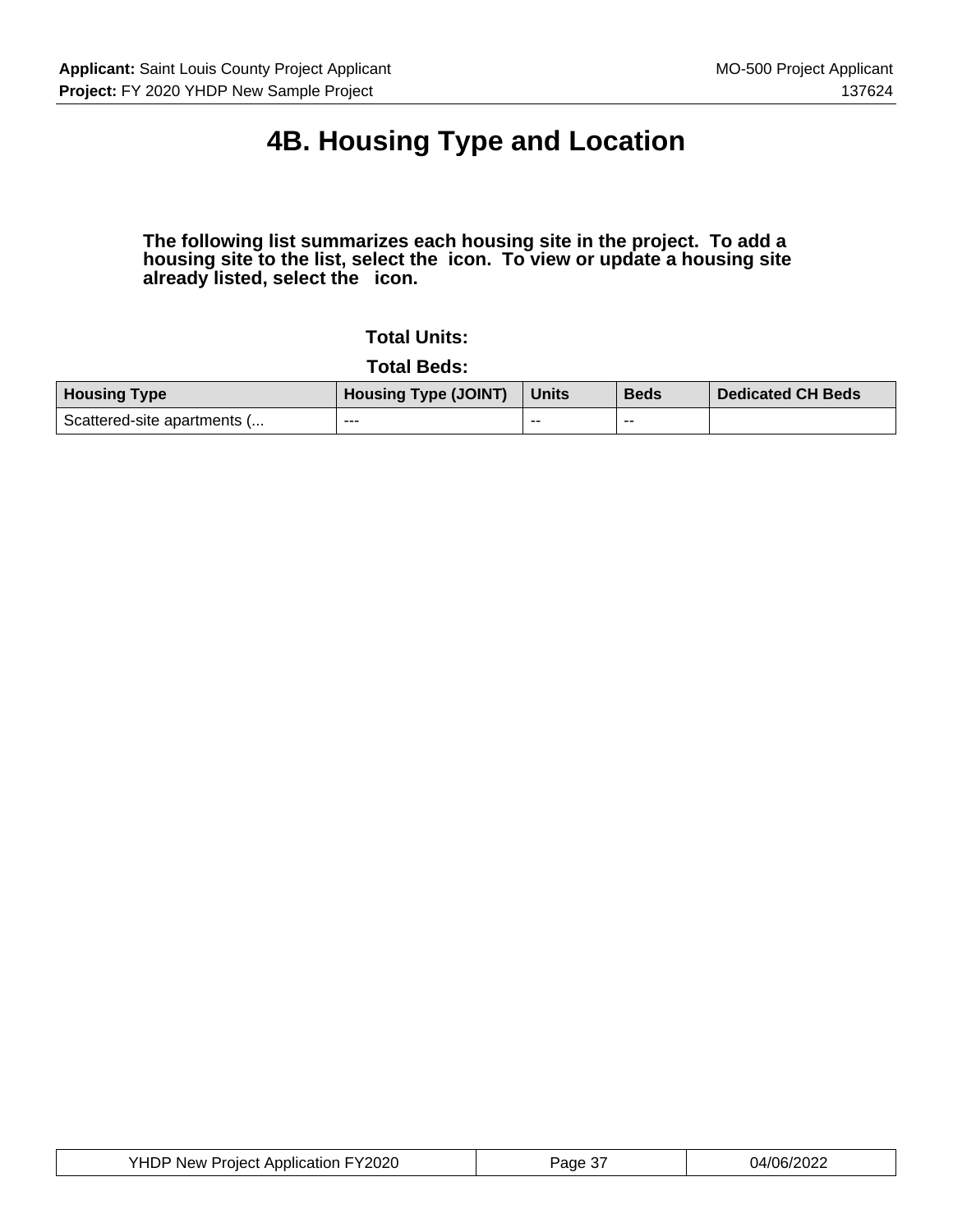### **4B. Housing Type and Location Detail**

**1. Housing Type:** Scattered-site apartments (including efficiencies)

#### **2. Indicate the maximum number of units and beds available for project participants at the selected housing site.**

### **a. Units:**

#### **b. Beds:**

#### **3. Beds for Youth:**

#### **4. Address**

Project applicants must enter an address for all proposed and existing properties. If the location is not yet known, enter the expected location of the housing units. For Scattered-site and Singlefamily home housing, or for projects that have units at multiple locations, project applicants should enter the address where the majority of beds will be located or where the majority of beds are located as of the application submission. Where the project uses tenant-based rental assistance in the RRH portion, or if the address for scattered-site or single-family homes housing cannot be identified at the time of application, enter the address for the project's administration office. Projects serving victims of domestic violence, including human trafficking, must use a PO Box or other anonymous address to ensure the safety of participants.

**Street 1:**

**Street 2:**

**City:**

**State:**

**ZIP Code:**

#### **5. Select the geographic area(s) associated with the address. For new projects, select the area(s) expected to be covered. (for multiple selections hold CTRL key)**

| YHDP New Project Application FY2020 | Page 38 | 04/06/2022 |
|-------------------------------------|---------|------------|
|-------------------------------------|---------|------------|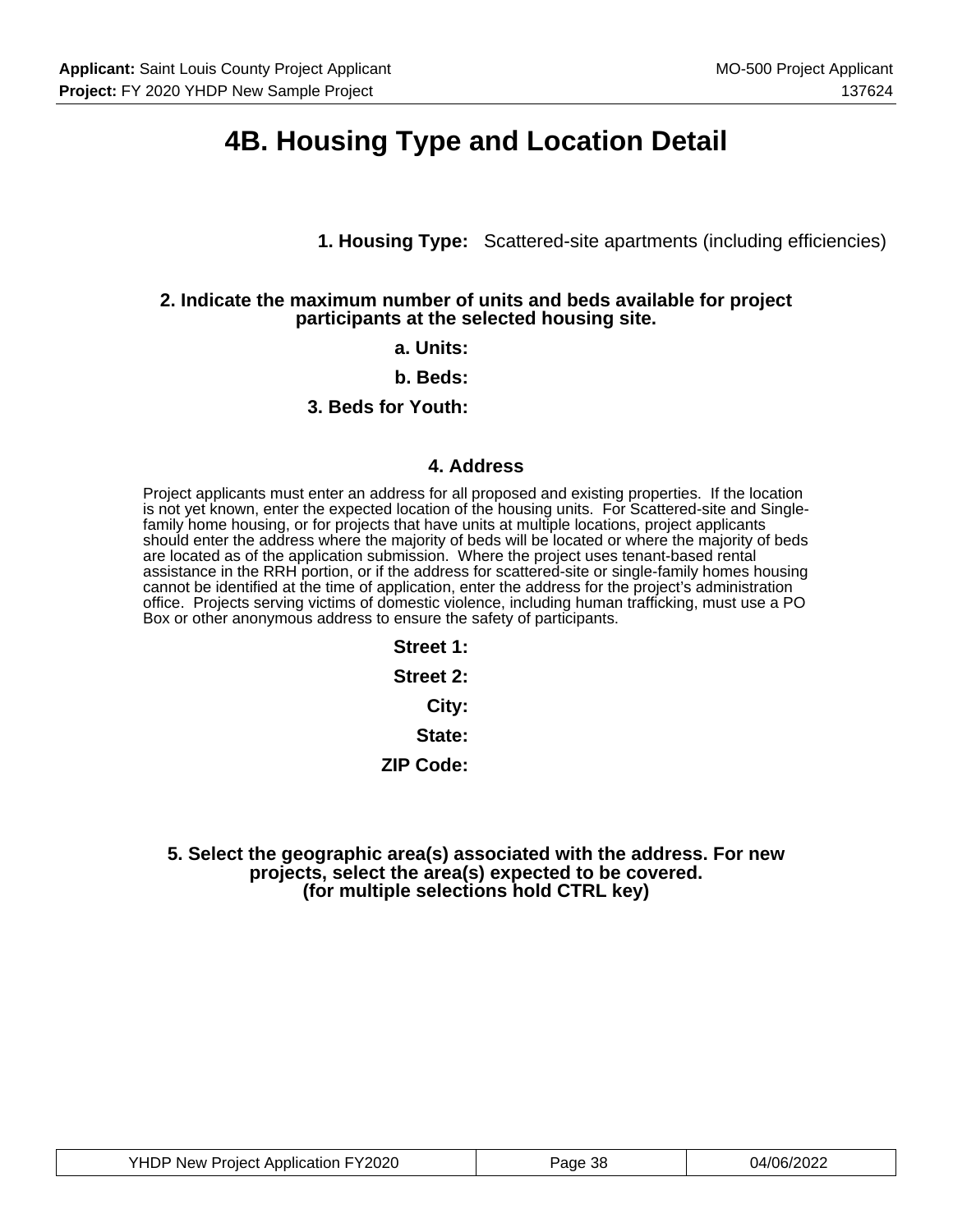# **5A. Project Participants - Households**



**Click Save to automatically calculate totals**

**At least one person in the Households Grid must be served.**

| YHDP New Project Application FY2020 | Page 39 | 04/06/2022 |
|-------------------------------------|---------|------------|
|-------------------------------------|---------|------------|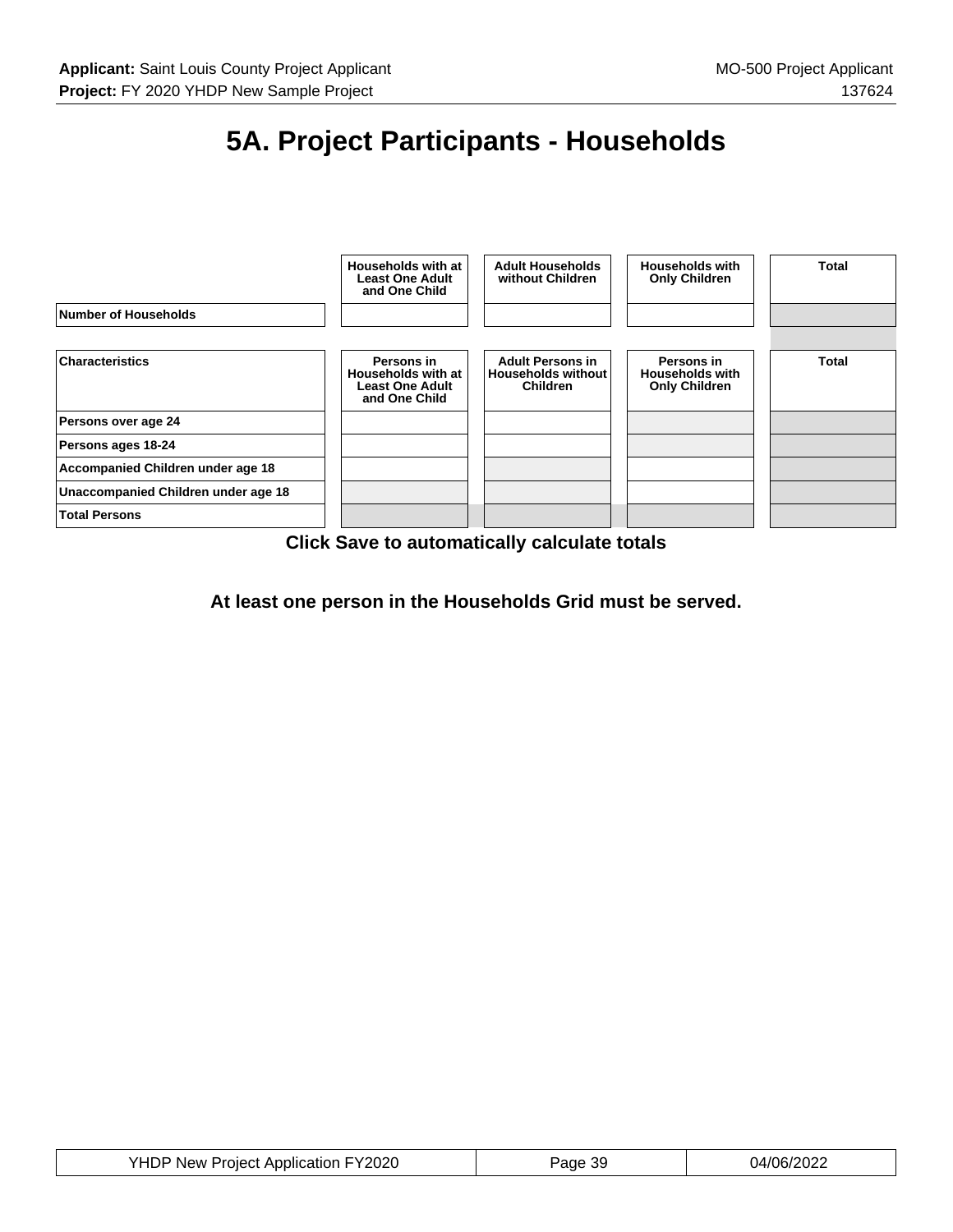# **5B. Project Participants - Subpopulations**

| <b>Characteristics</b> | <b>CH</b><br>(Not<br><b>Veterans</b> ) | <b>CH</b><br><b>Veterans</b> | <b>Veterans</b><br>(Not CH) | <b>Chronic</b><br><b>Substanc</b><br><b>Abuse</b> | <b>HIV/AIDS</b> | <b>Severely</b><br><b>Mentally</b><br>Ш | <b>DV</b> | <b>Physical</b><br><b>Disability</b> | ental<br><b>Disability</b> | <b>Persons</b><br><b>Not</b><br>Developm Represent<br>ed by<br>a Listed<br>Subpopul<br>ation |
|------------------------|----------------------------------------|------------------------------|-----------------------------|---------------------------------------------------|-----------------|-----------------------------------------|-----------|--------------------------------------|----------------------------|----------------------------------------------------------------------------------------------|
| Persons over age 24    |                                        |                              |                             |                                                   |                 |                                         |           |                                      |                            |                                                                                              |
| Persons ages 18-24     |                                        |                              |                             |                                                   |                 |                                         |           |                                      |                            |                                                                                              |
| Children under age 18  |                                        |                              |                             |                                                   |                 |                                         |           |                                      |                            |                                                                                              |
| <b>Total Persons</b>   | $\Omega$                               | $\mathbf 0$                  | $\mathbf 0$                 | $\mathbf 0$                                       | $\mathbf 0$     | $\mathbf{0}$                            | $\Omega$  | $\Omega$                             | 0                          | $\mathbf{0}$                                                                                 |

### **Persons in Households with at Least One Adult and One Child**

### **Persons in Households without Children**

| <b>Characteristics</b> | <b>CH</b><br>(Not<br><b>Veterans</b> ) | <b>CH</b><br><b>Veterans</b> | <b>Veterans</b><br>(Not CH) | <b>Chronic</b><br><b>Substanc</b><br><b>Abuse</b> | <b>HIV/AIDS</b> | <b>Severely</b><br><b>Mentally</b><br>$\mathbf{m}$ | <b>DV</b>    | <b>Physical</b><br><b>Disability</b> | ental<br><b>Disability</b> | <b>Persons</b><br><b>Not</b><br>Developm Represent<br>ed by<br>a Listed<br>Subpopul<br>ation |
|------------------------|----------------------------------------|------------------------------|-----------------------------|---------------------------------------------------|-----------------|----------------------------------------------------|--------------|--------------------------------------|----------------------------|----------------------------------------------------------------------------------------------|
| Persons over age 24    |                                        |                              |                             |                                                   |                 |                                                    |              |                                      |                            |                                                                                              |
| Persons ages 18-24     |                                        |                              |                             |                                                   |                 |                                                    |              |                                      |                            |                                                                                              |
| <b>Total Persons</b>   | 0                                      | $\Omega$                     | 0                           |                                                   | $\Omega$        | $\Omega$                                           | $\mathbf{0}$ | $\Omega$                             | $\Omega$                   |                                                                                              |

### **Persons in Households with Only Children**

| <b>Characteristics</b>                 | <b>CH</b><br>(Not<br><b>Veterans</b> ) | <b>CH</b><br><b>Veterans</b> | <b>Veterans</b><br>(Not CH) | <b>Chronic</b><br><b>Substanc</b><br><b>Abuse</b> | <b>HIV/AIDS</b> | <b>Severely</b><br><b>Mentally</b><br>Ш | <b>DV</b> | <b>Physical</b><br><b>Disability</b> | ental<br><b>Disability</b> | <b>Persons</b><br><b>Not</b><br>Developm Represent<br>ed by<br>a Listed<br>Subpopul<br>ation |
|----------------------------------------|----------------------------------------|------------------------------|-----------------------------|---------------------------------------------------|-----------------|-----------------------------------------|-----------|--------------------------------------|----------------------------|----------------------------------------------------------------------------------------------|
| Accompanied Children<br>under age 18   |                                        |                              |                             |                                                   |                 |                                         |           |                                      |                            |                                                                                              |
| Unaccompanied Children<br>under age 18 |                                        |                              |                             |                                                   |                 |                                         |           |                                      |                            |                                                                                              |
| Total Persons                          |                                        |                              |                             |                                                   |                 | $\Omega$                                | $\Omega$  | $\Omega$                             | $\Omega$                   | $\Omega$                                                                                     |

| YHDP New Project Application FY2020 | Page 40 | 04/06/2022 |
|-------------------------------------|---------|------------|
|-------------------------------------|---------|------------|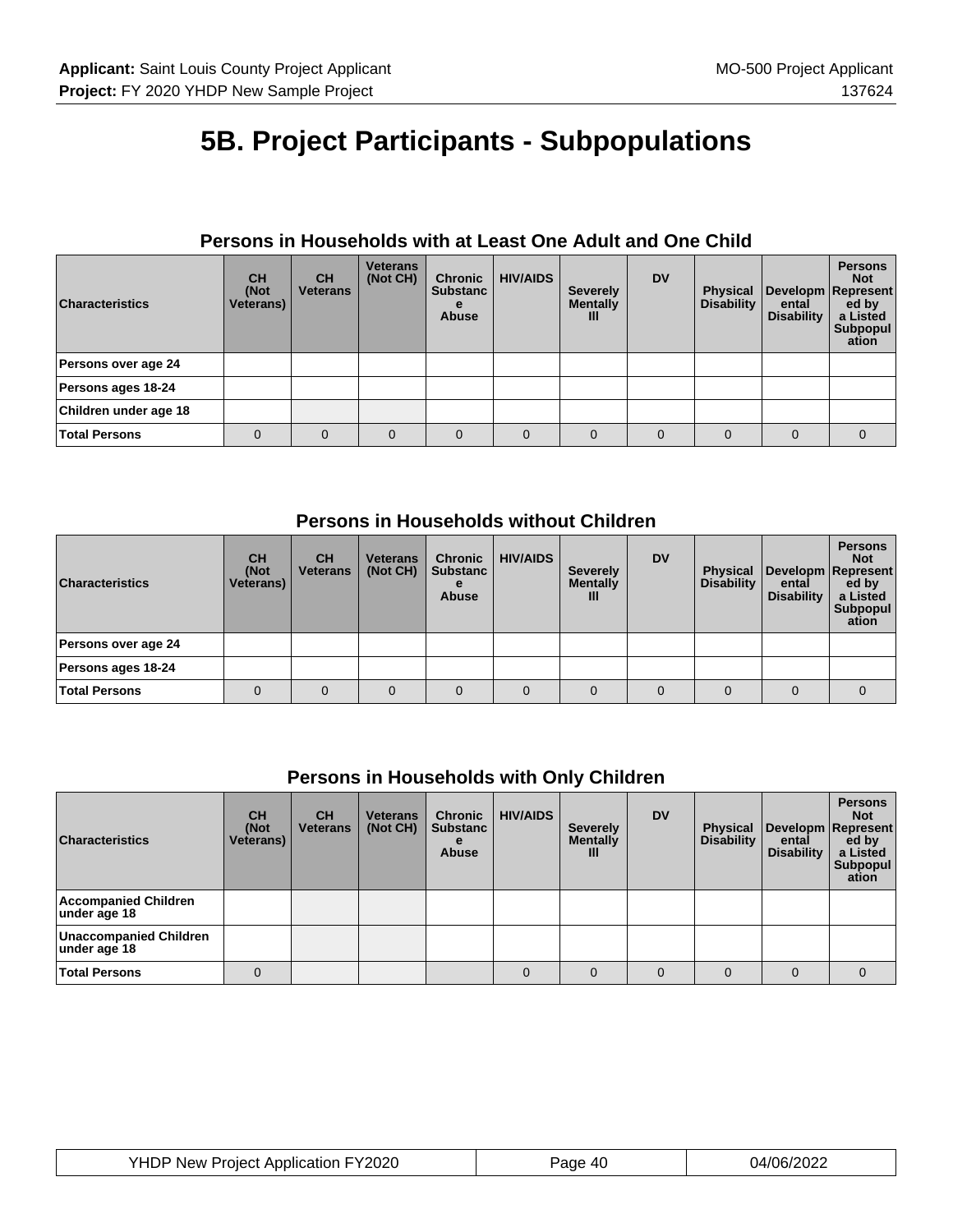# **6A. Funding Request**

**1. Will it be feasible for the project to be under grant agreement by September 30, 2022?**

- **2. What type of CoC funding is this project** YHDP **applying for under the Youth Homeless Demonstration Program?**
- **3. Does this project propose to allocate funds** Yes **according to an indirect cost rate?**

**Indirect cost rate proposals should be submitted as soon as the applicant is notified of a conditional award and no later than three months after the award. Conditional award recipients will be asked to submit the proposal or approved rate during the e-snaps post-award process.**

| 3a. Complete the indirect cost rate table below. |  |
|--------------------------------------------------|--|
|--------------------------------------------------|--|

| Agency | Indirect<br><b>Cost Rate</b> | <b>Direct</b><br><b>Cost Base</b> | $\begin{array}{ l l }\hline \text{Date approved or enter "NA" if} \\ \text{using 10 % de minimis rate} & \end{array}$ |
|--------|------------------------------|-----------------------------------|-----------------------------------------------------------------------------------------------------------------------|
|        |                              |                                   |                                                                                                                       |
|        |                              |                                   |                                                                                                                       |
|        |                              |                                   |                                                                                                                       |
|        |                              |                                   |                                                                                                                       |
|        |                              |                                   |                                                                                                                       |
|        |                              |                                   |                                                                                                                       |

**Please enter all values for at least one line item.**

**4. Select a grant term:** 2 Years

### **5. Select the costs for which funding is**

**requested: Leased Units**  $\mathsf{X}$ **Leased Structures**  $\mathsf{X}$ **Rental Assistance** | X **Supportive Services** | X **Operating** | X **HMIS** | X

| FY2020<br><b>YHL</b><br>. Application F<br>New Proiect<br>שו | aue | 04/06/2022 |
|--------------------------------------------------------------|-----|------------|
|--------------------------------------------------------------|-----|------------|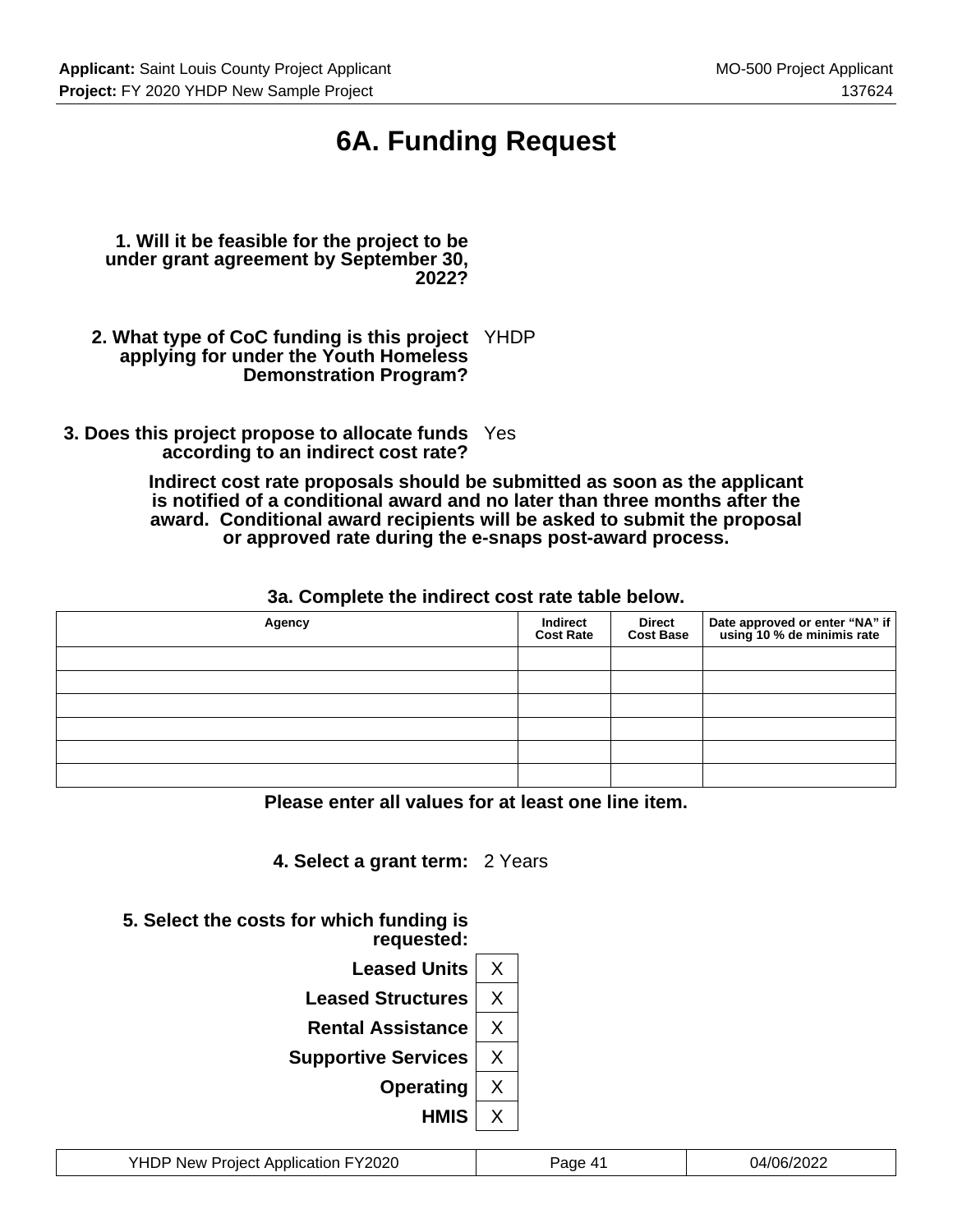# **6C. Leased Units**

**The following list summarizes the funds being requested for one or more units leased for operating the projects. To add information to the list, select the icon. To view or update information already listed, select the icon.**

| Total Annual Assistance Requested:   |         |
|--------------------------------------|---------|
| Grant Term:                          | 2 Years |
| <b>Total Request for Grant Term:</b> |         |
| <b>Total Units:</b>                  |         |

### **Total Assistance Requested Amount has to be greater than \$0.**

| <b>FMR Area</b>             | <b>Total Units Requested</b> | <b>Total Annual Assistance</b><br>Reguested | <b>Total Budget Requested</b> |
|-----------------------------|------------------------------|---------------------------------------------|-------------------------------|
| This list contains no items |                              |                                             |                               |

| YHDP New Project Application FY2020 | Page 42 | 04/06/2022 |
|-------------------------------------|---------|------------|
|-------------------------------------|---------|------------|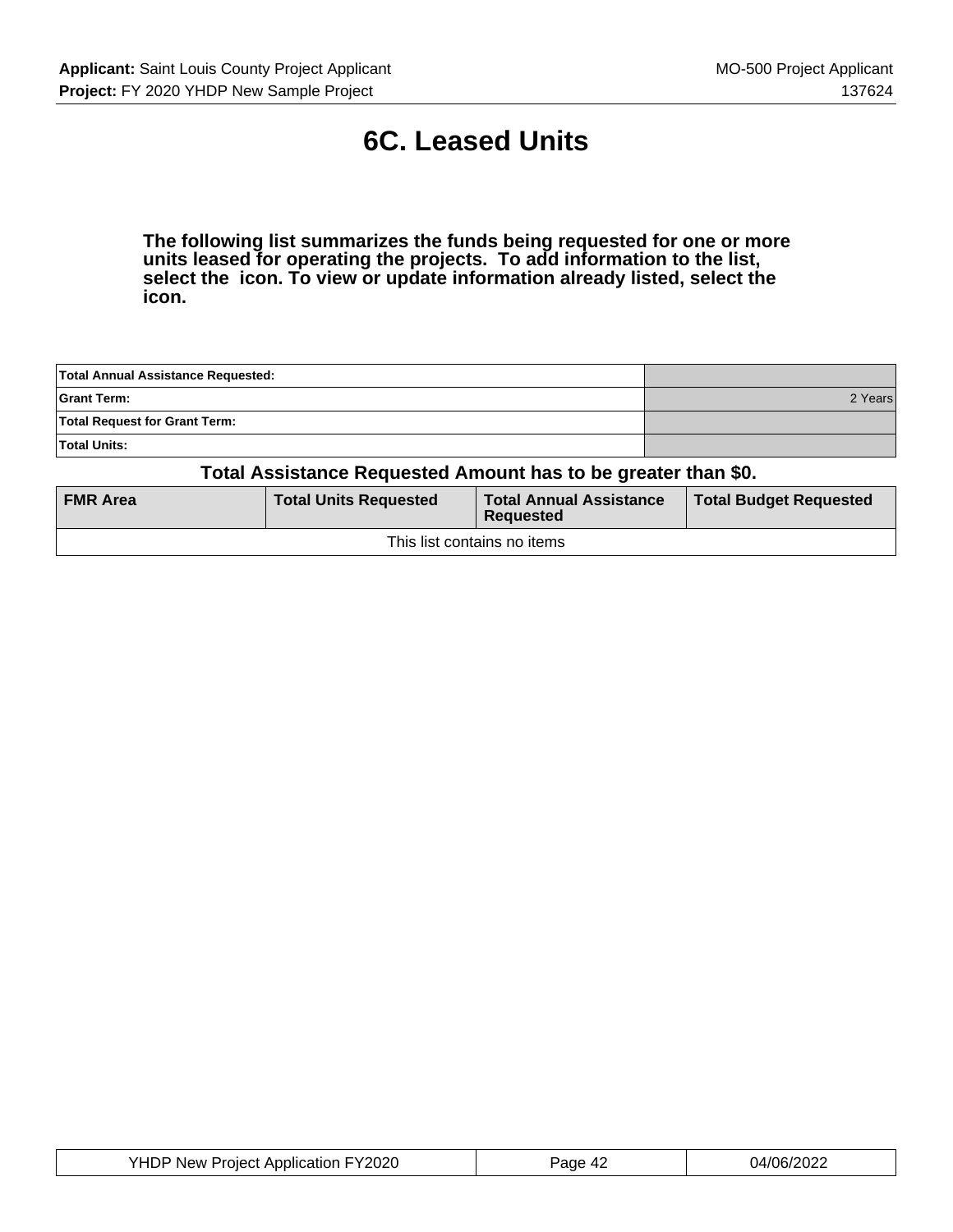## **6D. Leased Structures Budget**

**The following list summarizes the funds being requested for one or more structures leased for operating the projects. To add information to the list, select the icon. To view or update information already listed, select the icon.**

| Total Annual Assistance Requested:   |         |
|--------------------------------------|---------|
| Grant Term:                          | 2 Years |
| <b>Total Request for Grant Term:</b> |         |
| <b>Total Structures:</b>             |         |

### **Total Assistance Requested Amount has to be greater than \$0.**

| Structure Name              | <b>HUD Paid Rent</b> | <b>Total Annual Assistance</b><br>Requested | <b>Total Assistance</b><br>Requested |
|-----------------------------|----------------------|---------------------------------------------|--------------------------------------|
| This list contains no items |                      |                                             |                                      |

| YHDP New Project Application FY2020 | Page 43 | 04/06/2022 |
|-------------------------------------|---------|------------|
|-------------------------------------|---------|------------|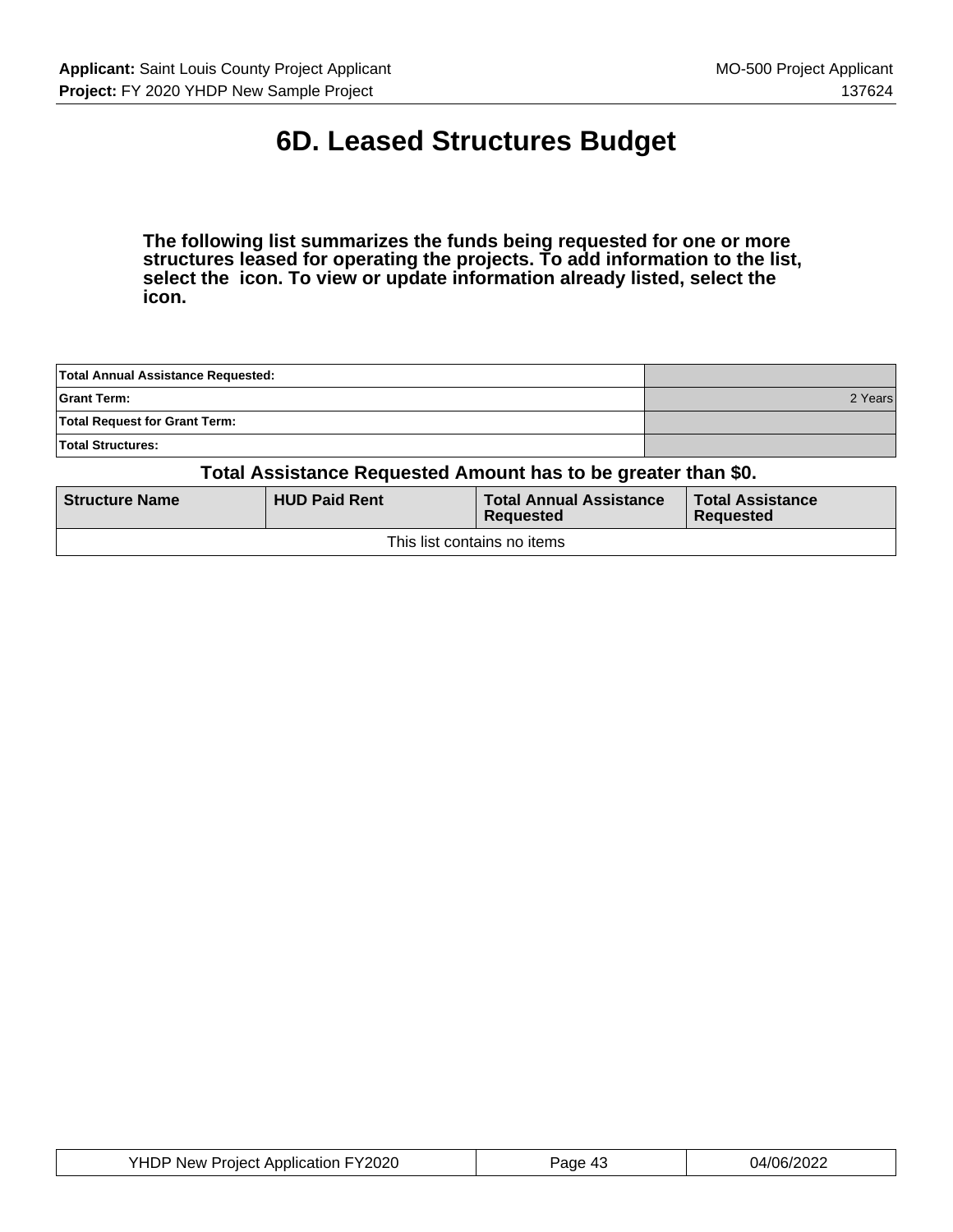## **6E. Rental Assistance Budget**

**The following list summarizes the rental assistance funding request for the total term of the project. To add information to the list, select the icon. To view or update information already listed, select the icon.**

| <b>Total Request for Grant Term:</b>                          |                 |                                        |                      |
|---------------------------------------------------------------|-----------------|----------------------------------------|----------------------|
| 'Total Units:                                                 |                 |                                        |                      |
| Total Assistance Requested Amount has to be greater than \$0. |                 |                                        |                      |
| <b>Type of Rental<br/>Assistance</b>                          | <b>FMR Area</b> | <b>Total Units</b><br><b>Requested</b> | <b>Total Request</b> |

This list contains no items

| YHDP New Project Application FY2020 | Page 44 | 04/06/2022 |
|-------------------------------------|---------|------------|
|-------------------------------------|---------|------------|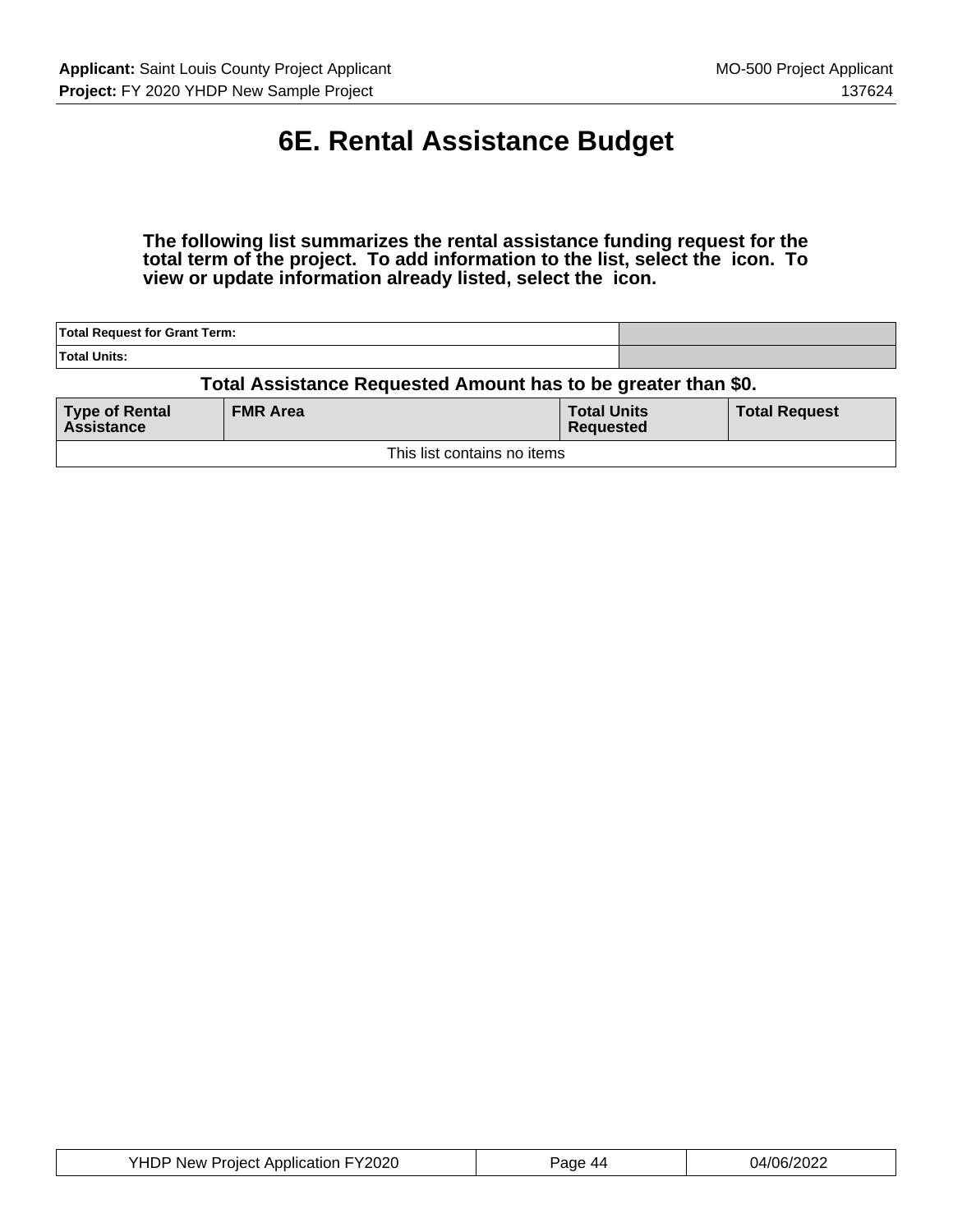# **6F. Supportive Services Budget**

### **A quantity AND description must be entered for each requested cost.**

| <b>Eligible Costs</b>                         | <b>Quantity AND Description</b><br>(max 400 characters) | <b>Annual Assistance</b><br><b>Requested</b> |
|-----------------------------------------------|---------------------------------------------------------|----------------------------------------------|
| 1. Assessment of Service Needs                |                                                         |                                              |
| 2. Assistance with Moving Costs               |                                                         |                                              |
| 3. Case Management                            |                                                         |                                              |
| 4. Child Care                                 |                                                         |                                              |
| <b>5. Education Services</b>                  |                                                         |                                              |
| 6. Employment Assistance                      |                                                         |                                              |
| 7. Food                                       |                                                         |                                              |
| 8. Housing/Counseling Services                |                                                         |                                              |
| 9. Legal Services                             |                                                         |                                              |
| 10. Life Skills                               |                                                         |                                              |
| 11. Mental Health Services                    |                                                         |                                              |
| 12. Outpatient Health Services                |                                                         |                                              |
| 13. Outreach Services                         |                                                         |                                              |
| <b>14. Substance Abuse Treatment Services</b> |                                                         |                                              |
| 15. Transportation                            |                                                         |                                              |
| 16. Utility Deposits                          |                                                         |                                              |
| 17. Operating Costs                           |                                                         |                                              |
| <b>Total Annual Assistance Requested</b>      |                                                         | \$0                                          |
| <b>Grant Term</b>                             |                                                         | 2 Years                                      |
| <b>Total Request for Grant Term</b>           |                                                         | \$0                                          |

**Click the 'Save' button to automatically calculate totals.**

**Total Request for Grant Term must be greater than \$0.**

| YHDP New Project Application FY2020 | Page 45 | 04/06/2022 |
|-------------------------------------|---------|------------|
|-------------------------------------|---------|------------|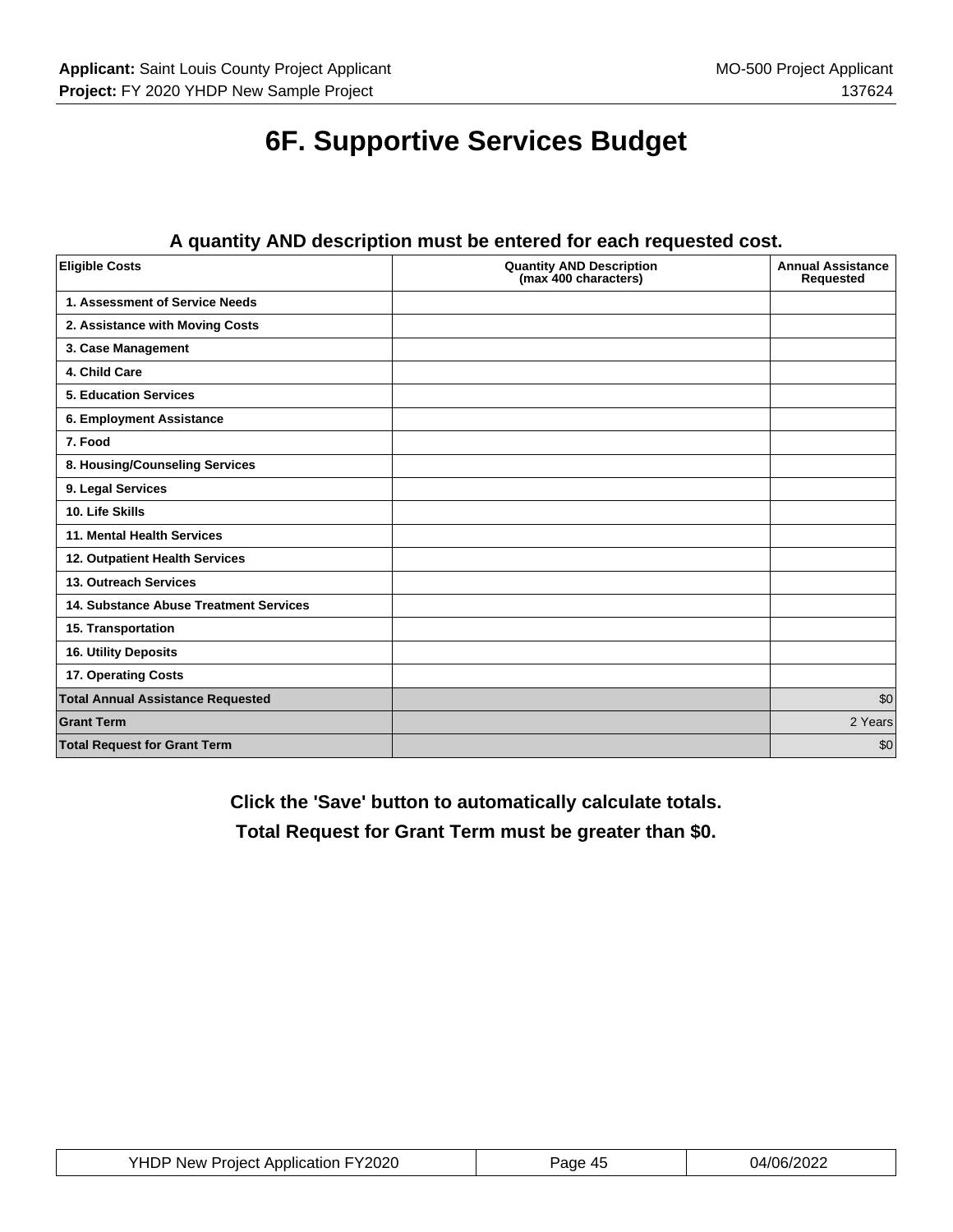# **6G. Operating**

#### **Instructions:**

 Enter the quantity and total budget request for each operating cost. The request entered should be equivalent to the cost of one year of the relevant operations activity.

 Eligible Costs: The system populates a list of eligible operating costs for which funds can be requested. The costs listed are the only costs allowed under 24 CFR 578.55.

 Quantity AND Detail: This is a required field. A quantity AND description must be entered for each requested cost. Enter the quantity in detail (e.g. .75 FTE hours and benefits for staff, utility types, monthly allowance for supplies) for each operating cost for which funding is being requested. Please note that simply stating "1FTE" is NOT providing "Quantity AND Detail" and restricts understanding of what is being requested. Failure to enter adequate "Quantity AND Detail" may result in conditions being placed on the award and a delay of grant funding.

 Annual Assistance Requested: This is a required field. For each grant year, enter the amount of funds requested for each activity. The amount entered must only be the amount that is DIRECTLY related to operating the housing or supportive services facility.

 Total Annual Assistance Requested: This field is automatically calculated based on the sum of the annual assistance requests entered for each activity.

 Grant Term: This field is populated based on the grant term selected on Screen "6A. Funding Request" and will be read only.

 Total Request for Grant Term: This field is automatically calculated based on the total amount requested for each eligible cost multiplied by the grant term.

All total fields will be calculated once the required field has been completed and saved.

 Additional Resources can be found at the HUD Exchange: https://www.hudexchange.info/e-snaps/guides/coc-program-competition-resources

#### **A quantity AND description must be entered for each requested cost.**

| <b>Eligible Costs</b>                    | <b>Quantity AND Description</b><br>(max 400 characters) | <b>Annual Assistance</b><br><b>Requested</b> |
|------------------------------------------|---------------------------------------------------------|----------------------------------------------|
| 1. Maintenance/Repair                    |                                                         |                                              |
| 2. Property Taxes and Insurance          |                                                         |                                              |
| 3. Replacement Reserve                   |                                                         |                                              |
| 4. Building Security                     |                                                         |                                              |
| 5. Electricity, Gas, and Water           |                                                         |                                              |
| 6. Furniture                             |                                                         |                                              |
| 7. Equipment (lease, buy)                |                                                         |                                              |
| <b>Total Annual Assistance Requested</b> |                                                         | \$0                                          |
| <b>Grant Term</b>                        |                                                         | 2 Years                                      |
| <b>Total Request for Grant Term</b>      |                                                         | \$0                                          |

#### **Click the 'Save' button to automatically calculate totals.**

| Y2020 <del>.</del><br>HDP<br>া Application<br>Project<br>New | <b>11</b><br>age | /2022<br>04/06 <sub>/</sub> |
|--------------------------------------------------------------|------------------|-----------------------------|
|--------------------------------------------------------------|------------------|-----------------------------|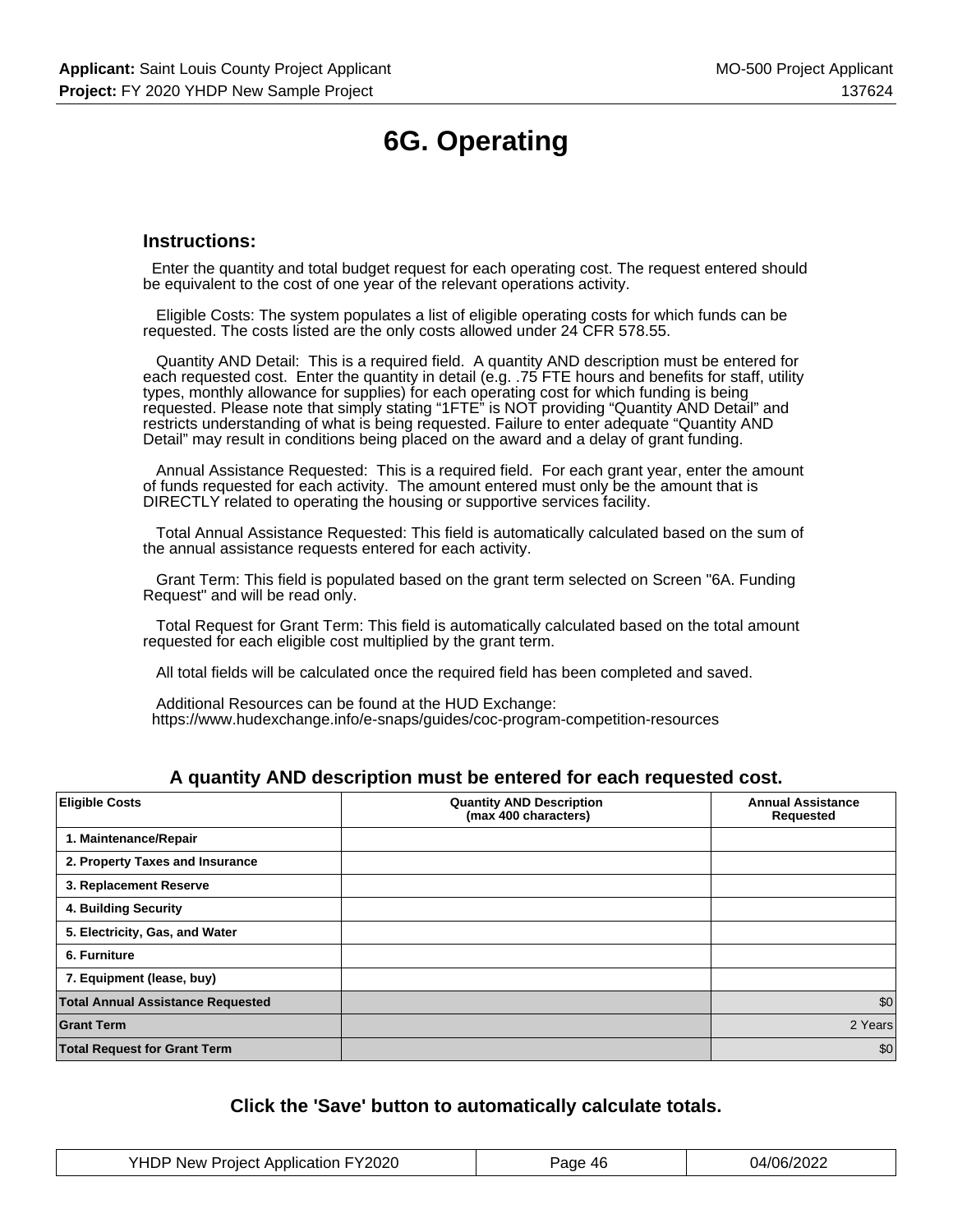### **Total Request for Grant Term must be greater than \$0.**

| YHDP New Project Application FY2020 | Page 47 | 04/06/2022 |
|-------------------------------------|---------|------------|
|-------------------------------------|---------|------------|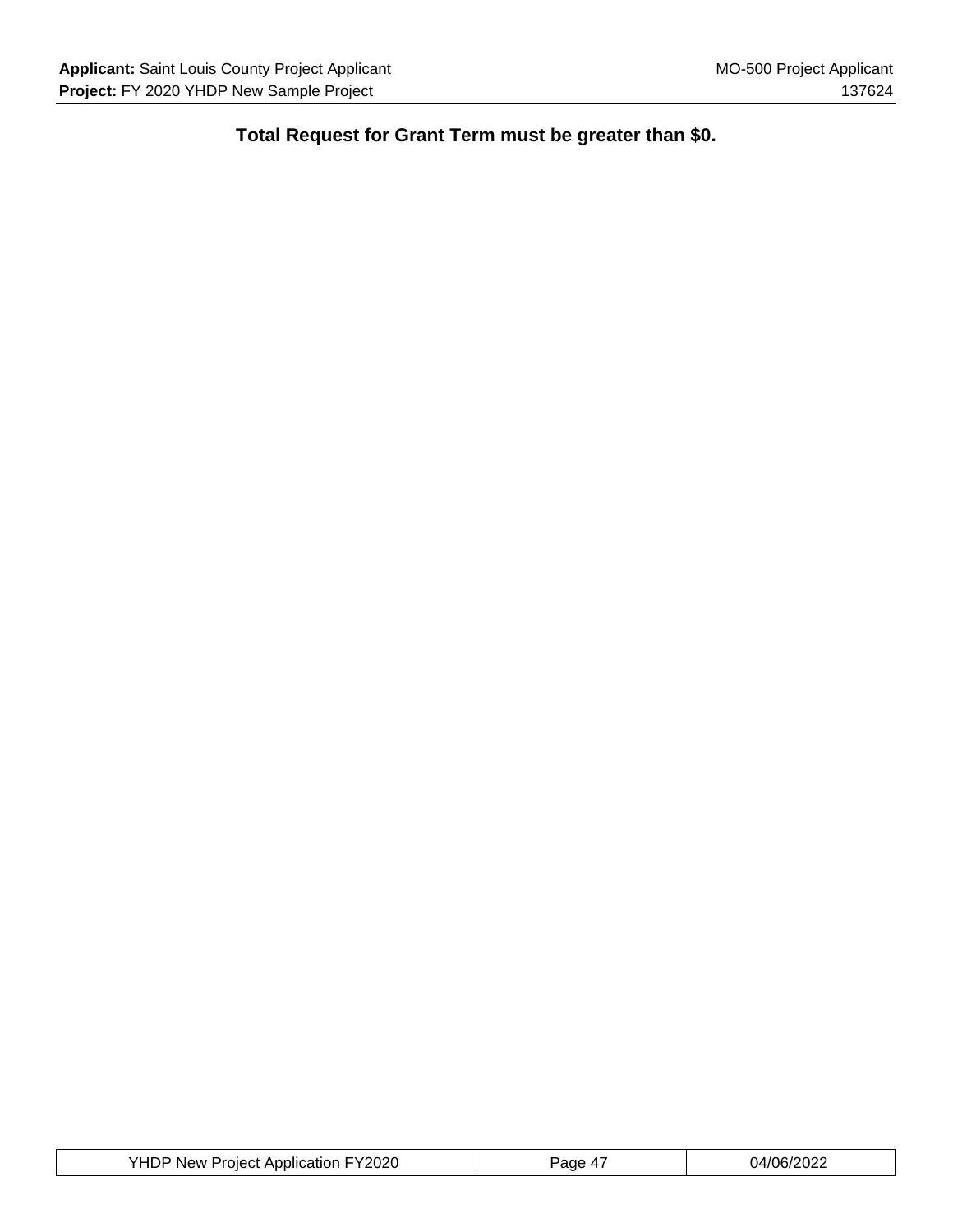# **6H. HMIS Budget**

#### **Instructions:**

 Enter the quantity and total budget request for each HMIS cost. The request entered should be equivalent to the cost of one year of the relevant HMIS activity. The system populates a list of eligible costs associated with the implementation of an HMIS and for which CoC funds can be requested.

 Quantity Detail: This is a required field. A quantity AND description must be entered for each requested cost. Enter the quantity in detail (eg. .75 FTE hours and benefits for staff, utility types, monthly allowance for food and supplies) for each HMIS cost for which funding is being requested. Please note that simply stating "1FTE" is NOT providing "Quantity AND Detail" and restricts understanding of what is being requested. Failure to enter adequate "Quantity AND Detail" may result in conditions being placed on the award and a delay of grant funding.

 Annual Assistance Requested: This is a required field. For each grant year, enter the amount funds requested for each activity.

 Total Annual Assistance Requested: This field is automatically calculated based on the sum of the annual assistance requests entered for each activity.

 Grant term: This field is populated based on the grant term selected on Screen "6A. Funding Request" and will be read only.

 Total Request for Grant Term: This field is automatically calculated based on the total amount requested for each eligible cost multiplied by the grant term.

All total fields will be calculated once the required field has been completed and saved.

 Additional Resources can be found at the HUD Exchange: https://www.hudexchange.info/e-snaps/guides/coc-program-competition-resources

#### **A quantity AND description must be entered for each requested cost.**

| <b>Eligible Costs</b>                     | Quantity AND Description<br>(max 400 characters) | <b>Annual Assistance</b><br>Requested |
|-------------------------------------------|--------------------------------------------------|---------------------------------------|
| 1. Equipment                              |                                                  |                                       |
| 2. Software                               |                                                  |                                       |
| 3. Services                               |                                                  |                                       |
| 4. Personnel                              |                                                  |                                       |
| 5. Space & Operations                     |                                                  |                                       |
| <b>Total Annual Assistance Requested:</b> |                                                  | \$0                                   |
| <b>Grant Term:</b>                        |                                                  | 2 Years                               |
| <b>Total Request for Grant Term:</b>      |                                                  | \$0                                   |

**Click the 'Save' button to automatically calculate totals. Total Request for Grant Term must be greater than \$0.**

| YHDP New Project Application FY2020 | Page 48 | 04/06/2022 |
|-------------------------------------|---------|------------|
|-------------------------------------|---------|------------|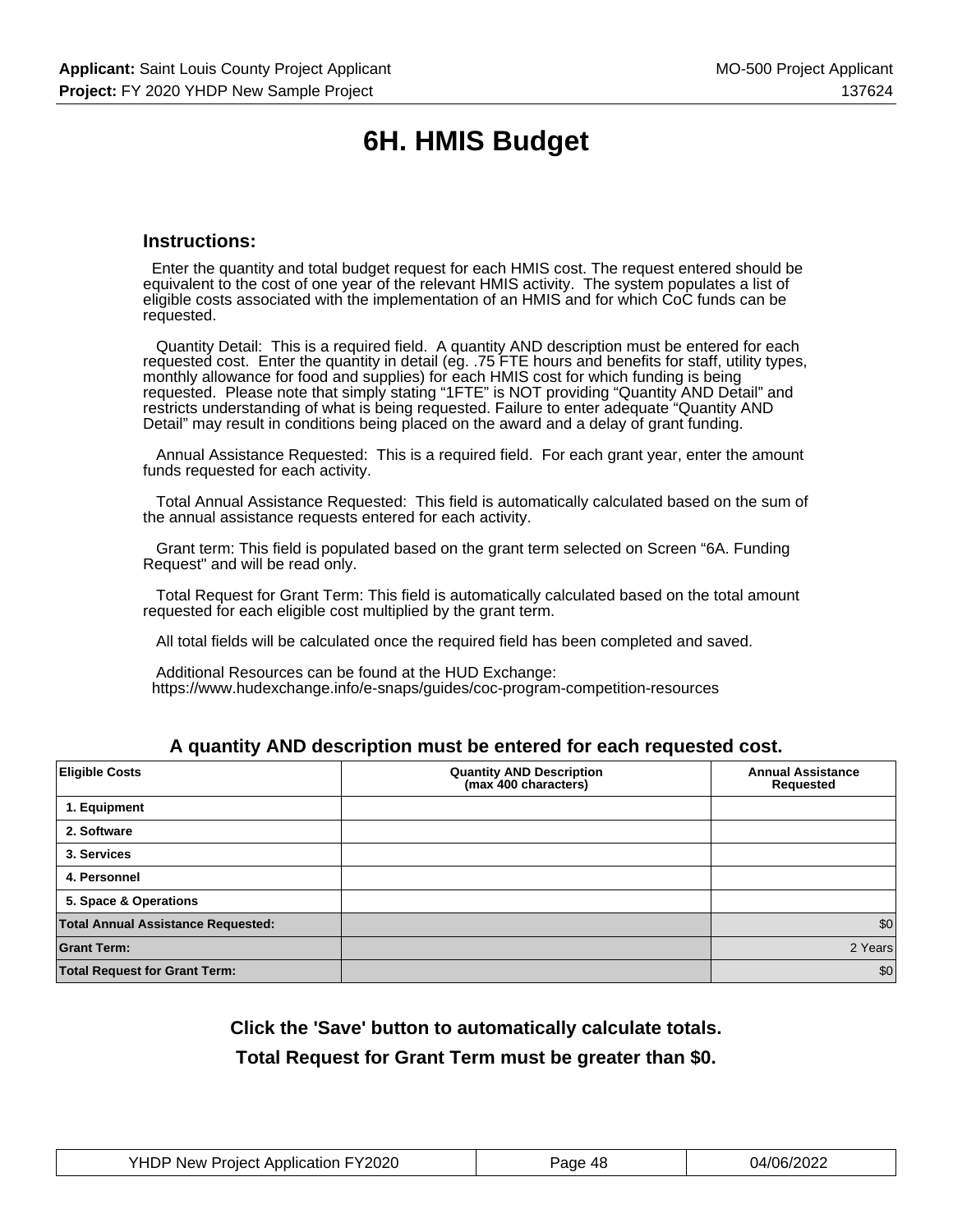## **6I. Sources of Match**

**The following list summarizes the funds that will be used as Match for this project. To add a Match source to the list, select the icon. To view or update a Match source already listed, select the icon.**

#### **Summary for Match**

| <b>Total Amount of Cash Commitments:</b>    | \$0 I |
|---------------------------------------------|-------|
| <b>Total Amount of In-Kind Commitments:</b> | \$0 I |
| <b>Total Amount of All Commitments:</b>     | ا 30  |

#### **1. Will this project generate program income** Yes **described in 24 CFR 578.97 to use as Match for this project?**

**1a. Briefly describe the source of the program income: (limit 1000 characters)**

#### **1b. Estimate the amount of program income that will be used as Match for this project:**

| <b>Type</b> | <b>Source</b> | Contributor | <b>Amount of Commitments</b> |
|-------------|---------------|-------------|------------------------------|
| Cash        |               |             |                              |

| YHDP New Project Application FY2020<br>Page 49 | 04/06/2022 |
|------------------------------------------------|------------|
|------------------------------------------------|------------|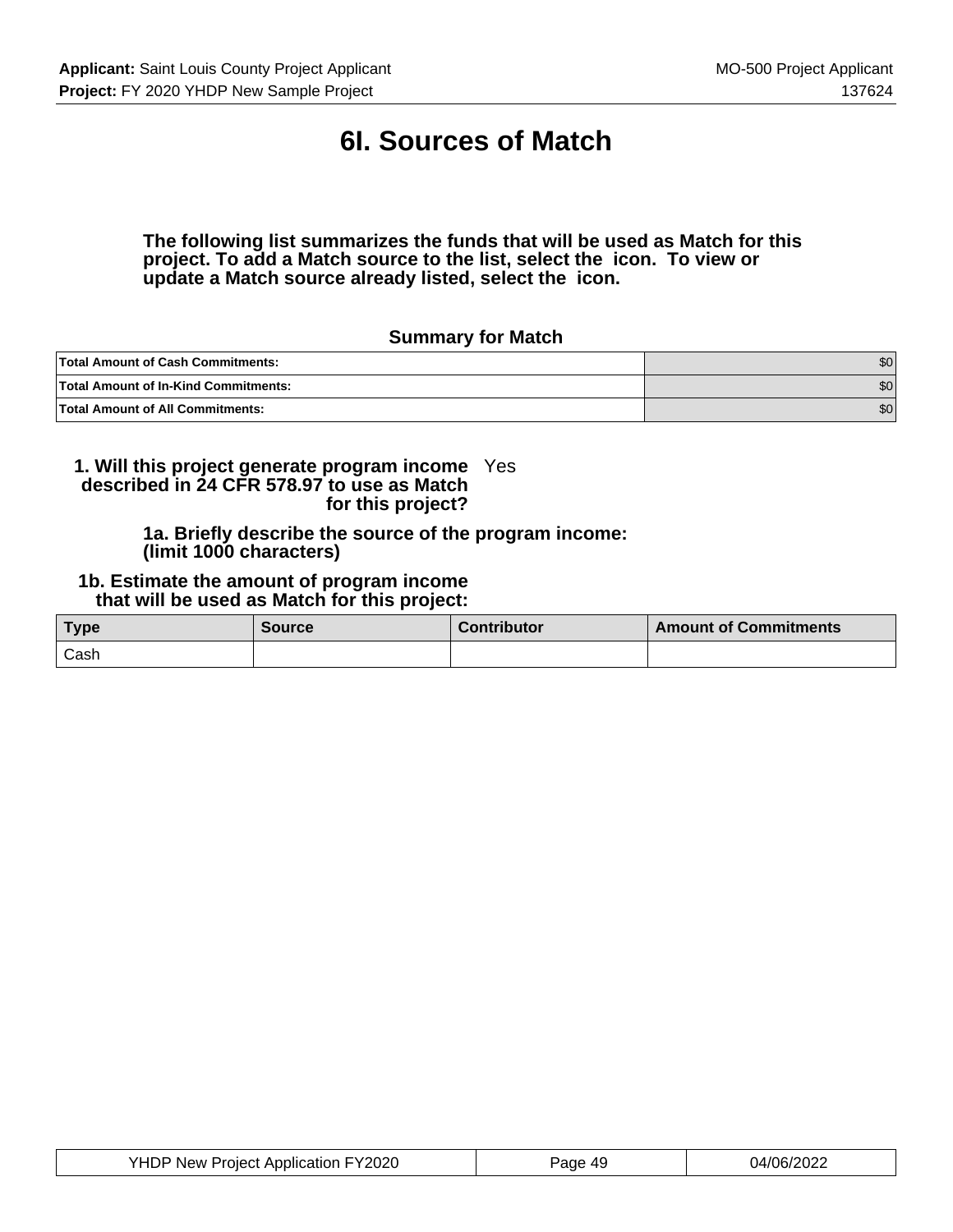### **Sources of Match Detail**

**1. Type of Match Commitment:** Cash

**2. Source:**

**3. Name of Source: (Be as specific as possible and include the office or grant program as applicable)**

**4. Amount of Written Commitment:**

| New Project Application FY2020<br>YHDP, | ane<br>.5U | 04/06/2022 |
|-----------------------------------------|------------|------------|
|-----------------------------------------|------------|------------|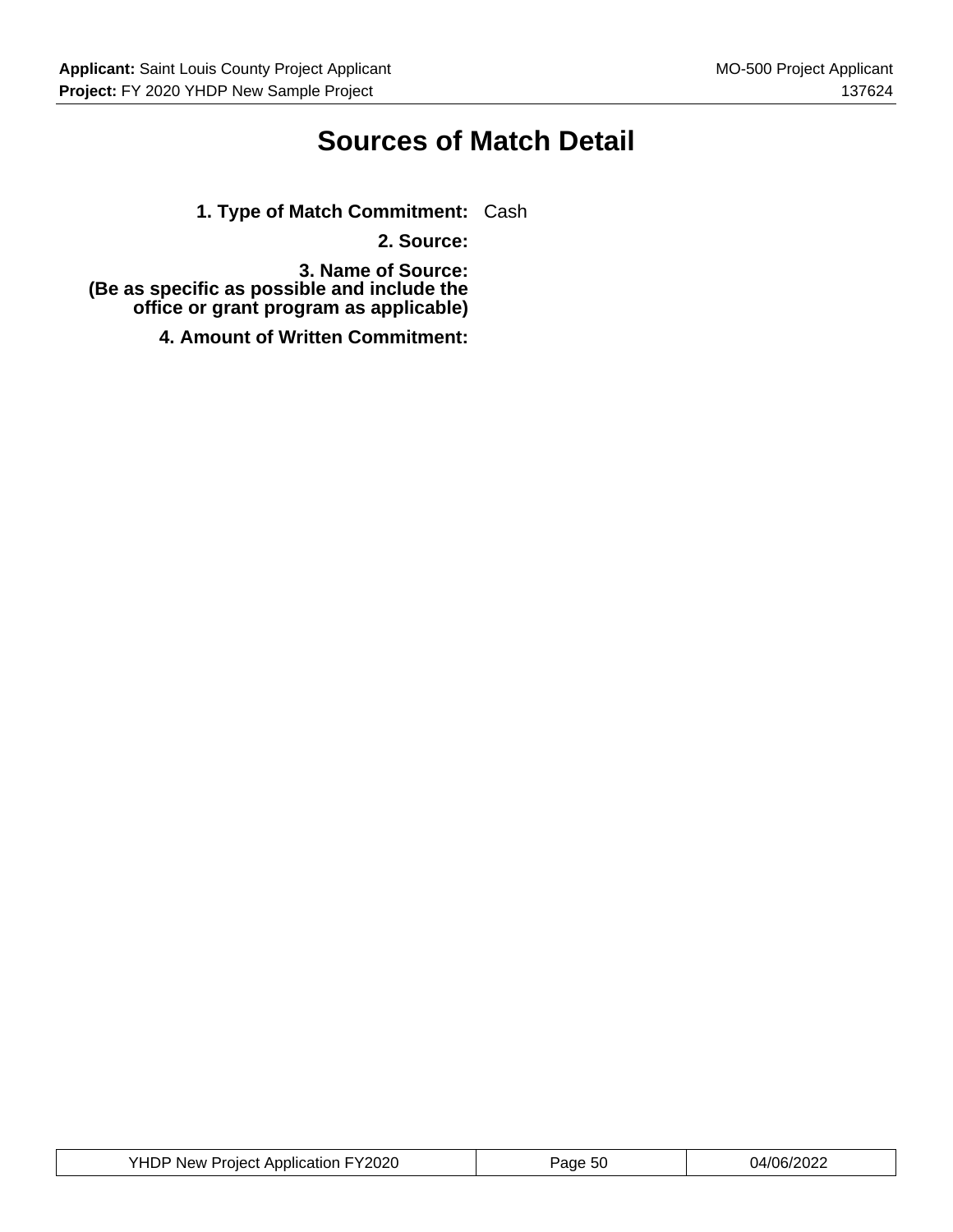# **6J. Summary Budget**

**The following information summarizes the funding request for the total term of the project. However, administrative costs can be entered in 8. Admin field below.**

| <b>Eligible Costs</b>                              | <b>Annual Assistance</b><br><b>Requested</b><br>(Applicant) | <b>Grant Term</b><br>(Applicant) | <b>Total Assistance</b><br>Requested<br>for Grant Term<br>(Applicant) |
|----------------------------------------------------|-------------------------------------------------------------|----------------------------------|-----------------------------------------------------------------------|
| 2a. Leased Units                                   | \$0                                                         | 2 Years                          | \$0                                                                   |
| 2b. Leased Structures                              | \$0                                                         | 2 Years                          | \$0                                                                   |
| 3. Rental Assistance                               | \$0                                                         | 2 Years                          | \$0                                                                   |
| 4. Supportive Services                             | \$0                                                         | 2 Years                          | \$0                                                                   |
| 5. Operating                                       | \$0                                                         | 2 Years                          | \$0                                                                   |
| 6. HMIS                                            | \$0                                                         | 2 Years                          | \$0                                                                   |
| 7. Sub-total Costs Requested                       |                                                             |                                  | \$0                                                                   |
| 8. Admin<br>(Up to 10%)                            |                                                             |                                  |                                                                       |
| 9. Total Assistance<br><b>Plus Admin Requested</b> |                                                             |                                  | \$0                                                                   |
| 10. Cash Match                                     |                                                             |                                  | \$0                                                                   |
| 11. In-Kind Match                                  |                                                             |                                  | \$0                                                                   |
| 12. Total Match                                    |                                                             |                                  | \$0                                                                   |
| 13. Total Budget                                   |                                                             |                                  | \$0                                                                   |

**Click the 'Save' button to automatically calculate totals.**

| YHDP New Project Application FY2020 | Page 51 | 04/06/2022 |
|-------------------------------------|---------|------------|
|-------------------------------------|---------|------------|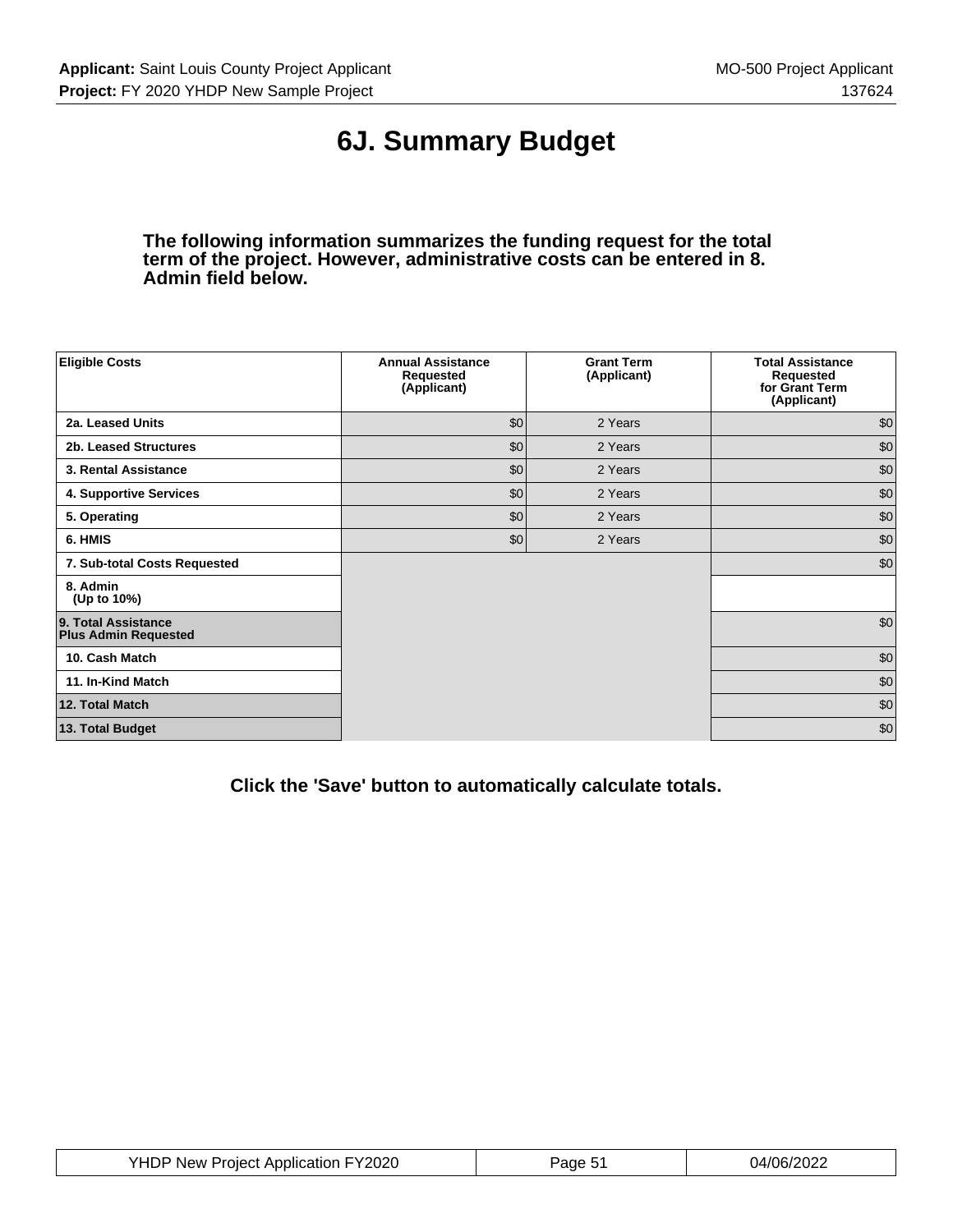# **7A. Attachment(s)**

| <b>Document Type</b>                       | <b>Required?</b> | <b>Document Description</b> | Date Attached |
|--------------------------------------------|------------------|-----------------------------|---------------|
| 1) Subrecipient Nonprofit<br>Documentation | No.              |                             |               |
| 2) Other Attachment(s)                     | No               |                             |               |
| 3) Other Attachment(s)                     | No               |                             |               |

| YHDP New Project Application FY2020 | Page 52 | 04/06/2022 |
|-------------------------------------|---------|------------|
|-------------------------------------|---------|------------|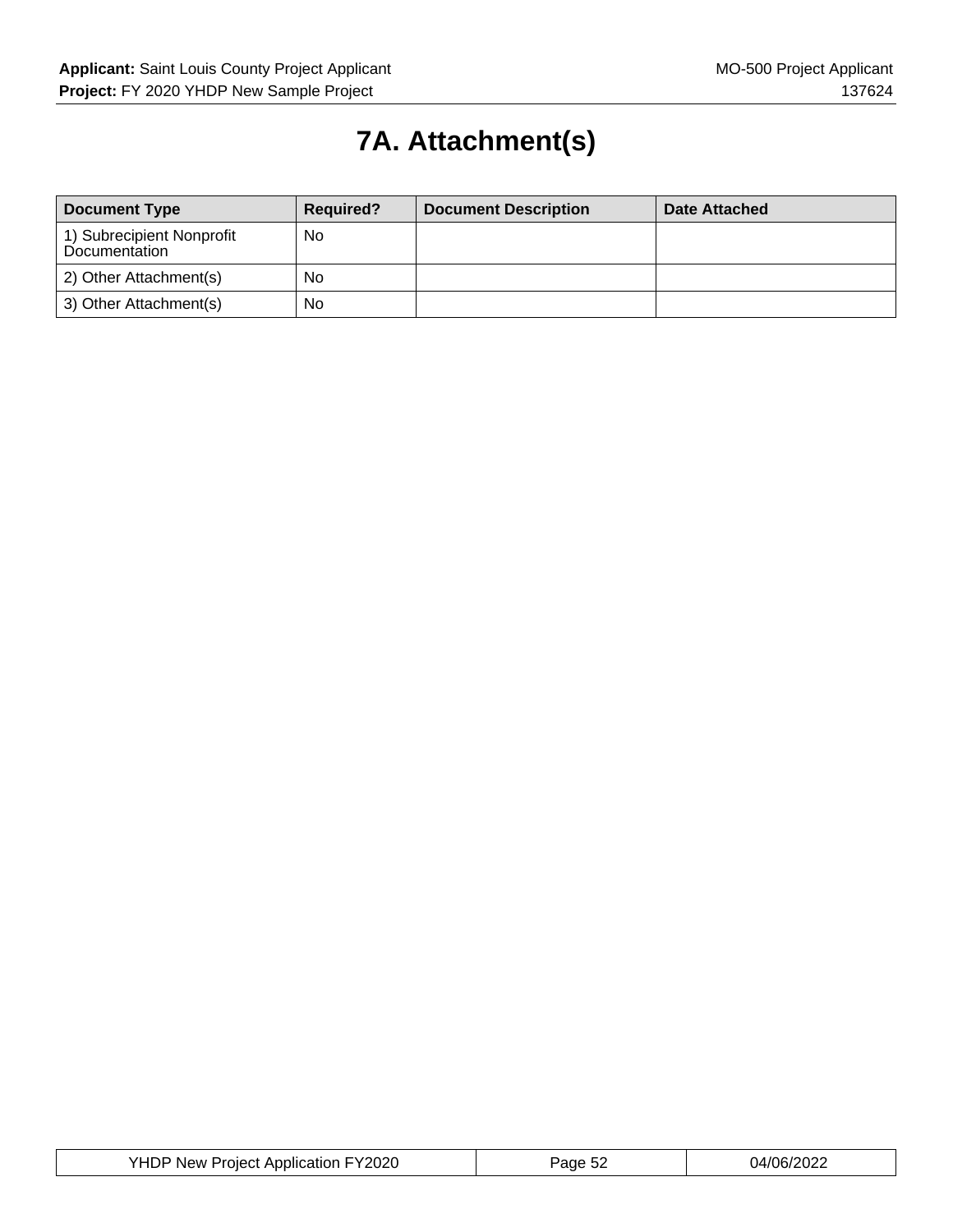# **Attachment Details**

**Document Description:**

# **Attachment Details**

**Document Description:**

# **Attachment Details**

**Document Description:**

| YHDP New Project Application FY2020 | Page 53 | 04/06/2022 |
|-------------------------------------|---------|------------|
|-------------------------------------|---------|------------|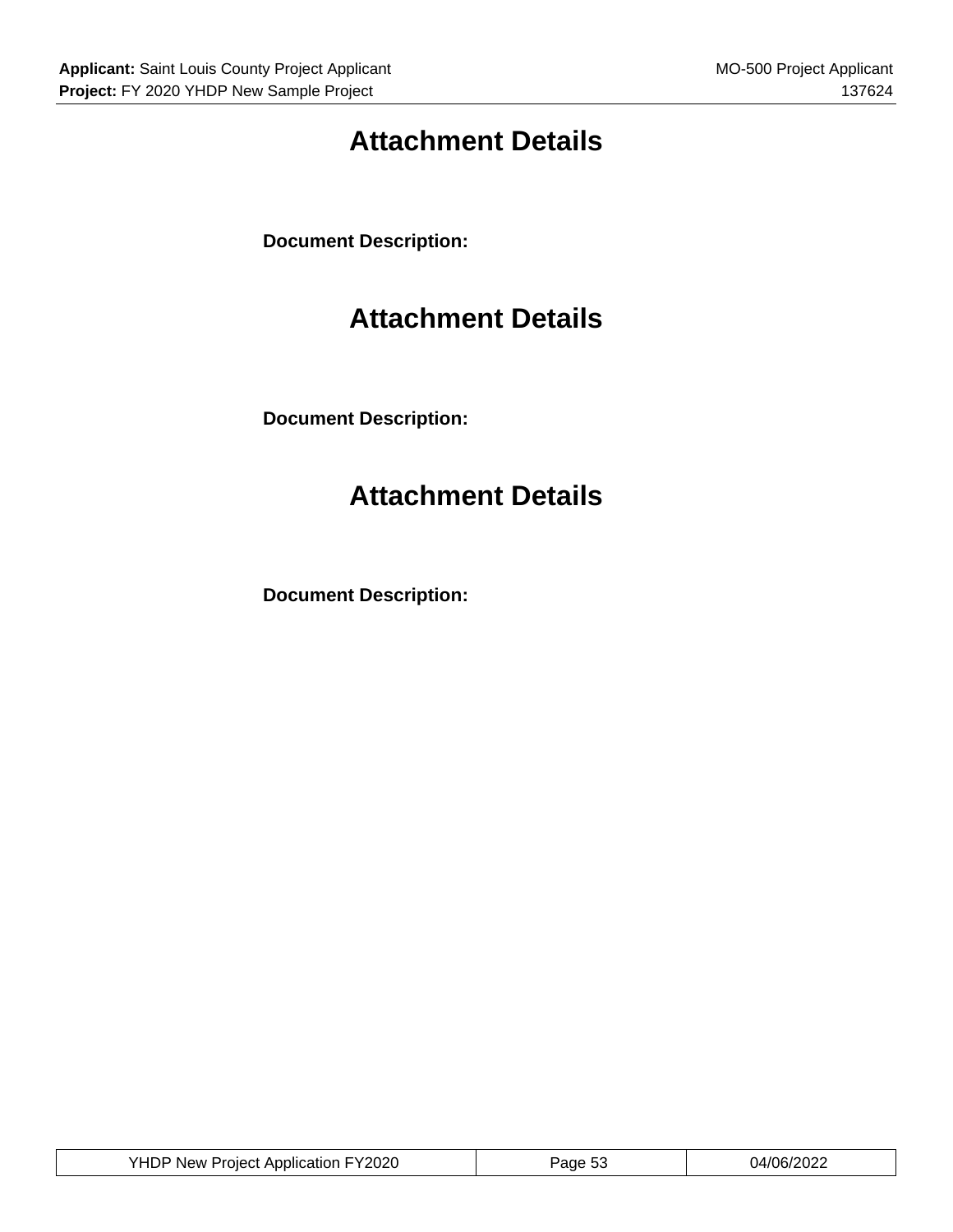# **7D. Certification**

### **A. For all projects: Fair Housing and Equal Opportunity**

It will comply with Title VI of the Civil Rights Act of 1964 (42 U.S.C. 2000(d)) and regulations pursuant thereto (Title 24 CFR part I), which state that no person in the United States shall, on the ground of race, color or national origin, be excluded from participation in, be denied the benefits of, or be otherwise subjected to discrimination under any program or activity for which the applicant receives Federal financial assistance, and will immediately take any measures necessary to effectuate this agreement. With reference to the real property and structure(s) thereon which are provided or improved with the aid of Federal financial assistance extended to the applicant, this assurance shall obligate the applicant, or in the case of any transfer, transferee, for the period during which the real property and structure(s) are used for a purpose for which the Federal financial assistance is extended or for another purpose involving the provision of similar services or benefits.

It will comply with the Fair Housing Act (42 U.S.C. 3601-19), as amended, and with implementing regulations at 24 CFR part 100, which prohibit discrimination in housing on the basis of race, color, religion, sex, disability, familial status or national origin.

It will comply with Executive Order 11063 on Equal Opportunity in Housing and with implementing regulations at 24 CFR Part 107 which prohibit discrimination because of race, color, creed, sex or national origin in housing and related facilities provided with Federal financial assistance.

It will comply with Executive Order 11246 and all regulations pursuant thereto (41 CFR Chapter 60-1), which state that no person shall be discriminated against on the basis of race, color, religion, sex or national origin in all phases of employment during the performance of Federal contracts and shall take affirmative action to ensure equal employment opportunity. The applicant will incorporate, or cause to be incorporated, into any contract for construction work as defined in Section 130.5 of HUD regulations the equal opportunity clause required by Section 130.15(b) of the HUD regulations.

It will comply with Section 3 of the Housing and Urban Development Act of 1968, as amended (12 U.S.C. 1701(u)), and regulations pursuant thereto (24 CFR Part 135), which require that to the greatest extent feasible opportunities for training and employment be given to lower-income residents of the project and contracts for work in connection with the project be awarded in substantial part to persons residing in the area of the project.

It will comply with Section 504 of the Rehabilitation Act of 1973 (29 U.S.C. 794), as amended, and with implementing regulations at 24 CFR Part 8, which prohibit discrimination based on disability in Federally-assisted and conducted programs and activities.

It will comply with the Age Discrimination Act of 1975 (42 U.S.C. 6101-07), as amended, and implementing regulations at 24 CFR Part 146, which prohibit discrimination because of age in projects and activities receiving Federal financial assistance.

| YHDP New Project Application FY2020 | Page 54 | 04/06/2022 |
|-------------------------------------|---------|------------|
|-------------------------------------|---------|------------|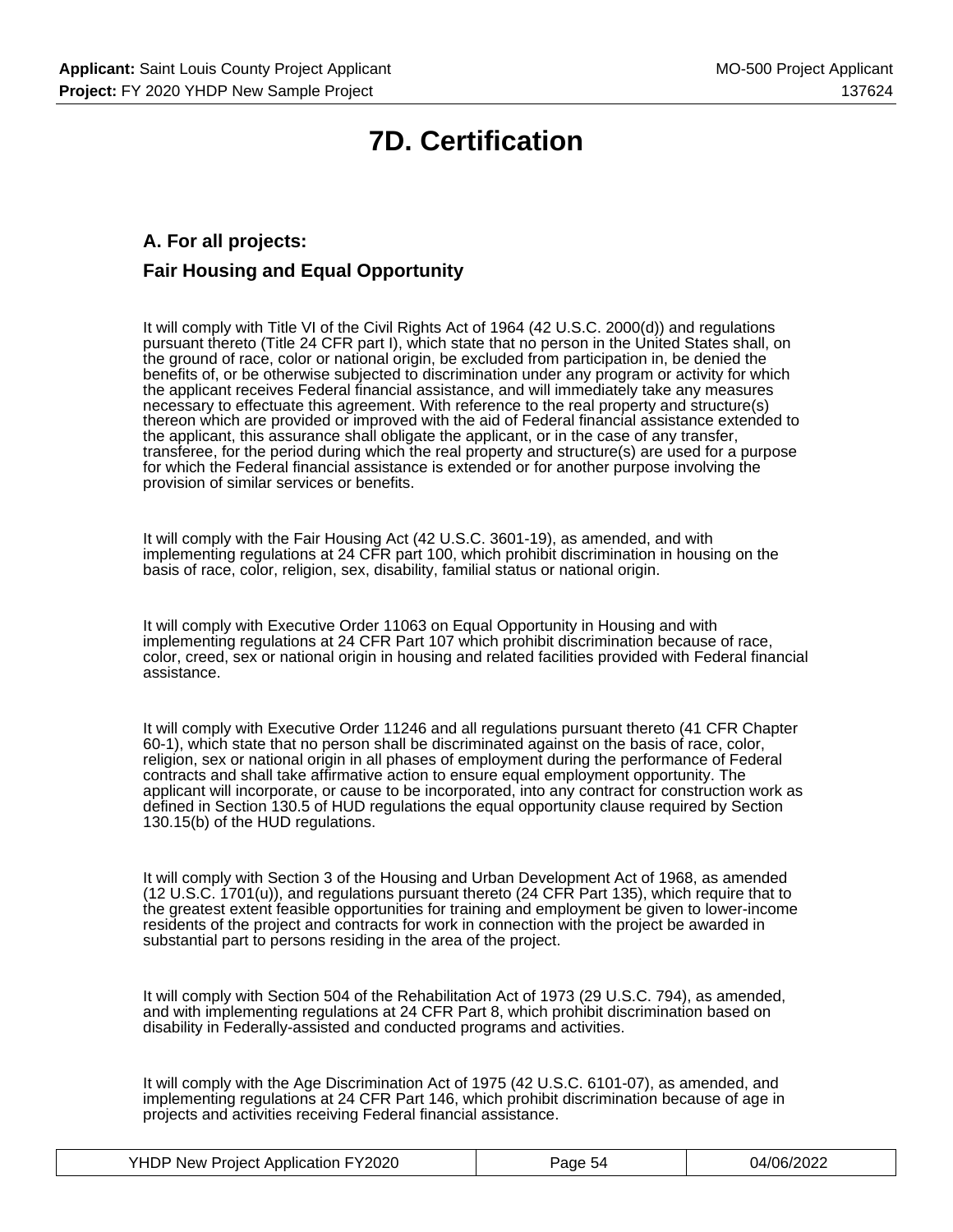It will comply with Executive Orders 11625, 12432, and 12138, which state that program participants shall take affirmative action to encourage participation by businesses owned and operated by members of minority groups and women.

If persons of any particular race, color, religion, sex, age, national origin, familial status, or disability who may qualify for assistance are unlikely to be reached, it will establish additional procedures to ensure that interested persons can obtain information concerning the assistance.

It will comply with the reasonable modification and accommodation requirements and, as appropriate, the accessibility requirements of the Fair Housing Act and section 504 of the Rehabilitation Act of 1973, as amended.

### **Additional for Rental Assistance Projects:**

If applicant has established a preference for targeted populations of disabled persons pursuant to 24 CFR part 578 or 24 CFR 582.330(a), it will comply with this section's nondiscrimination requirements within the designated population.

### **B. For non-Rental Assistance Projects Only.**

#### **15-Year Operation Rule.**

Applicants receiving assistance for acquisition, rehabilitation or new construction: The project will be operated for no less than 15 years from the date of initial occupancy or the date of initial service provision for the purpose specified in the application.

#### **1-Year Operation Rule.**

Applicants receiving assistance for supportive services, leasing, or operating costs but not receiving assistance for acquisition, rehabilitation, or new construction: The project will be operated for the purpose specified in the application for any year for which such assistance is provide

#### **Where the applicant is unable to certify to any of the statements in this certification, such applicant shall provide an explanation.**

**Name of Authorized Certifying Official:** Bill Smith

| Date: | 04/06/2022 |
|-------|------------|
|-------|------------|

X

**Title:** County Executive

**Applicant Organization:** Saint Louis yahoo

**PHA Number (For PHA Applicants Only):**

**I certify that I have been duly authorized by the applicant to submit this Applicant Certification and to ensure compliance. I am aware that any false, ficticious, or fraudulent**

| YHDP New Project Application FY2020 | Page 55 | 04/06/2022 |
|-------------------------------------|---------|------------|
|-------------------------------------|---------|------------|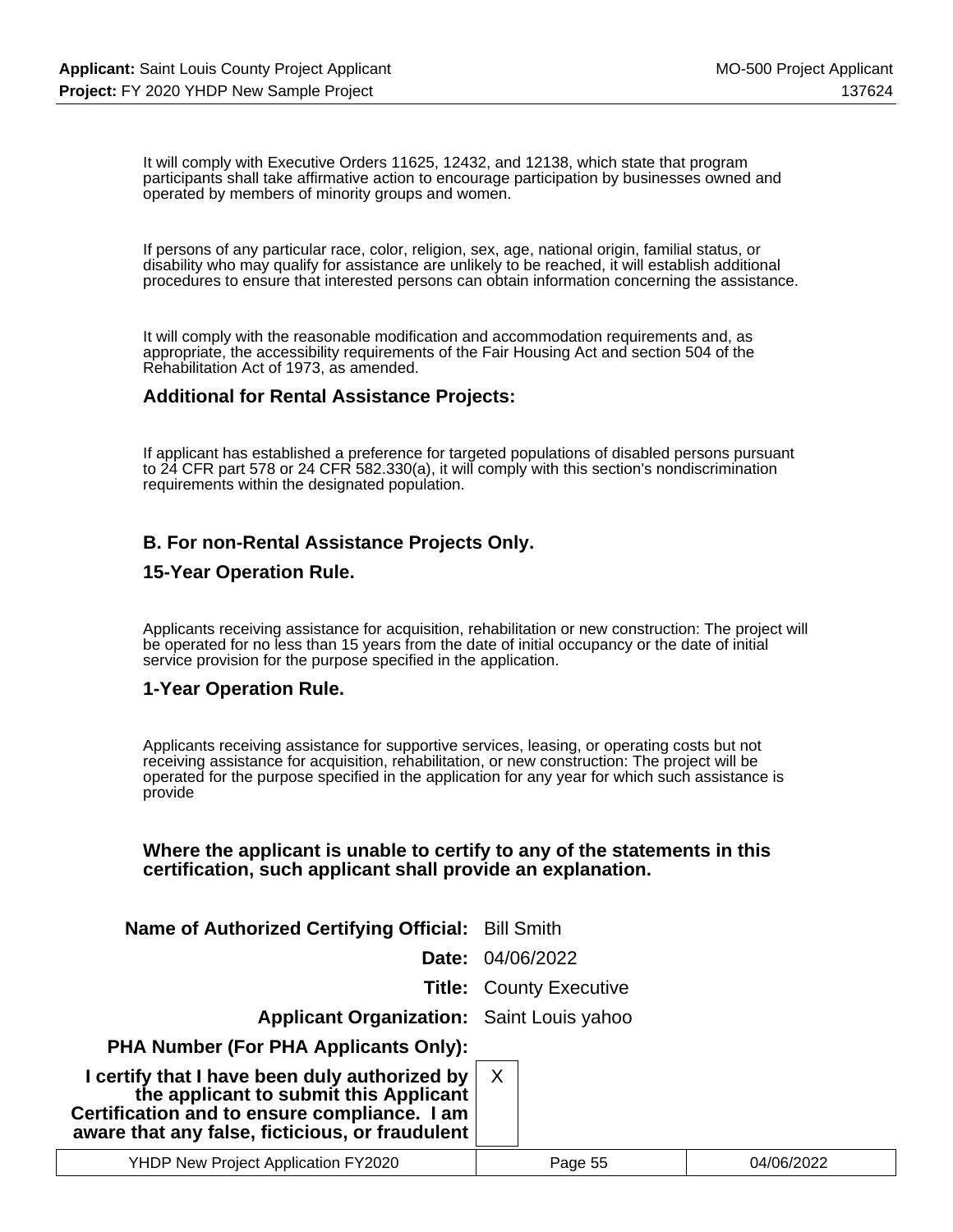**statements or claims may subject me to criminal, civil, or administrative penalties . (U.S. Code, Title 218, Section 1001).**

**Active SAM Status Requirement. I certify that our organization has an active System for Award Management (SAM) registration as required by 2 CFR 200.300(b) at the time of project application submission to HUD and will ensure this SAM registration will be renewed annually to meet this requirement.** X

| YHDP New Project Application FY2020 | 'age 56 | 04/06/2022 |
|-------------------------------------|---------|------------|
|-------------------------------------|---------|------------|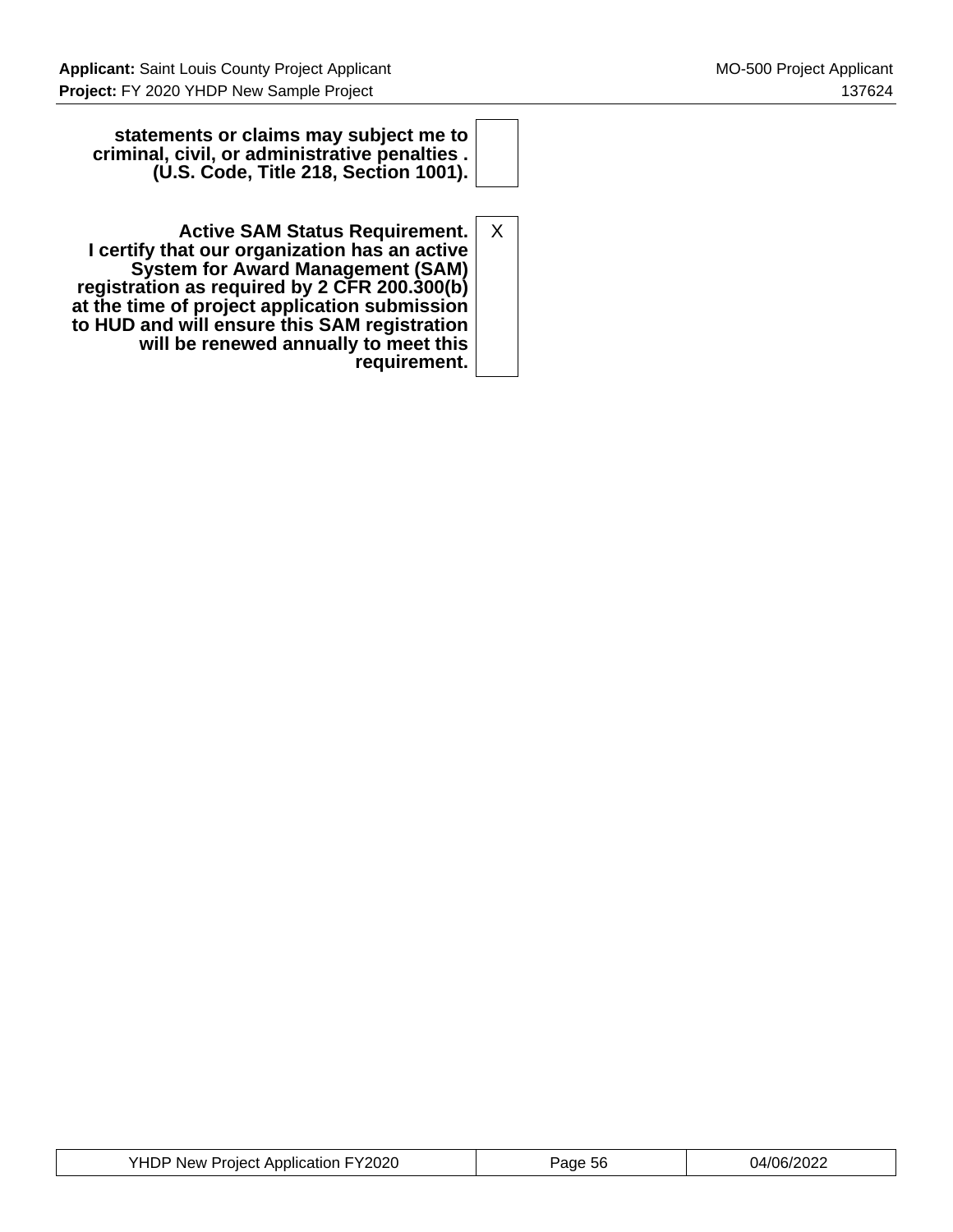# **8B. Submission Summary**

**Applicant must click the submit button once all forms have a status of Complete.**

| YHDP New Project Application FY2020 | Page 57 | 04/06/2022 |
|-------------------------------------|---------|------------|
|-------------------------------------|---------|------------|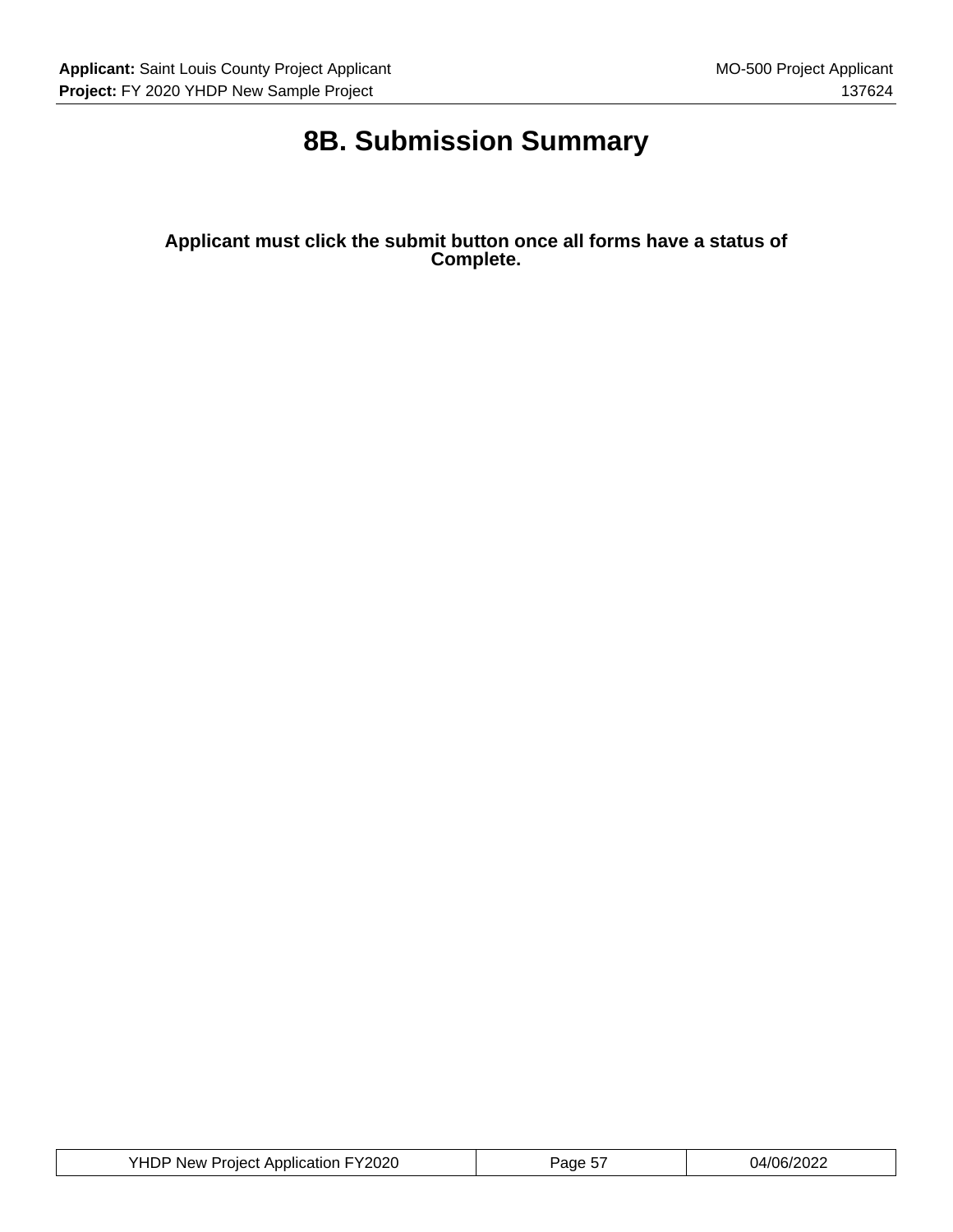| Page                                         | <b>Last Updated</b>    |  |  |
|----------------------------------------------|------------------------|--|--|
|                                              |                        |  |  |
| 1A. SF-424 Application Type                  | No Input Required      |  |  |
| 1B. SF-424 Legal Applicant                   | No Input Required      |  |  |
| <b>1C. SF-424 Application Details</b>        | No Input Required      |  |  |
| 1D. SF-424 Congressional District(s)         | 04/06/2022             |  |  |
| 1E. SF-424 Compliance                        | 04/06/2022             |  |  |
| 1F. SF-424 Declaration                       | 04/06/2022             |  |  |
| 1G. HUD 2880                                 | 04/06/2022             |  |  |
| 1H. HUD 50070                                | 04/06/2022             |  |  |
| 11. Cert. Lobbying                           | 04/06/2022             |  |  |
| 1J. SF-LLL                                   | 04/06/2022             |  |  |
| <b>IK. SF-424B</b>                           | 04/06/2022             |  |  |
| <b>2A. Subrecipients</b>                     | No Input Required      |  |  |
| 2B. Experience                               | <b>Please Complete</b> |  |  |
| <b>3A. Project Detail</b>                    | <b>Please Complete</b> |  |  |
| <b>3B. Description</b>                       | <b>Please Complete</b> |  |  |
| <b>Youth Homeless Demonstration Projects</b> | <b>Please Complete</b> |  |  |
| <b>Special YHDP Activities</b>               | <b>Please Complete</b> |  |  |
| <b>4A. Services</b>                          | <b>Please Complete</b> |  |  |
| <b>4A. HMIS Standards</b>                    | No Input Required      |  |  |
| <b>4B. HMIS Training</b>                     | No Input Required      |  |  |
| <b>4B. Housing Type</b>                      | <b>Please Complete</b> |  |  |
| 5A. Households                               | No Input Required      |  |  |
| <b>5B. Subpopulations</b>                    | No Input Required      |  |  |
| <b>6A. Funding Request</b>                   | <b>Please Complete</b> |  |  |
| <b>6C. Leased Units</b>                      | <b>Please Complete</b> |  |  |

| YHDP New Project Application FY2020 | Page 58 | 04/06/2022 |
|-------------------------------------|---------|------------|
|-------------------------------------|---------|------------|